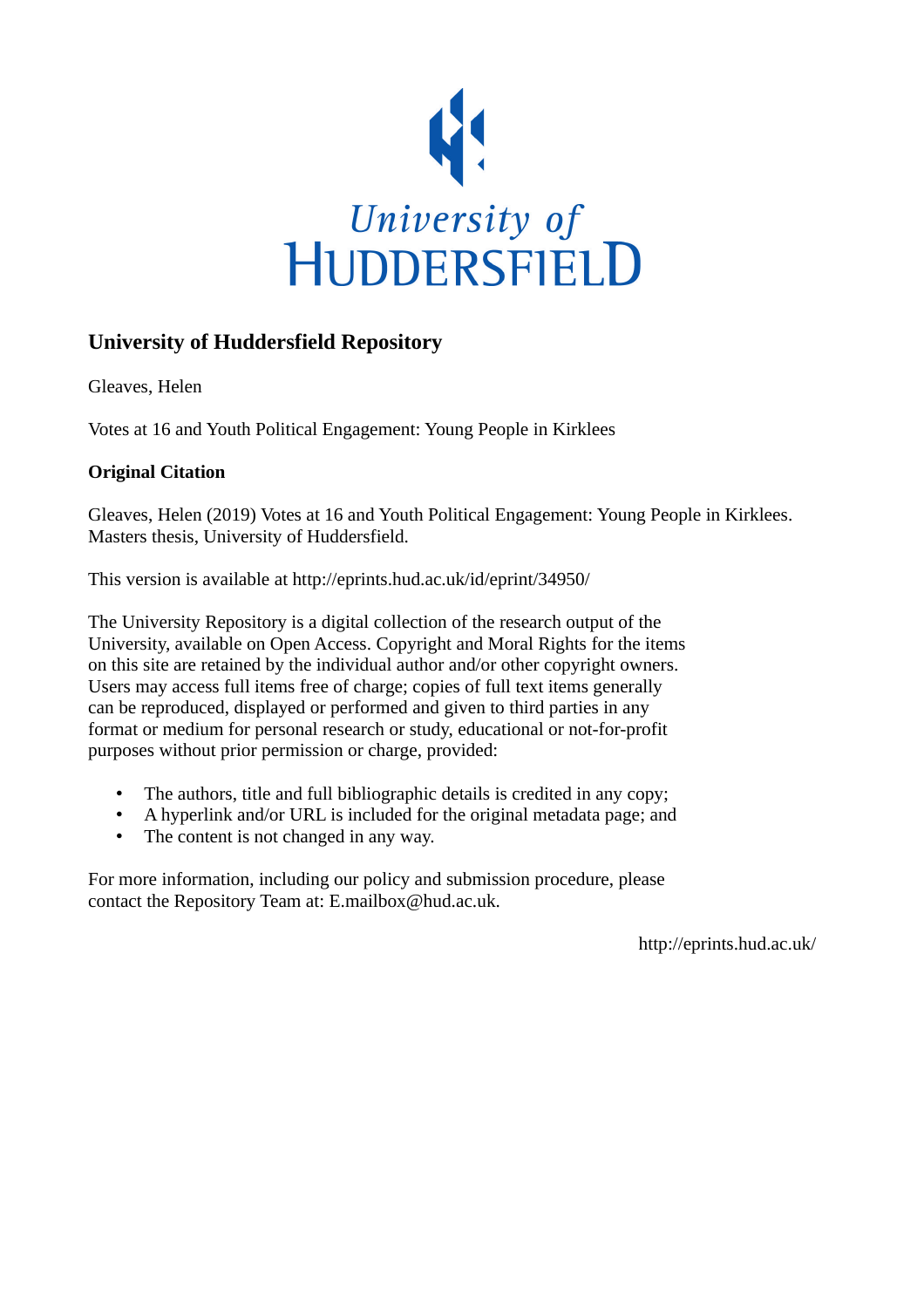# Votes at 16 and Youth Political Engagement: Young People in Kirklees

Helen Gleaves

A thesis submitted to the University of Huddersfield in fulfilment of the requirements for the degree of MSc by Research in Politics and International Studies.

The University of Huddersfield

May 2019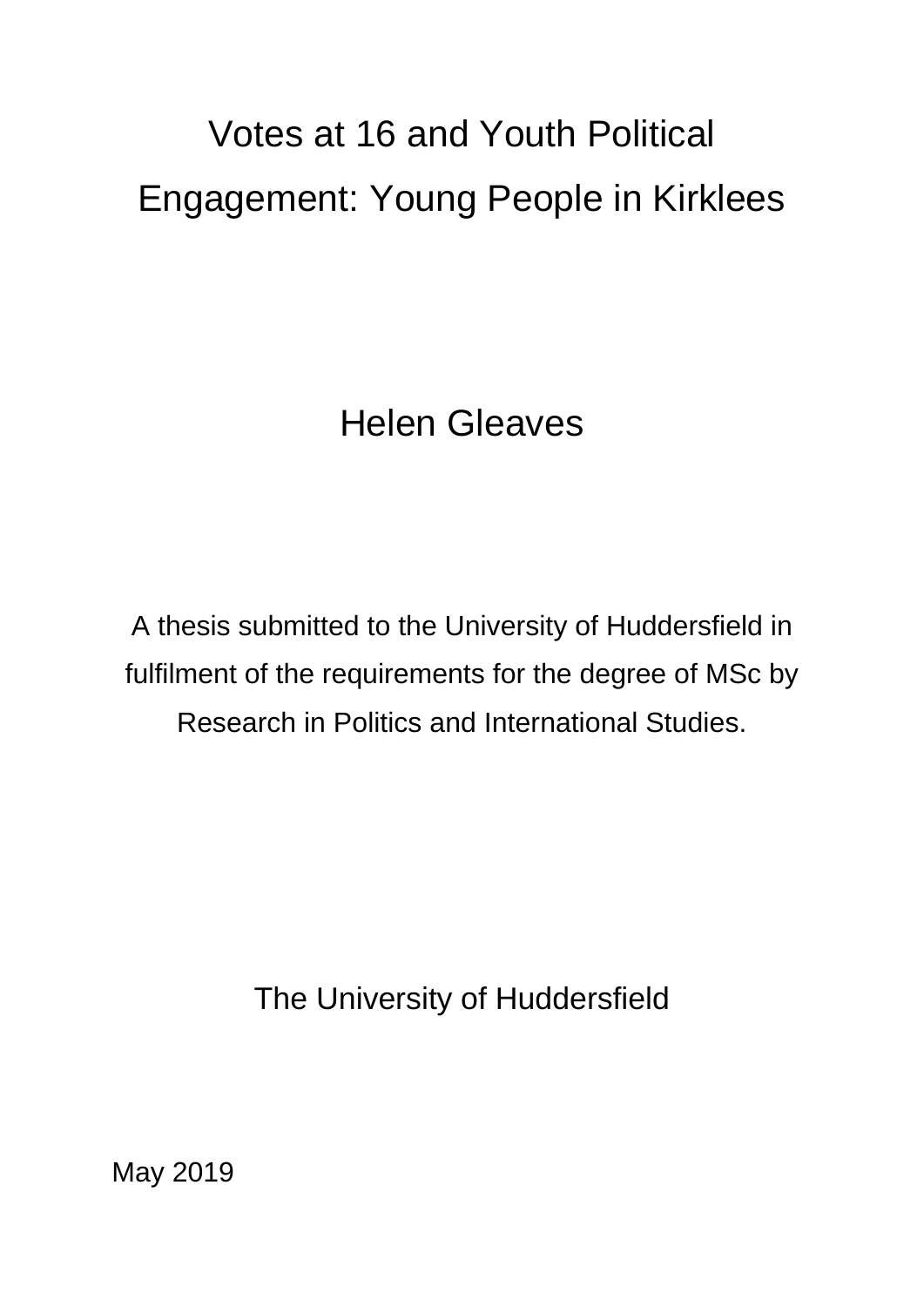i. The author of this thesis (including any appendices and/ or schedules to this thesis) owns any copyright in it (the "Copyright") and she has given The University of Huddersfield the right to use such Copyright for any administrative, promotional, educational and/or teaching purposes.

ii. Copies of this thesis, either in full or in extracts, may be made only in accordance with the regulations of the University Library. Details of these regulations may be obtained from the Librarian. Details of these regulations may be obtained from the Librarian. This page must form part of any such copies made.

iii. The ownership of any patents, designs, trademarks and any and all other intellectual property rights except for the Copyright (the "Intellectual Property Rights") and any reproductions of copyright works, for example graphs and tables ("Reproductions"), which may be described in this thesis, may not be owned by the author and may be owned by third parties. Such Intellectual Property Rights and Reproductions cannot and must not be made available for use without permission of the owner(s) of the relevant Intellectual Property Rights and/or Reproductions.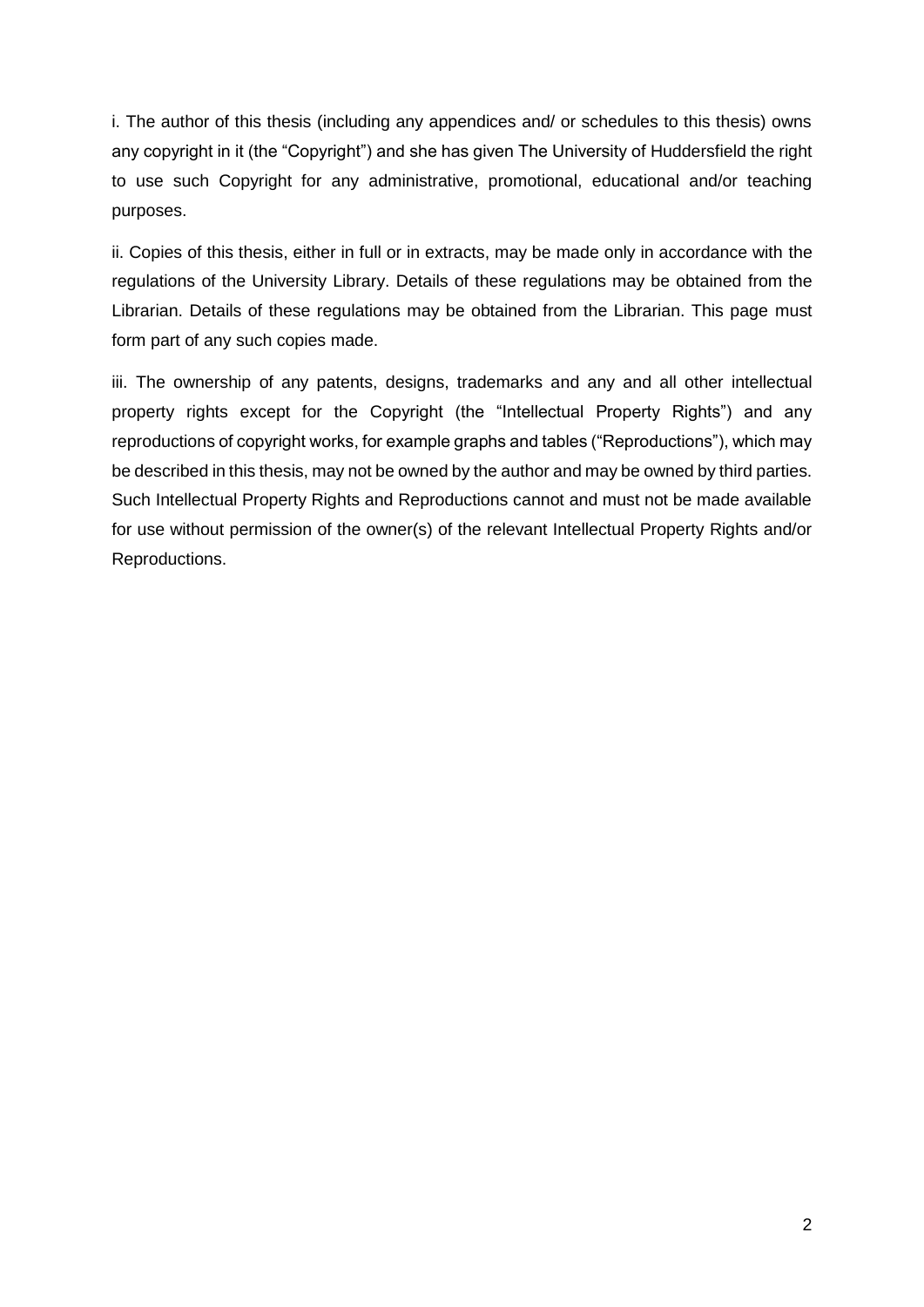## **Abstract**

This study explores the attitudes of young people aged between fourteen and eighteen years old in Kirklees on whether the voting age should be reduced to sixteen. It involves a mixedmethods approach in which an both an online survey and individual focus groups are used to assess whether these young people would feel confident in their political knowledge to vote, whether they believe that lowering the voting age would redress the current state of youth political disengagement, and whether they think that certain rights and responsibilities that are related to voting should be lowered to sixteen.

This study revealed that slightly under half of the young people surveyed supported lowering the voting age to sixteen. Further to this, it found that a majority of young people in Kirklees believe that lowering the voting age would improve young peoples' levels of interest in politics. However, most young people reported a lack of confidence in their level of political knowledge and felt that they needed to be taught about politics in school in order to vote competently. In terms of adult rights and responsibilities such as being able to drink or drive at sixteen, most young people wanted these legal minimum ages to remain at eighteen, and especially opposed reducing the age of candidacy to sixteen despite being supportive of lowering the voting age.

The thesis makes an important contribution to research on voting age reform by focusing on local democracy in England. This provides an original lens to understand ongoing debates about 'Votes at 16' across the United Kingdom and elsewhere.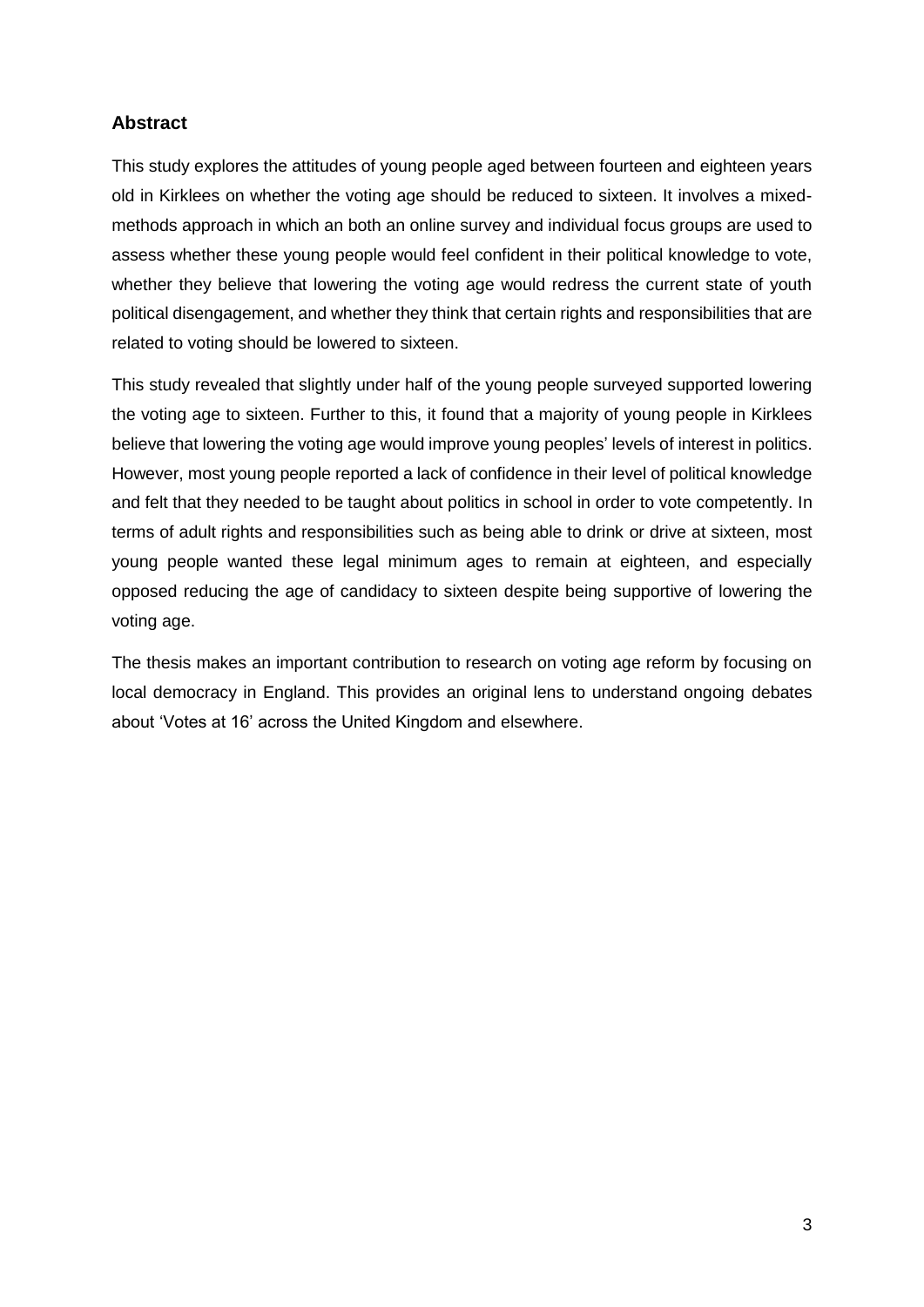## **Acknowledgements**

A huge thank you to my supervisor team Dr. Andy Mycock and Dr. Tom Loughran for all their brilliant help, advice and constant support in ensuring that I got through this thesis.

Thank you to Dr. Gavin Hart for his help and support.

Thank you to Michelle Ross, Sam Atkinson and Shanella Akhtar for their help in distributing the survey and in facilitating the focus groups with young people.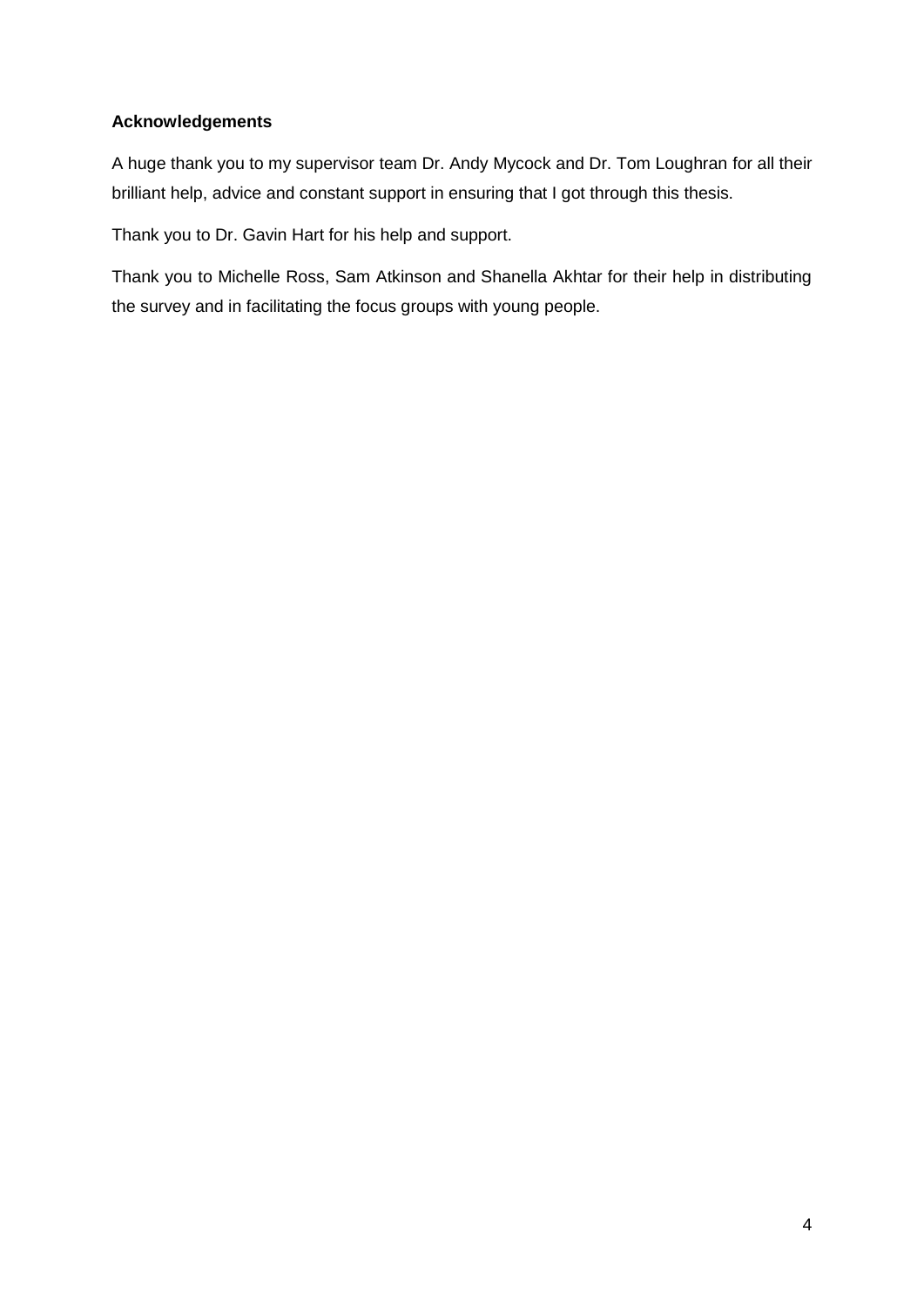# **Contents**

| Young people who want the voting age to be lowered to sixteen  34<br>1.1                                                                                                     |  |
|------------------------------------------------------------------------------------------------------------------------------------------------------------------------------|--|
| Young people who want the voting age to remain at eighteen for all elections  35<br>1.2                                                                                      |  |
| The opinions of young people on the proposition of lowering the voting age to sixteen<br>1.3                                                                                 |  |
|                                                                                                                                                                              |  |
|                                                                                                                                                                              |  |
| Section 2: Do young people under the age of enfranchisement feel they possess the required<br>political skills, literacy and experience to vote competently in elections? 40 |  |
|                                                                                                                                                                              |  |
|                                                                                                                                                                              |  |
|                                                                                                                                                                              |  |
|                                                                                                                                                                              |  |
|                                                                                                                                                                              |  |
| Section 3: Voting Age Reform, Democratic Engagement, and Transitions to Adulthood  51                                                                                        |  |
| 3.1: Could lowering the voting age to sixteen get young people engaged with politics?51                                                                                      |  |
| 3.2: Where do young people think that the ages of responsibility which accompany youth                                                                                       |  |
|                                                                                                                                                                              |  |
|                                                                                                                                                                              |  |
|                                                                                                                                                                              |  |
|                                                                                                                                                                              |  |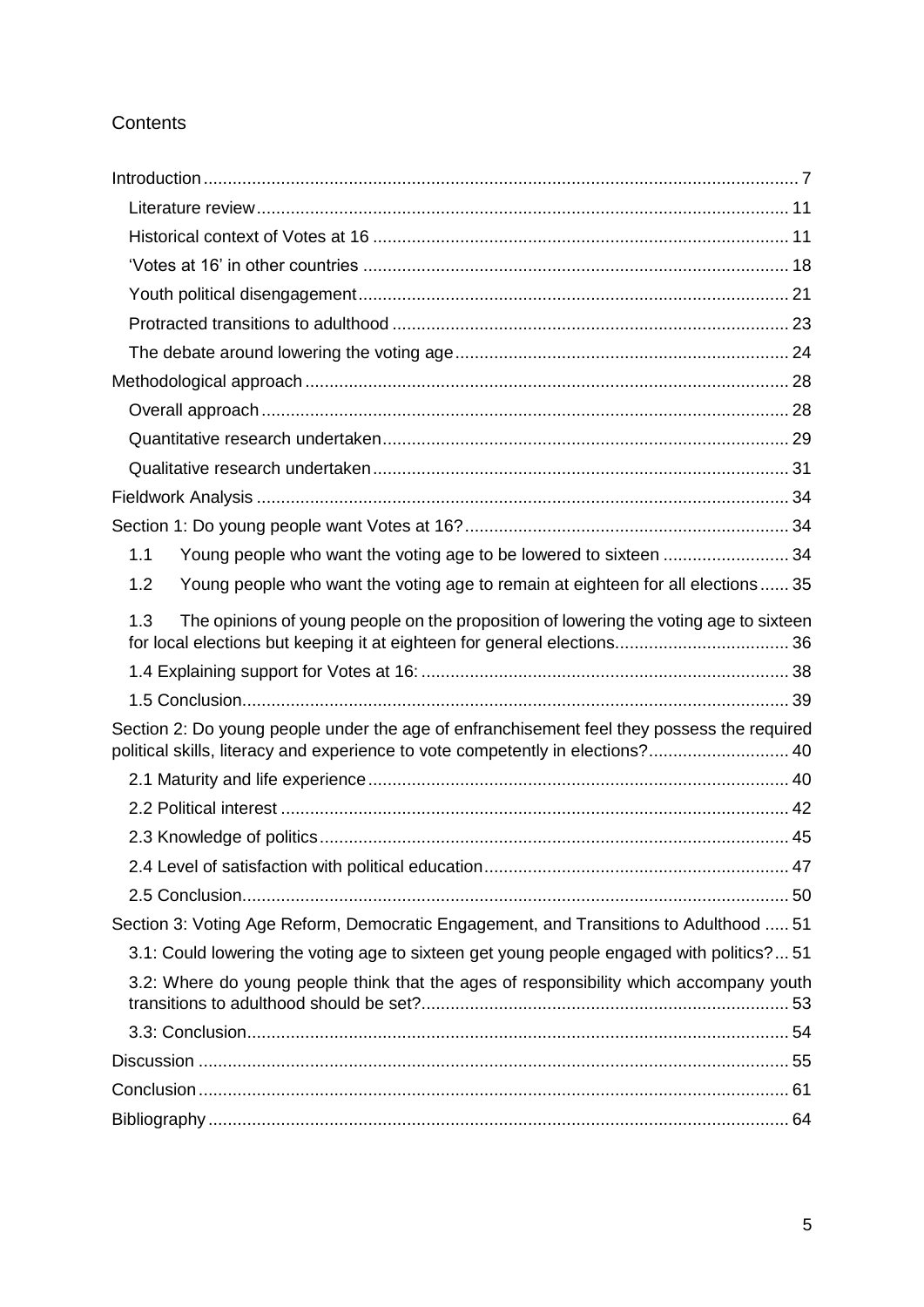# List of tables

| Table 3: Combined total of those 'very' and 'sometimes' interested in politics, and of those |  |
|----------------------------------------------------------------------------------------------|--|
|                                                                                              |  |
|                                                                                              |  |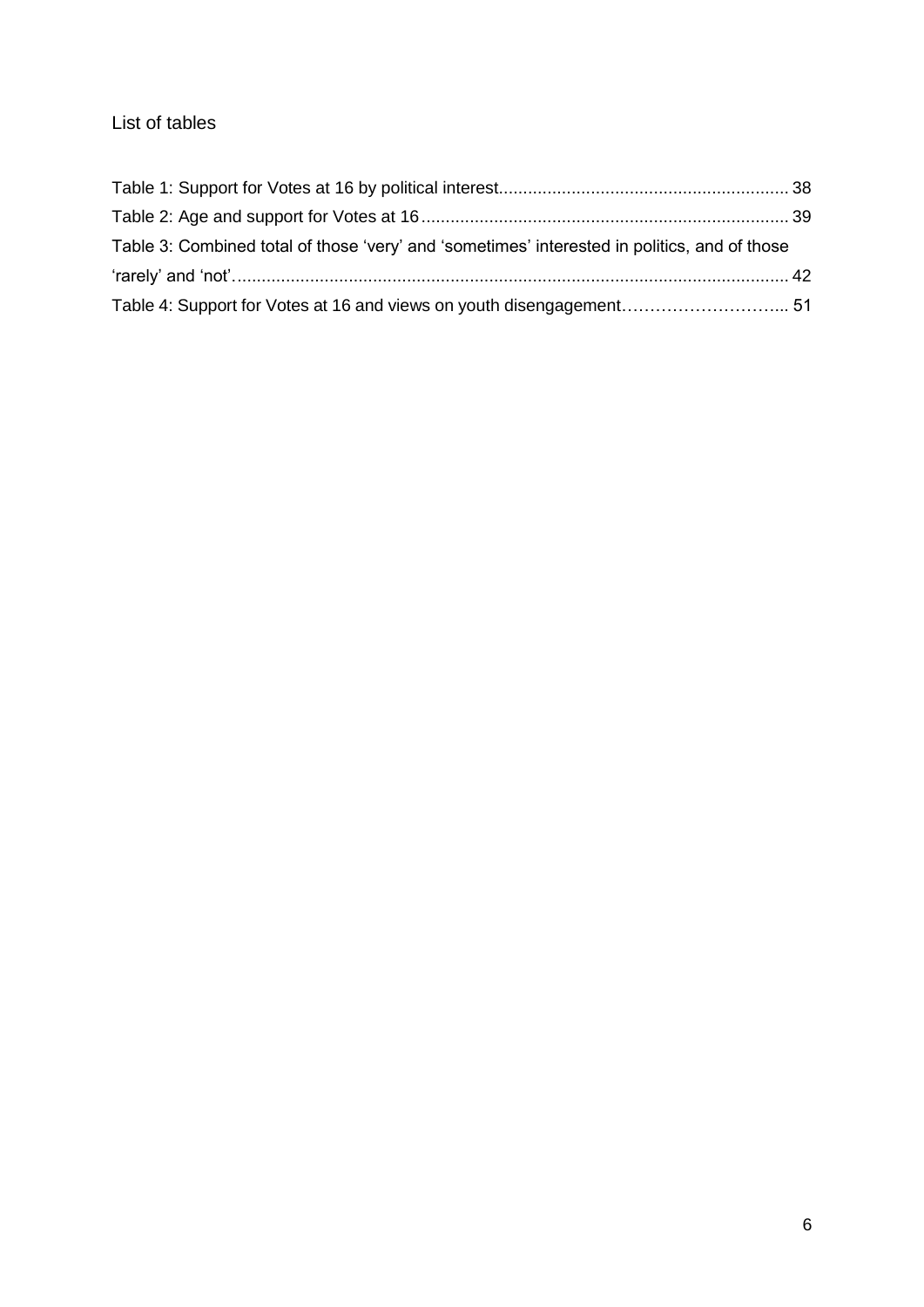#### <span id="page-7-0"></span>**Introduction**

Discussion around lowering the voting age from eighteen to sixteen years of age has gained traction particularly over the last couple of decades, and an official 'Votes at 16' campaign was launched in January 2003. Currently, most mainstream UK political parties (excluding the Conservative Party and the Democratic Unionist Party) support the extension of the franchise to sixteen- and seventeen-year-olds, with the Labour Party, the Liberal Democrats and the Green Party including the policy in their 2017 general election manifestos (Johnston & Dempsey, 2018).

The proposition of 'Votes at 16' has been frequently invoked by organisations, charities, academics and politicians alike as a potential remedy to declining national turnout rates, reflecting the increasing problem of youth political disengagement. However, it is unclear whether allowing sixteen- and seventeen-year-olds to vote would change the status quo of low turnout and disengagement. Moreover, there is scant consideration of the correlation between political and other economic, social, and cultural rights and responsibilities associated with youth and adult citizenship. Finally, there is a lack of engaged consultation with young people themselves about the opportunities and challenges of lowering the voting age.

A notable but often overlooked feature of most post-war democratic systems has been the informal consensus whereby eighteen years-old is seen by most states as the appropriate age for citizens to be allowed to exercise their right to vote in state-sponsored elections and referenda. However, deliberations over whether the voting age should be lowered to sixteen for some or all UK elections has become an established feature of British politics in recent years, reflecting anxieties amongst a growing number of politicians, academics, and other commentators about levels of political disengagement amongst young people.

Voting age reform to enfranchise sixteen- and seventeen-year-olds in sub-state elections has already been undertaken across other parts of the UK. In 2012, the Scottish Parliament set the minimum age for voting in the 2014 independence referendum at sixteen. It is noteworthy that 75% of those newly-enfranchised young voters chose to vote in the referendum. 'Votes at 16' has since been introduced for elections to the Scottish Parliament and Scottish local elections (Birch et al., 2015). Both the Northern Ireland Assembly and the National Assembly of Wales also support allowing sixteen- and seventeen-year olds the right to vote in local and sub-state national elections.

The Wales Act 2017, recently passed by the UK parliament, has empowered the Welsh Assembly to undertake voting age reform if it so wishes (Welsh Government, 2017).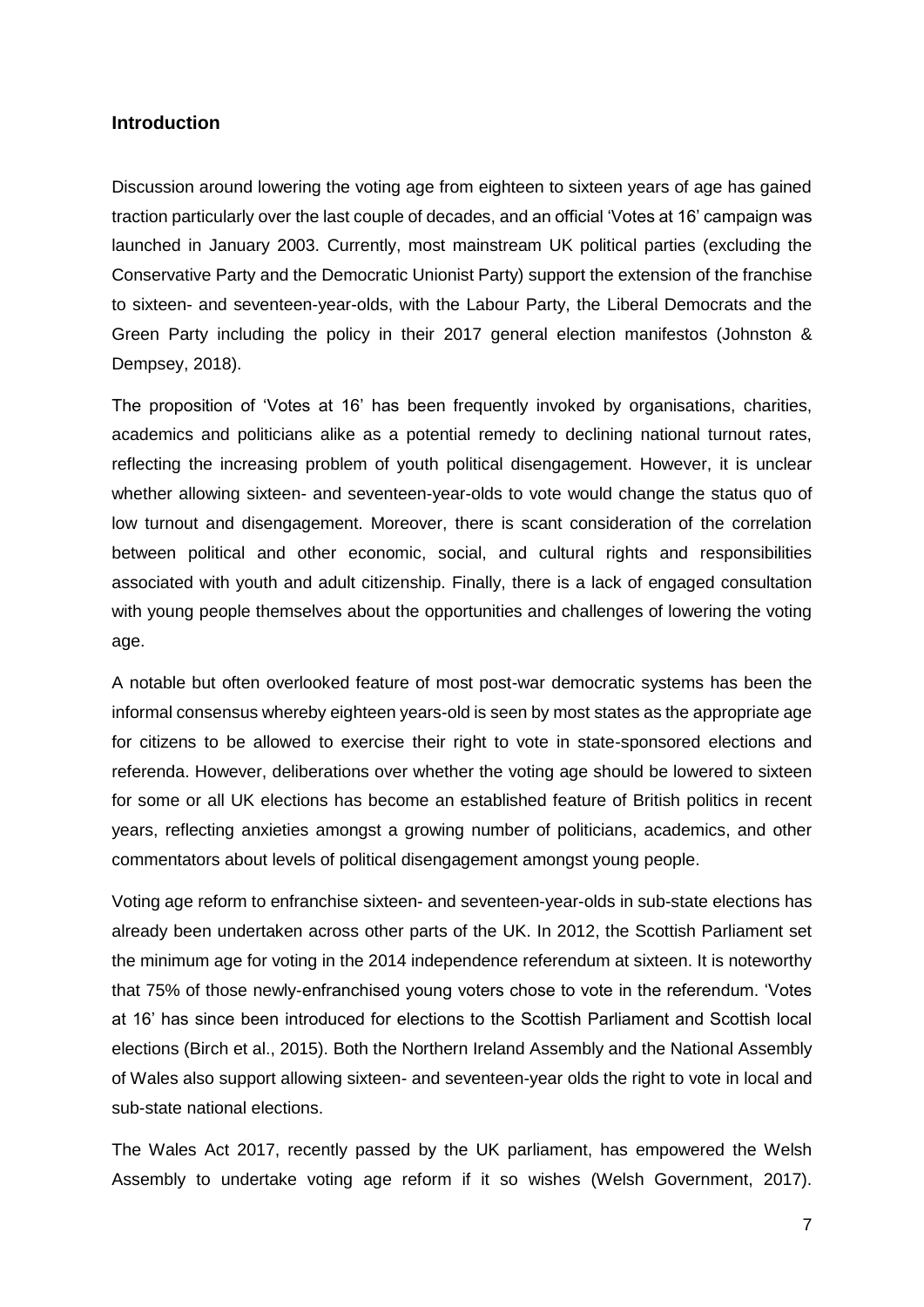Elsewhere across the British Isles, the Isle of Man has had its minimum voting age set at sixteen since 2006, a move which the British islands of Jersey and Guernsey followed in 2007 (YCC, 2009b). In July 2017, Oldham and Royton West MP, Jim McMahon, was successful in his application to present a Private Members Bill in Parliament to "reduce the voting age to 16 in parliamentary and other elections; to make provision about young people's education in citizenship and the constitution; and for connected purposes" (Parliament.uk, 2017).

Debates about lowering the voting age have rarely engaged with local democracy in England. Some local authorities have sought however to engage with the issue of voting age reform. This research into the 'Votes at 16' debate seeks to build upon research undertaken as part of the Kirklees Democracy Commission whose June 2017 report provided a strong recommendation for trialling votes at sixteen in local elections. The report also supported the commissioning of research to engage with young people under eighteen years old across Kirklees regarding the complexities of voting age reform.

This research project will show that just under half of young people in Kirklees support lowering the voting age to sixteen, however a majority favour lowering the voting age at least for local elections. It will also show that young people are not confident in their knowledge of politics and want political education in the curriculum, and that young people would prefer the rights and responsibilities related to voting to remain at eighteen.

#### *Research questions*

This study explores the attitudes of young people living in Kirklees on whether the voting age should be reduced. It aims to assess whether young people below the age of eighteen would feel sufficiently politically literate, experienced, and confident to vote in elections, and related to this will explore their satisfaction with the current state of political education. It will also explore how they understand the right to vote within the wider context of their framing of the rights and responsibilities of youth and adult citizenship. This study therefore seeks to find evidence for the following:

1. Do young people under the current age of enfranchisement support lowering the voting age to sixteen?

2. Do young people feel they possess the required levels of political literacy, skills, and experiences to vote?

3. Do young people think that extending the franchise to sixteen- and seventeen-year-olds will redress youth political disengagement?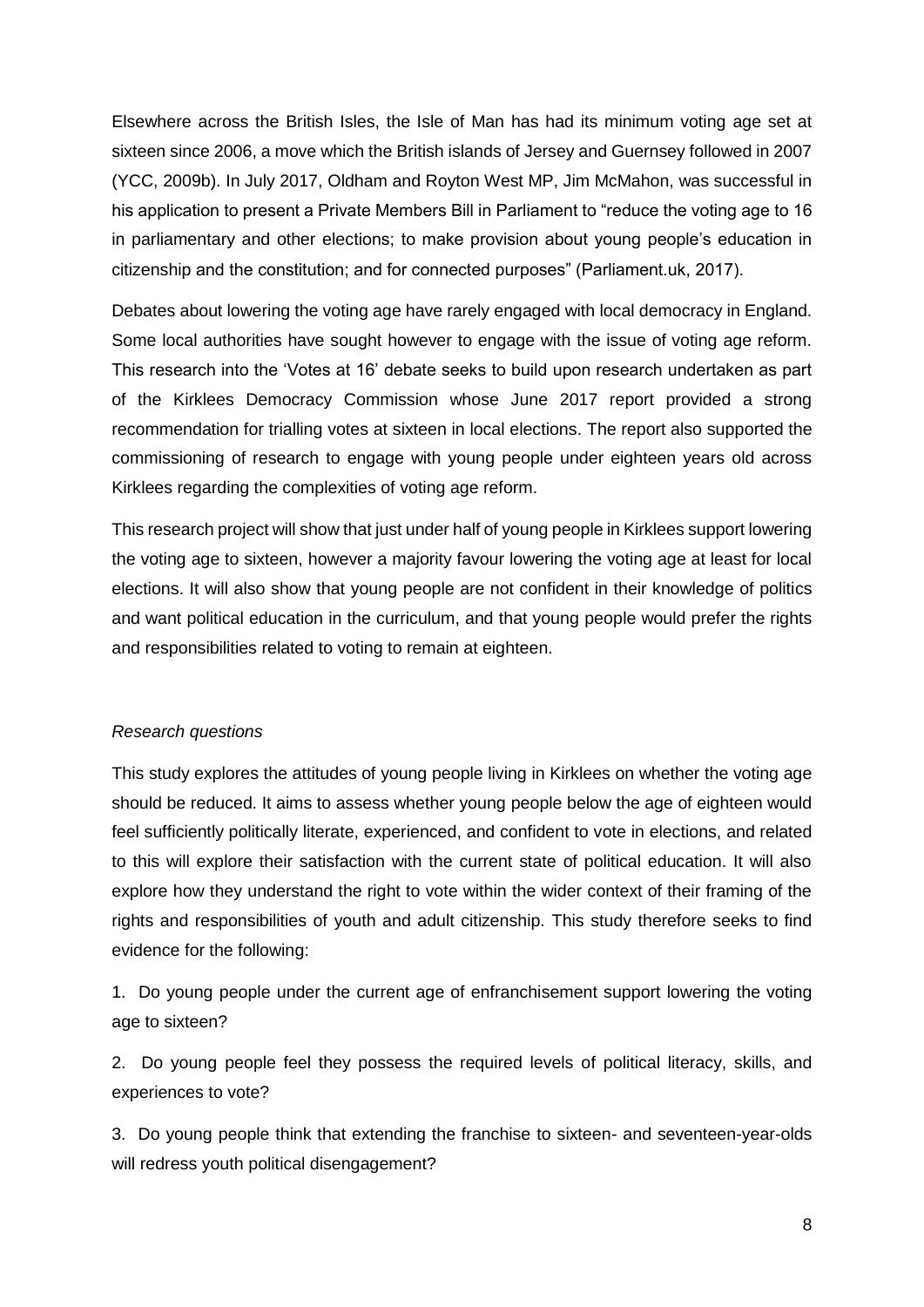4. Where do young people think that the attendant ages of responsibility which underpin transitions to adult citizenship should fall?

#### *Structure of the thesis*

This thesis will begin with a review of key literature which firstly outlines the historical context for lowering the voting age, drawing on various commissions and key themes shaping debates about voting age reform. This will be followed by a discussion of the methodological approaches adopted, highlighting the mixed-methods approach involving both quantitative research (an online survey) and qualitative research (focus groups).

The next chapter is an analysis of the data collected within focus groups and through the questionnaire, structured in relation to the research questions. The first section will cover young peoples' attitudes towards lowering the voting age for all elections, for lowering the voting age for local elections, and will also discuss the relationship between level of interest and support for lowering the voting age, and between age and support for lowering the voting age.

The second section aims to find out whether young people feel that they possess the skills necessary to vote. This section will consider young peoples' perspectives on maturity; on their level of interest; their level of knowledge; and their opinion on the current standing of political education. The third section of the analysis seeks to find out whether young people think that lowering the voting age to sixteen will get young people interested in politics and voting, and where young people think that the attendant ages of responsibility which underpin transitions to adulthood should be set—including legal ages such as the minimum drinking age, and whether they think sixteen year olds should be able to stand for election.

The final section is a discussion which considers the evidence presented and highlights three main discoveries from the research. The first is that slightly under half of young people support lowering the voting age. The second point is that young people feel that the current state of political education is inadequate, and in particular that they are unsatisfied with their knowledge of local politics. The third and final point is that young people do not tend to see a connection between lowering the voting age and other key rights and responsibilities.

The conclusion to this thesis will highlight the value of the contributions of this study, such as its unique sample and its focus on the local element of the debate which is largely neglected in the literature. This section will also go through the limitations this research has encountered. It will discuss how this piece of research could be pushed forward, such as clarifying young peoples' reasons for their preference of the voting age to be lowered just for local elections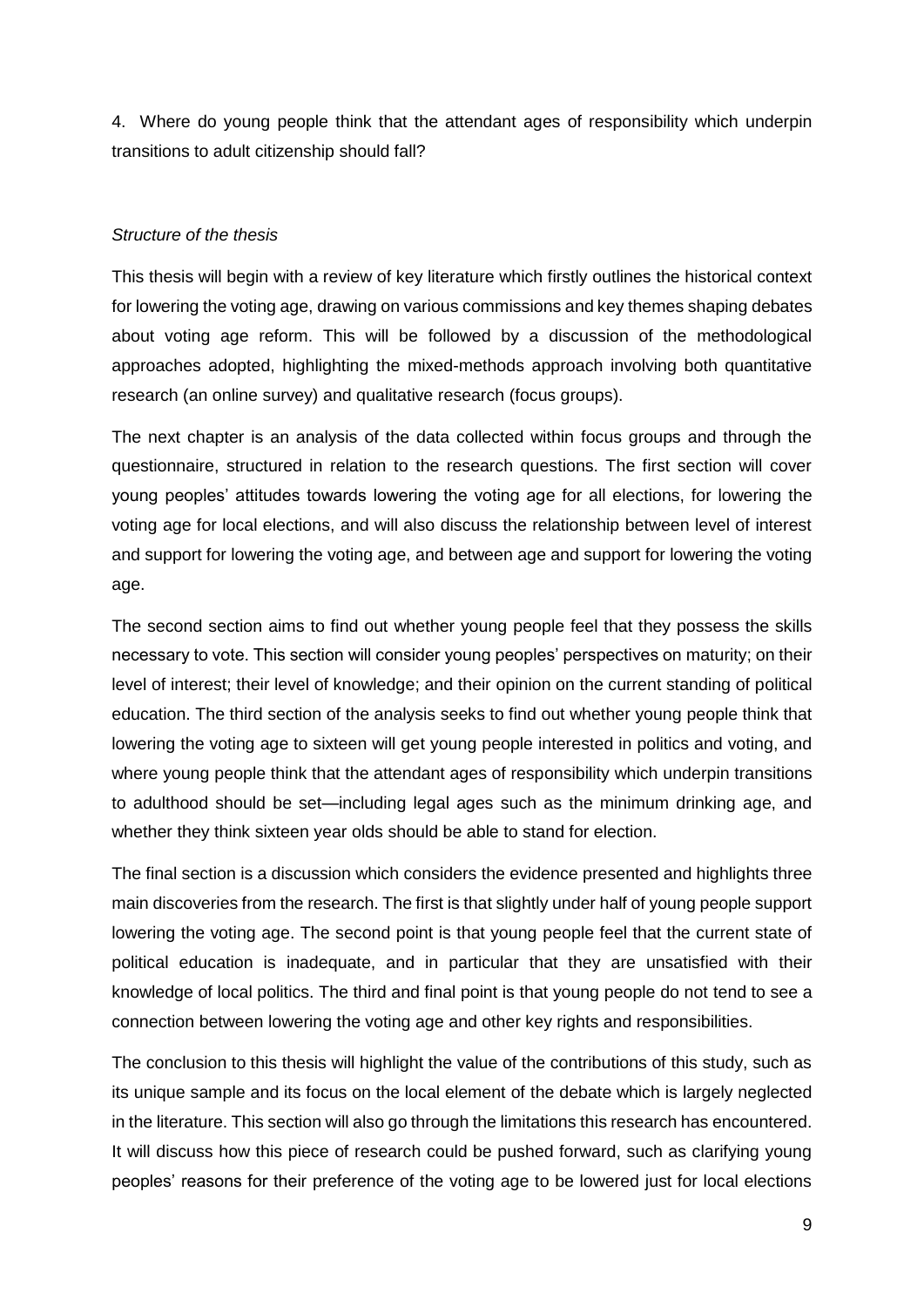<span id="page-10-0"></span>and will also discuss how this research could be taken further afield. The study will therefore demonstrate that just under half of young people in Kirklees support lowering the voting age to sixteen, that they are unsatisfied with their lack of knowledge of politics, and that they believe that related rights and responsibilities should remain at eighteen.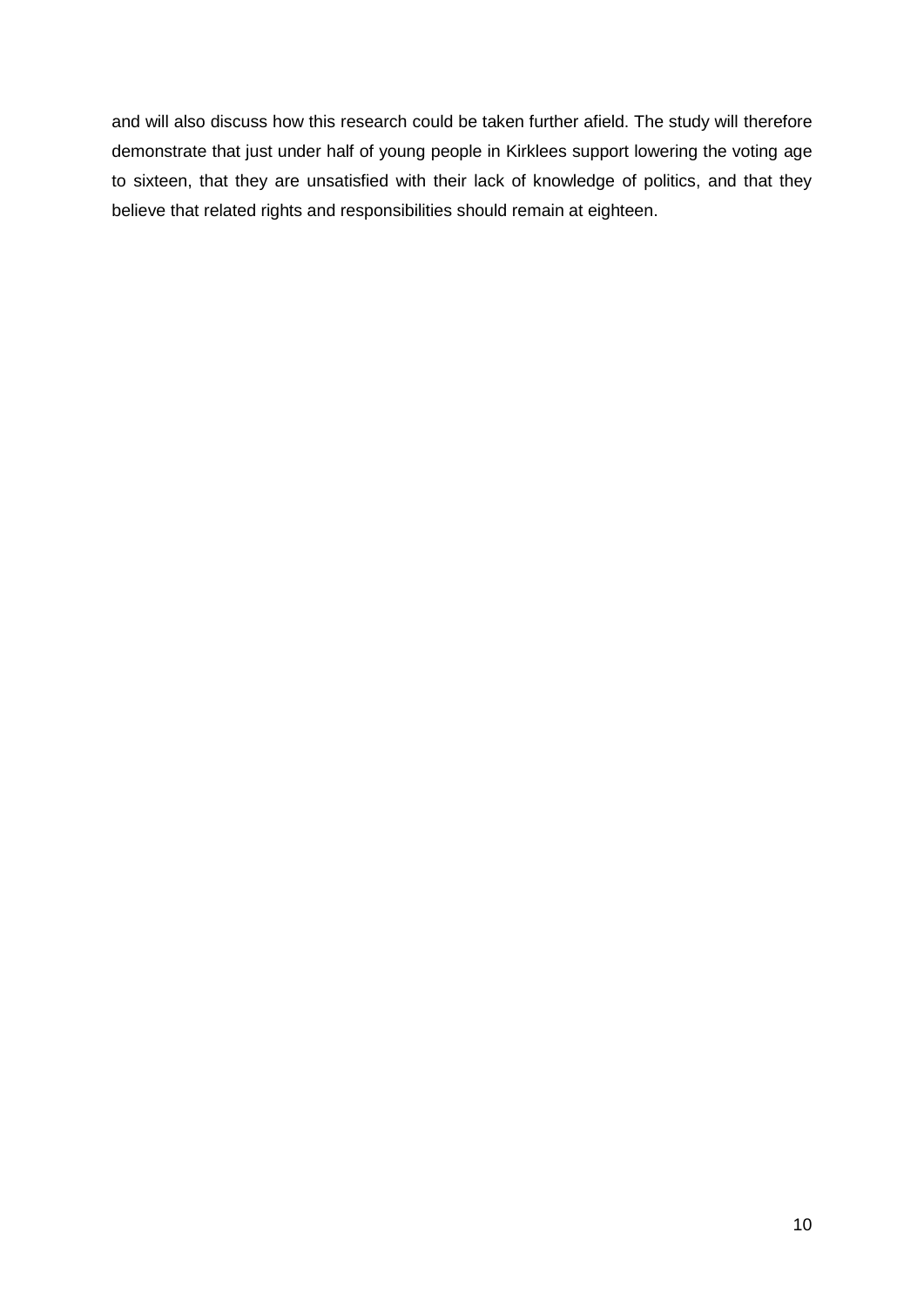#### **Literature review**

This research begins with an extensive literature review which seeks to provide a context for discussion around lowering the voting age in England and has helped to shape the analytical framework of this thesis and identify gaps in the current literature. It includes a historical context of the campaign to lower the voting age focusing on reports and commissions which have explored the topic in detail; examples of countries which have set their voting age at sixteen; an exploration and evaluation of secondary sources on youth political disengagement; and the debate around lowering the voting age within academic literature.

Gaps in the literature arise in that there is a lack of engagement with young people about whether it is something they want, especially in terms of whether young people would prefer it to be lowered for local elections only. Also, there is barely any thinking given to the current state of rights and responsibilities and how young people conceptualise these. Throughout the literature review is an underlying argument that suggests that lowering the voting age could be a successful policy in terms of engaging young people, so long as it is brought in alongside a well-executed 'civics' education which is framed towards young people, as this is the best way to improve on the current state of knowledge.

## <span id="page-11-0"></span>*Historical context of Votes at 16*

The issue of 'Votes at 16' has risen to prominence in UK politics in recent years and now in particular due to both the Scottish and Welsh Governments' decision to lower the voting age to sixteen for their national parliaments in 2015 and 2018 respectively. In the last twenty years, the issue of lowering the voting age has been subject to debate and review in parliament, through independent and government commissions, in the media, and in academia. The voting age was first lowered to eighteen from twenty-one years of age in 1969 through the Representation of the People Act (Johnston & Dempsey, 2018), in accordance with a progressive shift in society which brought about wider human rights reforms such as the legalisation of homosexuality and abortion in 1967. There however been scant consideration of the decision to lower the voting age to 18 in 1969, or to assess its impact and legacies (YCC, 2009b)

The first major push for a reduction in the voting age came about in January 2003, when an official 'Votes at 16 Campaign' was introduced. It came in response to growing concerns about youth political disengagement. In 1992, 68% of eighteen- to twenty-four-year-olds voted in the general election. The 2001 general election saw that only 39% of eighteen- to twenty-four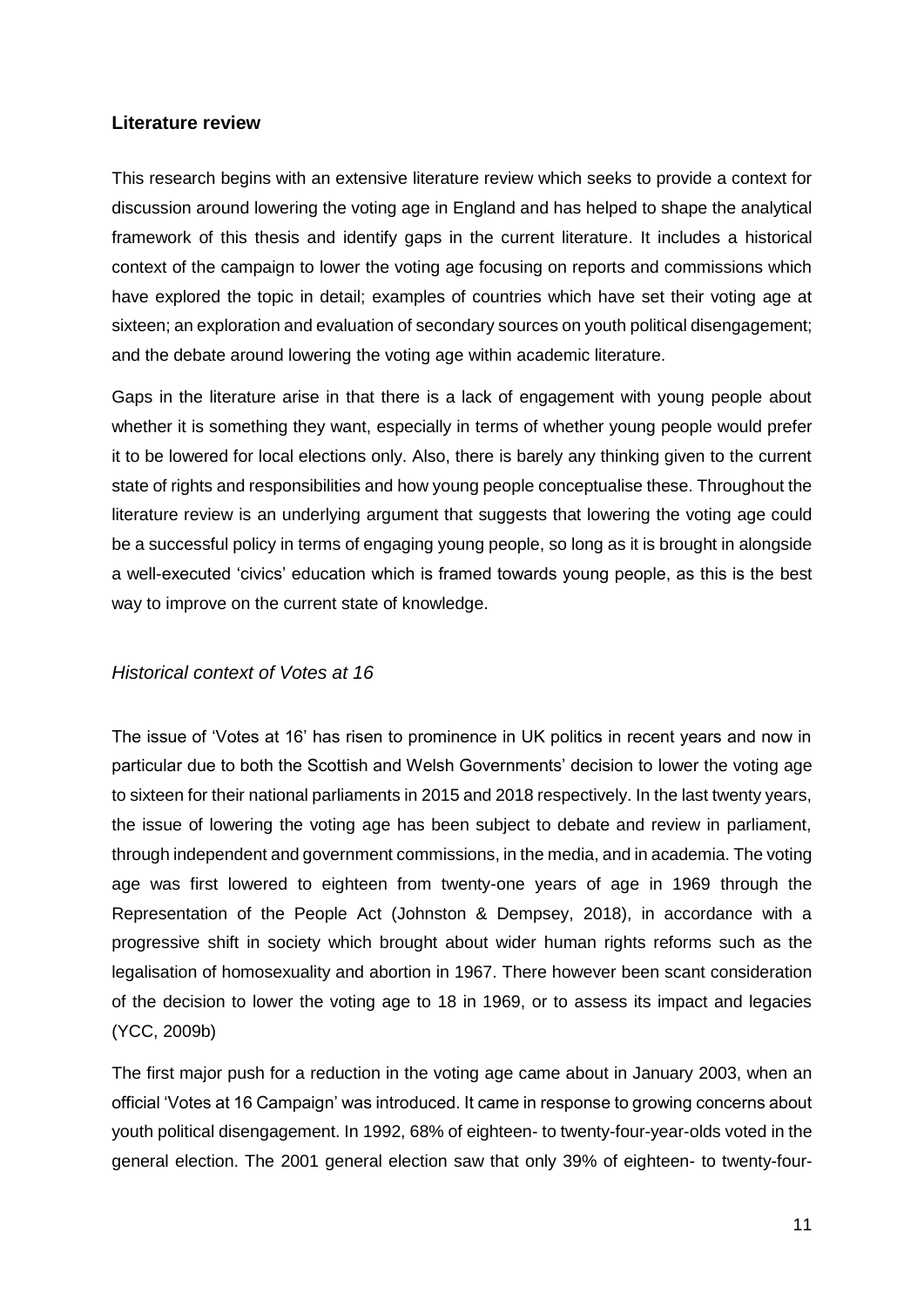year-olds voted. Moreover, youth membership of political parties was also seen to fall over this period (YCC, 2009a). The campaign was and continues to be supported by a coalition of political parties, youth councils, charities and pressure groups (Johnston & Dempsey, 2018). The campaign's central argument states that sixteen- and seventeen-year-olds already face a range of 'adult' rights and responsibilities, such as military service, paying tax, consensual sex, and marriage (votesat16.org, 2016). It is therefore argued that a reduction in the voting age would be compatible with the wider range of responsibilities that young people of this age are already assumed to be mature enough to take on, as "the fact that they have these rights indicates that they are considered able to make responsible and rational choices" (Folkes, 2004, p. 53).

In response to these calls to lower the voting age, and wider concerns around youth political disengagement, a number of commissions have been instigated to consider the issue. The first was undertaken by the Electoral Commission released their report into the 'Age of Electoral Majority' in November 2003. The report involved research conducted by ICM Government Research into public opinion on lowering the voting age and on what is conceived as the legal minimum age to be able to do certain things, such as stand for election (Boon, 2003). The Electoral Commission found that 78% of the public surveyed thought that the voting age should remain at eighteen years, and that just 22% thought that it should be lowered to sixteen, adding that "there may be valid reasons for reducing the voting age but the general public are either unaware of them or rather unimpressed by them" (Boon, 2003, p. 19).

Further to this, the Commission also found that the age of the participant had a great impact on whether they support lowering the voting age, as 33% of participants aged eighteen to twenty-four felt that it should be lowered to sixteen compared to just 5% of participants aged 65 and over (Boon, 2003). Those aged eighteen and over who were against lowering the voting age cited insufficient life experience (33%) and the immaturity of sixteen-year olds (30%) as the main reasons as to why it should remain at eighteen. Interestingly, of those in support of lowering the voting age, 24% of those aged eighteen and above believed that a person is mature enough to vote at sixteen, however only 8% of young people aged fifteen to nineteen agreed with this reason for lowering the voting age. Considering the evidence from public opinion on the matter, the Electoral Commission concluded their report with a support for keeping the minimum voting age at eighteen years old.

In 2006, the Power Commission released their report 'Power to the People' which included a set of proposals and recommendations that seek to re-engage people with formal politics. Their sixteenth recommendation positions that both the minimum age of voting and the age of candidacy for the House of Commons should be reduced to sixteen, in order to improve youth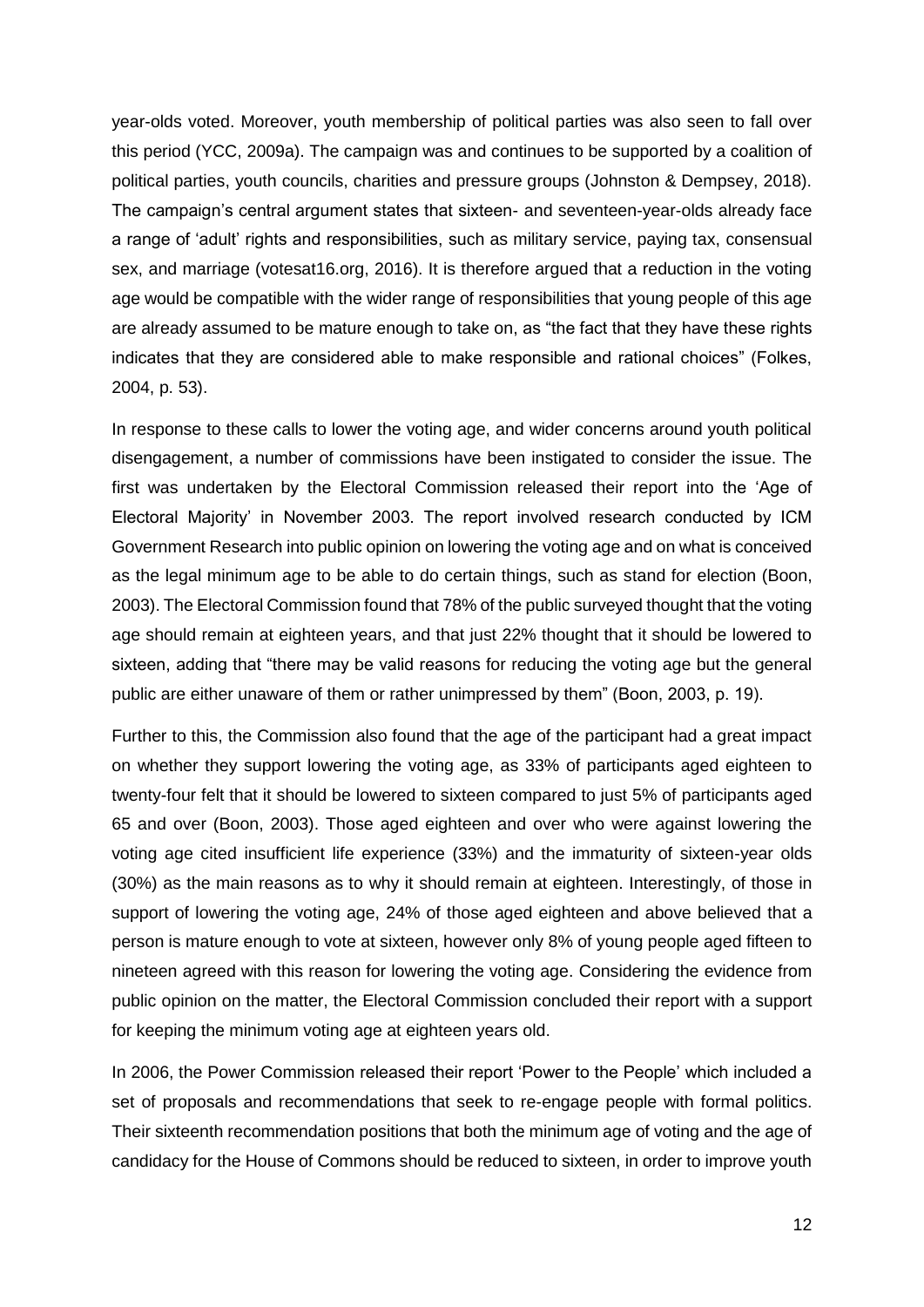disengagement (Power Inquiry, 2006). The Commission stated that: "when young people are faced with a genuine opportunity to involve themselves in a meaningful process that offers them a real chance of influence, they do so with enthusiasm and with responsibility" (Power Inquiry, 2006, p. 199). The report addresses claims that lowering the voting age would have a negative effect on turnout by stating that this is an 'inadequate' reason to disagree with lowering the voting age, as only politicians have something to lose from a low turnout. The report also argues that concerns around the political maturity of sixteen-year olds lack sufficient evidence and that the experience of the Commission itself is in contrary to this suggestion.

At the time this report was written, young people remained in education until they were sixteen. This meant that many finished their citizenship education and would then have to wait for an election in which they had reached the age of eighteen to vote, which the Commission states is "clearly likely to weaken the impact of citizenship education on the political consciousness of young people" (Power Inquiry, 2006, p. 201). The report also argues similarly to the official Votes at 16 Campaign in terms of what sixteen-year-olds can already legally do, citing joining the army and paying taxes as evidence to suggest that sixteen-year-olds would be mature and responsible enough to be able to vote competently. The report's seventeenth recommendation also seeks to improve youth political disengagement by introducing an automatic voter registration at sixteen alongside the allocation of National Insurance numbers.

The Youth Citizenship Commission (YCC) was created in 2008 and produced their report 'Making the Connection: Building Youth Citizenship in the UK' in 2009. The Commission's role was "firstly, to define what citizenship means to young people. Secondly, to increase young people's participation in politics and promote active citizenship, reflecting the communication preferences in young people. Thirdly, to lead a consultation on whether the voting age should be lowered to 16" (YCC, 2009a, p. 3). The Commission's response to their consultation with young people on whether the voting age should be lowered to sixteen was released in a separate report 'Old enough to make a mark? Should the voting age be lowered to 16?'.

The consultation sought to find sufficient evidence that would bring them to a conclusion on the subject of 'Votes at 16', on the matters of: the political knowledge and maturity of young people; whether the right to vote at sixteen is necessary to complete a young person's citizenship education; the impact it might have on electoral turnout and the quality of a young person's vote; the impact it would have on young people's perceptions and civic activity; and the administrative issues such as the impact lowering the voting age might have on schools (YCC, 2009b). The Commission summarised that they did not find enough evidence to base a recommendation either in support of lowering the voting age at sixteen or for keeping it at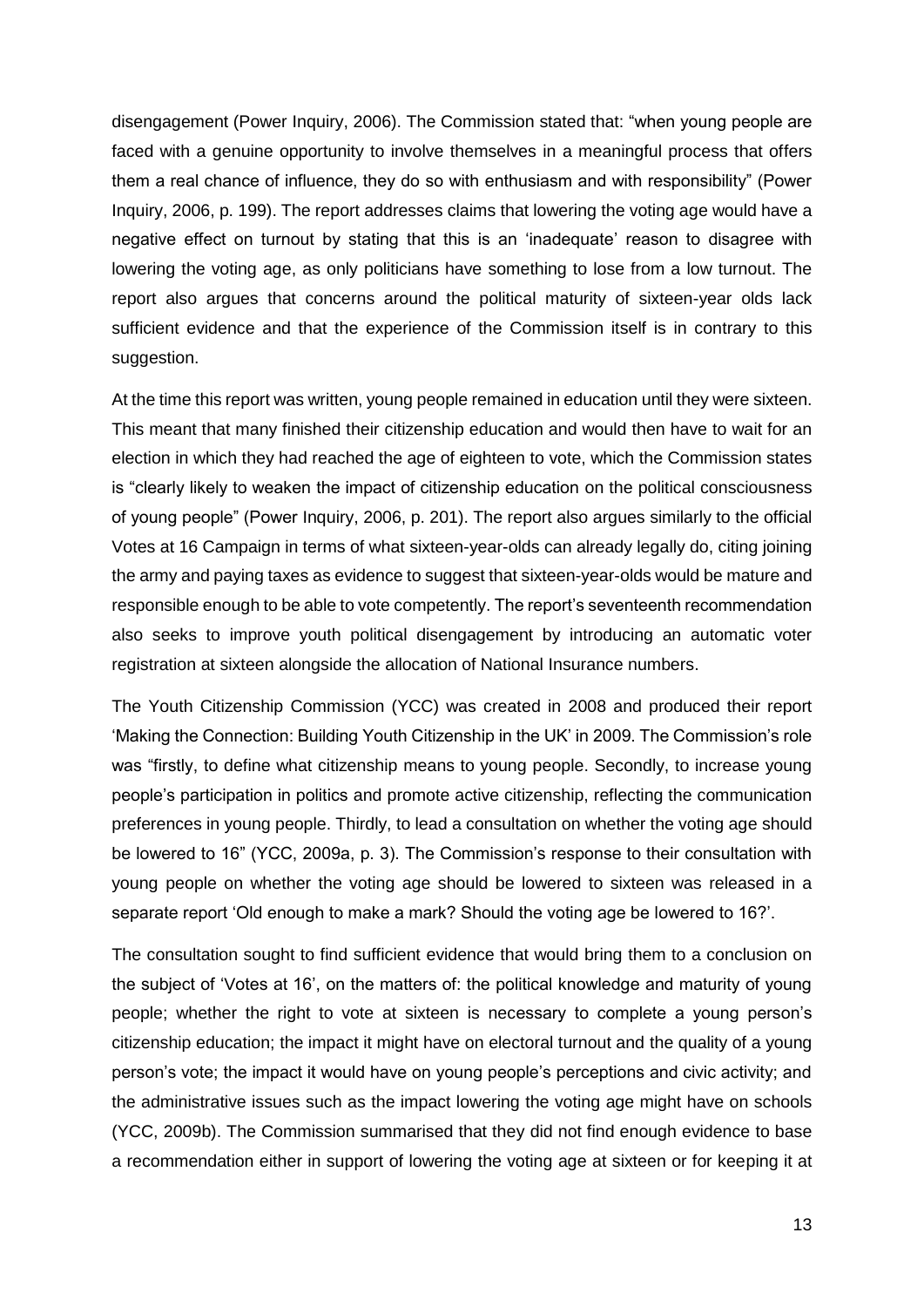eighteen. They stated that as public opinion is divided on the issue it is not possible to base a recommendation on that evidence alone. As uncovered reports such as the Electoral Commission's, they agreed that the majority of adults oppose lowering the voting age to sixteen.

However, the YCC also found that the opinions of young people were fairly even on the subject, though a majority of sixteen- to eighteen-year olds did want the voting age to be lowered to sixteen (YCC, 2009b). Based on this evidence of public opinion uncovered through the usage of independent commissions the YCC recommended that due to these results which tend to be heavily divided by age, the decision to lower or retain the voting age is one that should be decided by political processes rather than through public consultation undertaken by commissions. Importantly, the YCC concluded that the issue of lowering the voting age to sixteen "is not the principal factor in encouraging young people's interest and involvement in politics and citizenship" (YCC, 2009b, p. 4).

In 2014, the British Youth Council (BYC) undertook its third Youth Select Committee (YSC). The YSC was formed with the support of the House of Commons to enable young people "to scrutinise and hold inquiries into issues that they care about in order to influence policy and legislation" (BYC, 2014, p. 44). Each year the BYC holds a UK-wide ballot called 'Make Your Mark' in which young people vote on what they think Members of the UK Youth Parliament should campaign on for the coming year. In 2013, 478,000 young people aged between eleven and eighteen voted in the ballot and Votes at 16 in all elections was chosen as the topic to be campaigned on (BYC, 2014). Due to this interest in the topic, the YSC undertook an inquiry into whether the voting age should be lowered to sixteen for all elections, and what could be done to encourage young people's political participation.

The YSC firstly argues that it is 'oversimplified' and 'overstated' to insist that the voting age should be lowered to sixteen just because some rights and responsibilities also arrive at this age (BYC, 2014). However, they argue that the rights that do appear at sixteen seem to be indicative of citizenship, pointing to the examples of being able to serve in the armed forces and pay income tax. They stated that too much is made of the point that those under eighteen cannot buy items such as fireworks or cigarettes as these are unrelated to citizenship. The YSC addressed the point that maturity is subjective and hard to prove, however states their firm belief that most sixteen-year olds are mature enough to vote and that they have not seen any evidence that sufficiently proves otherwise. They also highlighted that as both sixteen and eighteen are ages at which important rights and responsibilities are given, this infers that society views both of these ages as significant milestones of maturity. Therefore, they argued that those who are decided to be old enough to contribute to society in ways such as serving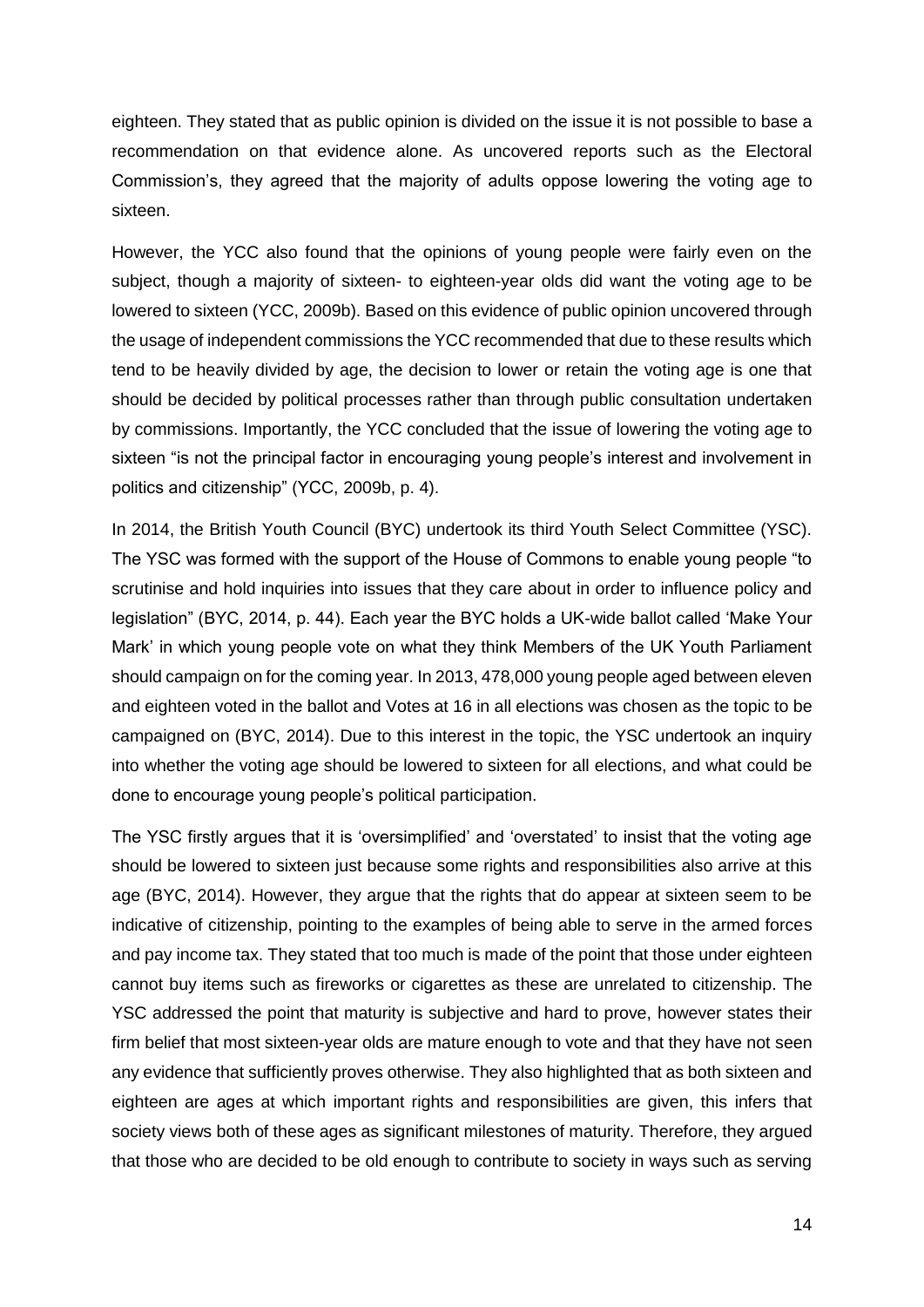in the army or paying tax should be able to have a say in who makes decisions related to these things on their behalf.

Addressing the evidence of public opinion being against reducing the voting age, the YSC stated that this is not a strong enough reason to reject it. They also discussed the fact that policy makers are more likely to formulate policy that benefits the largest cohort that votes for them, and that lowering the voting age would have an effect on how governments and parties formulate policies towards young people. However, they stated that this effect will only occur if young people use their right to vote. In terms of turnout, the YSC argued that the decision to lower or retain the voting age should not be informed by the predicted levels of turnout among sixteen and seventeen-year-old voters. Despite this, the problem of low turnout amongst young people is a problem that needs to be addressed. They stated that there are advantages to voting for the first time at sixteen, such as the fact that there is less 'upheaval' at this age.

The YSC recommended that all parties should include lowering the voting age to sixteen in their manifestos. In terms of youth political disengagement, the YSC's inquiry acknowledged that lowering the voting age to sixteen may well contribute to engaging young people, however it is an issue that requires 'separate attention' (BYC, 2014, p.6). They recommended that legislation needed to be introduced to improve political education, as young people are unclear on the difference between parties and their policies due to the neglect and sometimes poor teaching of citizenship education. The YSC also recommended that the Government commission a review into the benefits of the introduction of a compulsory Politics GCSE, and that an optional one be introduced in the meantime. The YSC concluded that lowering the voting age "is an opportunity not only to include a new cohort of citizens in decisions about their future and their communities, but to ensure a better-informed, more engaged generation is equipped to take our democracy into the future" (BYC, 2014, p. 35).

Initially, the argument from the Votes at 16 Campaign which claims that the right to vote would fit in with the current rights and responsibilities of sixteen- and seventeen-year olds is convincing. It seems reasonable that someone who is already considered mature and responsible enough to make the decision get married or join the army would be able to vote competently in an election. However, a slight issue arises in that sixteen- and seventeen-year olds currently cannot marry without their parents' consent, and that you may join the army at sixteen but cannot be involved in any combat until you have turned eighteen, which perhaps points to the contrary of being able to make your own informed decisions. Mycock (2015) has pointed out that most political rights do not coalesce around the age of sixteen. Although it is certainly something to think about, perhaps this is not the best justification out there for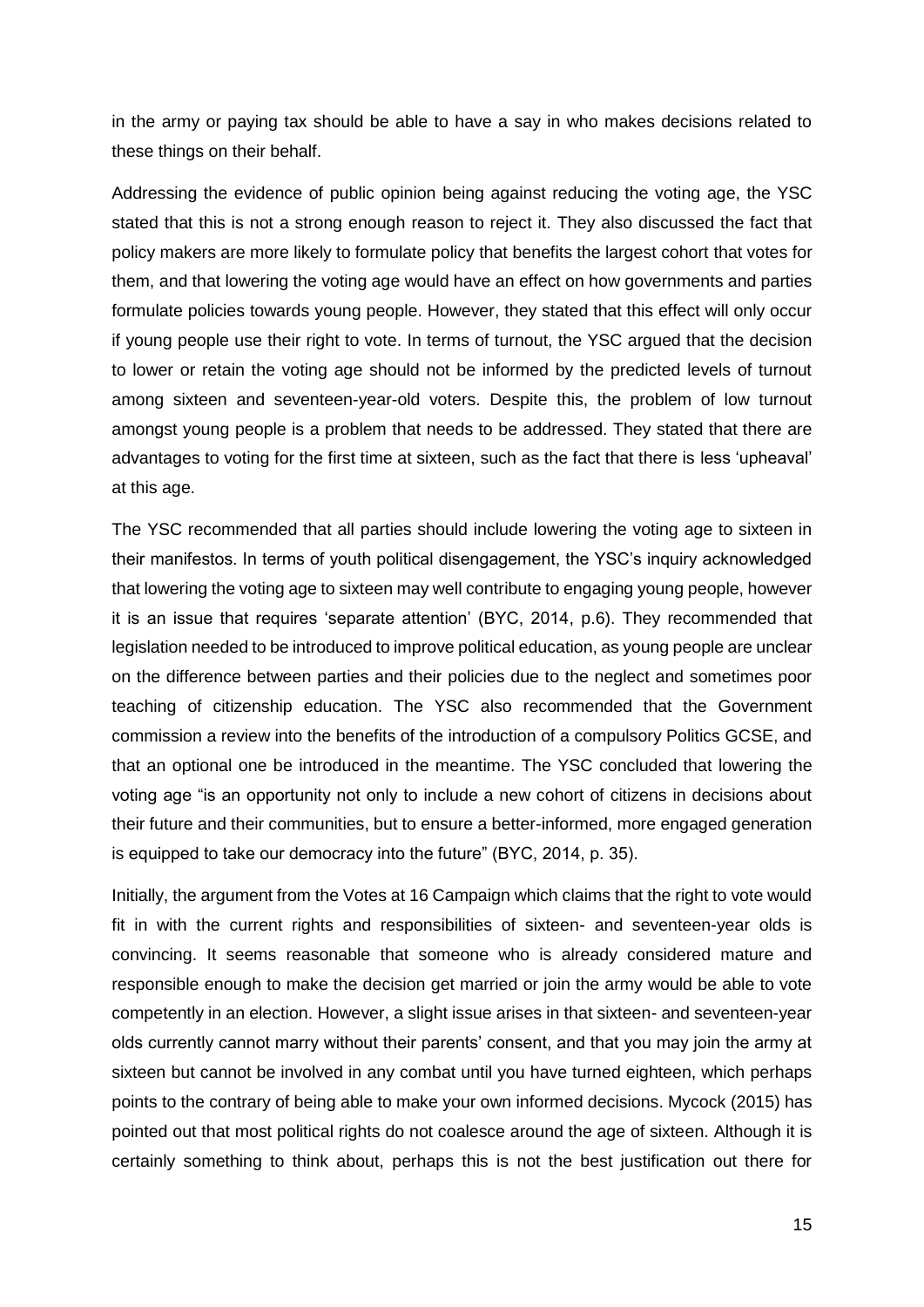reducing the voting age as the legal ages for activities such as smoking, drinking, and even watching certain films are set at eighteen years.

This semi-autonomy is further entrenched by the recent move to make young people legally have to remain in education or pursue an apprenticeship until they are eighteen, and through the international convention that you are a child until you are eighteen years old (if we are to assume that voting is an activity that can only be done efficiently by adults). It is worth emphasising that the Votes at 16 Campaign does have legitimacy in the support of many politicians, pressure groups and most importantly young people: namely in the form of Youth Councils and the national Youth Parliament. This makes it open to question whether all young people would be as passionate about being able to vote at sixteen in the way that the most well-informed and politically engaged young people who are calling for it are.

The Electoral Commission's decision to reject a reduction in the voting age focused on using public opinion as a reason to keep things the way they are. Although it is useful to consider the public's opinion on political issues, it is not necessary in a representative democracy where political decisions are to be made on the public's behalf. As described by the YCC, public opinion is not necessarily the best judge of an issue. The public may not be informed of the pros and cons of lowering the voting age, and in the end, it is not our decision to make. This conclusion is therefore not a persuasive enough argument to reject lowering the voting age to sixteen, as many adults may well reject it on the basis that it does not affect them.

The Power Commission's rationale for lowering the voting age rests on the idea that lowering the voting age would improve the issue of youth disengagement by giving young people a voice earlier. However, there is not much evidence to suggest that this would be the case. It appears that Votes at 16 has come to the fore as a proposed remedy for youth political disengagement, however this is unlikely to work on its own as disengagement encompasses much more than a lack of voting. The Commission describes that doubts around the maturity of sixteen-year-olds lack sufficient evidence, and that their personal experience shows that young people are mature. A study conducted by Gibson and Hamilton (2013), argued that even the young people who cited a lack of maturity as a reason to oppose lowering the voting age were arriving at that decision through taking into account the social debate on political participation and that these arguments involved young people "demonstrating an orientation to precisely those norms of responsibility and rationality that they argued were beyond themselves and/or their peers" (Gibson & Hamilton, 2013, p. 48).

One can agree with their argument suggesting that being concerned about low turnout is an inadequate reason to reject a reduction in the voting age, however this could concern the government who may worry about a weakened mandate. Equally agreeable is their suggestion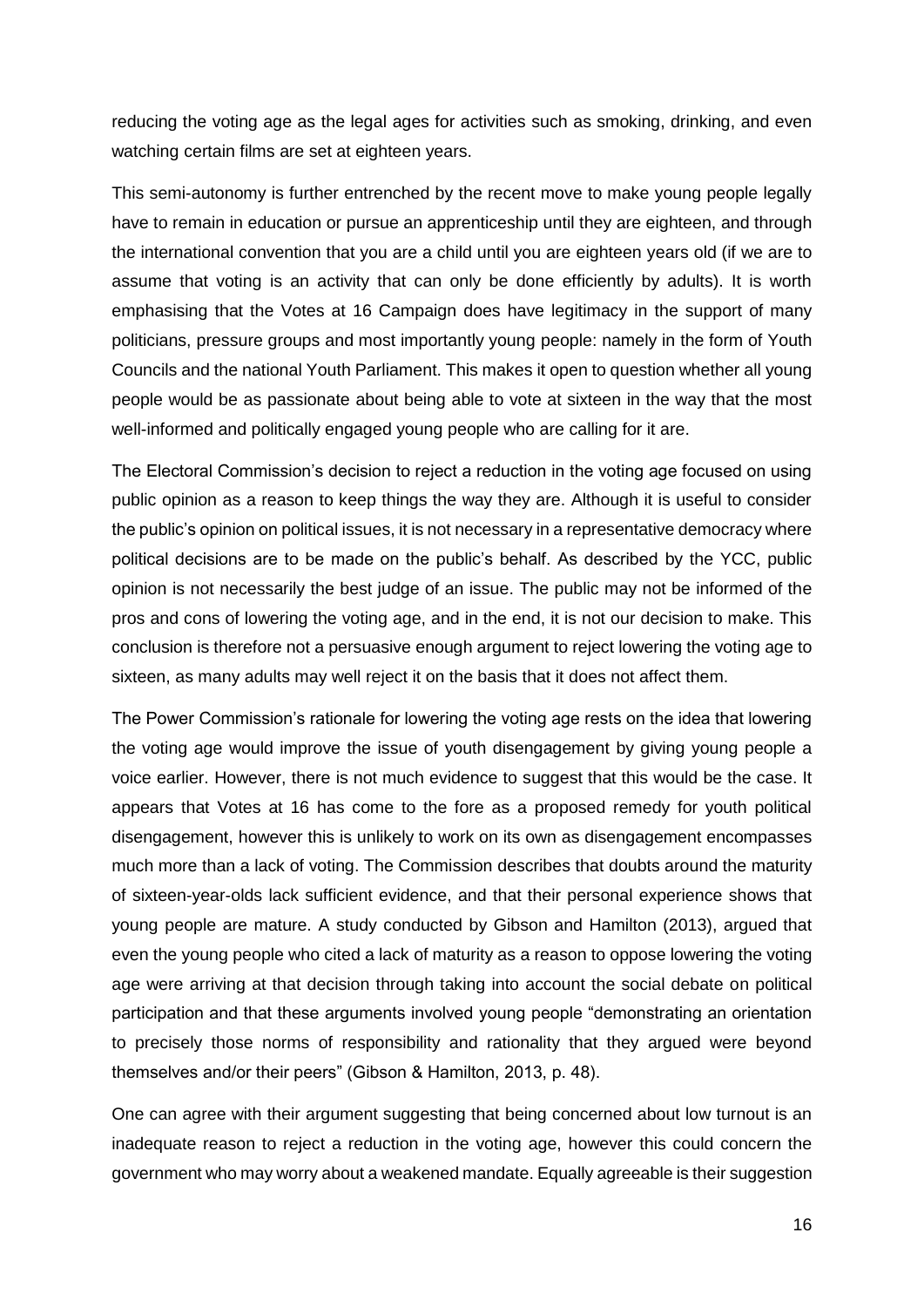that waiting until eighteen would negatively affect the impact of citizenship education, due to there being a gap of many years between learning about politics and being able to vote in an election. This argument has not entirely stood the test of time due to the extension of compulsory education, meaning that most young people up to eighteen should have some opportunities to discuss politics during their college education. However, for those young people who do not discuss politics either in or outside of class, for example those pursuing apprenticeships, their level of engagement is bound to be affected (Henn & Foard, 2014).

Although the YCC did not argue one way or the other, they agreed that lowering the voting age is still a 'valid issue for consideration', however it should be decided by politicians rather than through public opinion. The most compelling argument that has emerged is their rejection of the idea that lowering the voting age alone would fix the problem of youth disengagement, an argument that Russell (2014) positions. Eichhorn (2018) however argues that it could by pointing to the example of young peoples' engagement in Austria and Scotland after lowering the voting age.

The BYC's Youth Select Committee built on the evidence presented over the years and recognised that lowering the voting age alone is not enough to improve engagement amongst young people. They go a step further in highlighting that political education is key to ensuring that young people utilise the right to vote and participate fully as citizens. Their argument on maturity that acknowledges its subjectivity, however, suggests that there are two milestones at ages sixteen and eighteen due to the rights and responsibilities which arrive at these ages provides a good justification for lowering the voting age to the lower of these two. Their argument is strengthened by highlighting that those rights which are accrued at sixteen are more indicative of citizenship than those that arrive at eighteen. One issue with this assertion is that they are relying heavily on the examples of serving in the army and paying income tax, when of course you must be eighteen to serve in combat, and it can be argued that there aren't many sixteen-year-olds earning enough to be paying income tax (Cowley & Denver, 2004).

Overall, their argument that those who are decided to be old enough to do these things should be able to have a say in who makes the decisions that are going to affect them is a sufficient defence for lowering the voting age. The YSC also introduce the idea that voting for the first time at sixteen may well have a positive effect on turnout, due to less 'upheaval' at this age. At present, many first-time voters may be living away from home at university, and for whatever reason will forget to register or even forget to vote or be unable to vote due to only registering at their home address. Most sixteen- and seventeen-year-olds will be living at home and will have less disorganisation in their life, making them more likely to vote. This is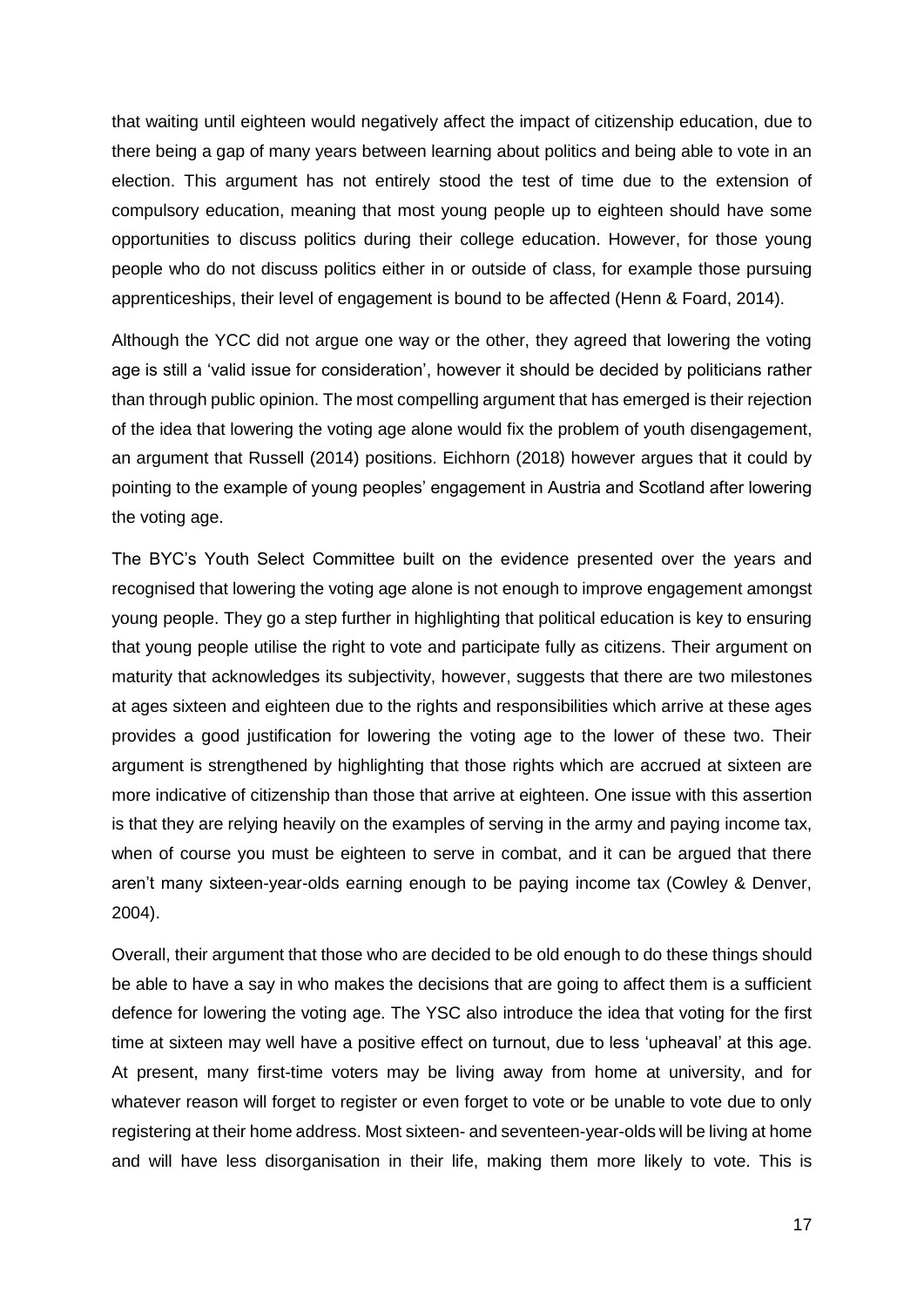evidenced by Fieldhouse and Cutts' (2016) research which demonstrates that an individual is more likely to vote if living in the same household as another person who votes, which in the case of sixteen-year olds is likely to be a parent or guardian (Fieldhouse & Cutts, 2016).

The YSC's recommendation that all parties should include 'Votes at 16' in their manifestos clearly had an impact as the Labour Party, the Green Party, the SNP and the Liberal Democrats all included it in their 2015 General Election manifestos (Johnston and Dempsey, 2018). The most important recommendation from this inquiry is their reminder that youth disengagement is something that needs separate attention, away from discussion about 'Votes at 16' which in recent years has dominated discussions around how to engage young people with formal politics. Their focus on improving political education to efficiently tackle youth disengagement provides a way to move forward that the Government can act on and successfully emphasises the argument that lowering the voting age will not achieve the desired result of increasing youth turnout without first tackling the causes of political disengagement observed amongst young people.

#### <span id="page-18-0"></span>*'Votes at 16' in other countries*

Discussion in consideration of lowering the voting age has not been restricted to England. The first EU country to lower its national voting age to sixteen was Austria in 2007. Other countries that currently have their voting age set at sixteen include Argentina, Brazil, Cuba, Ecuador, Nicaragua, and now Scotland. The Channel Islands of Jersey and Guernsey, and the Isle of Man are three British Crown Dependencies that have lowered their voting age for their assemblies to sixteen in 2007 and 2006 respectively (YCC, 2009). In 2011, Norway trialled a voting age of sixteen for its municipal elections, however, chose to keep their voting age at eighteen after political interest did not rise amongst young people. Also, a significant gap was observed in maturity between sixteen and seventeen-year-olds when compared to older voters (Bergh, 2013)

A survey conducted in Austria by Zeglovits and Zandonella (2013) found that the political interest of sixteen- and seventeen-year-olds was higher after lowering the voting age, and that parents had an important role in the level of political socialisation of those too young to vote, as well as civic education and discussion in schools. In response to concerns that lowering the voting age would have an extremely negative effect on turnout, results from Austria have shown that turnout among sixteen- and seventeen-year-olds was around the same as (but slightly lower than) overall turnout. However, turnout was observed to decrease amongst those aged between eighteen and twenty-one, demonstrating a first-time voting boost (Zeglovits & Aichholzer, 2014). In terms of political maturity and the ability to make an informed decision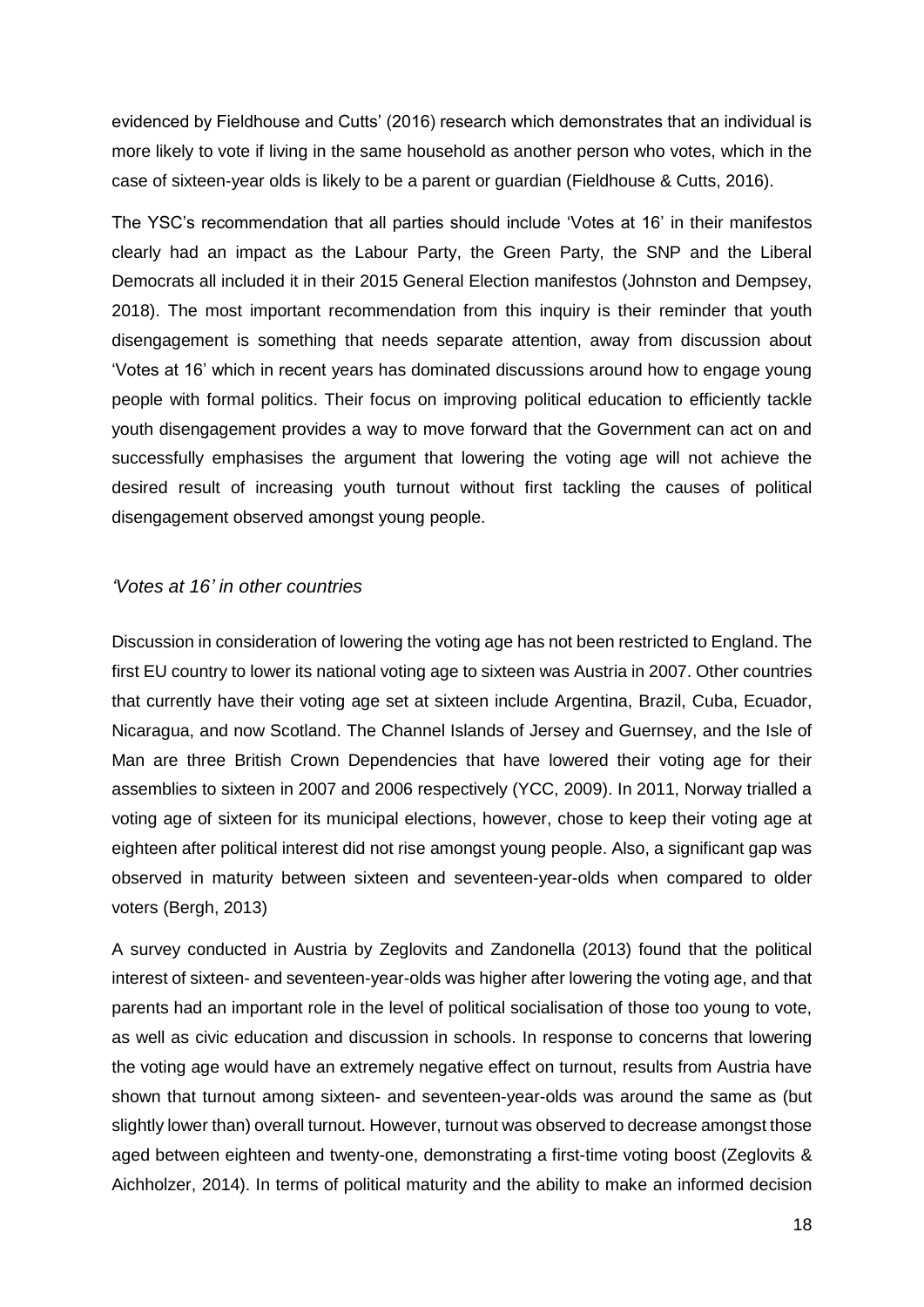when voting, young Austrians have been observed to demonstrate a willingness to participate effectively in politics, proving to critics that lowering the voting age has not impacted the quality of vote choice or of the turnout in an election (Wagner et al., 2012).

Scotland lowered their voting age to sixteen for local elections and for elections to their national parliament in 2015, following the Edinburgh Agreement between the UK Government and Scottish Government which allowed Scotland to grant sixteen- and seventeen-year-olds the right to vote in the 2014 Scottish Independence referendum (Johnston and Dempsey, 2018). Research undertaken by Eichhorn (2015) measured the experience of these newly enfranchised young people able to vote for the first time in the 2015 general election, by comparing them with their peers in the UK. This research uncovered significant differences between Scottish sixteen and seventeen-year-olds and those in the rest of the UK since lowering the voting age, as the Scottish are much more likely to show higher levels of engagement (Eichhorn 2018).

Scottish teenagers rate themselves as much more likely to vote in the General Election than previous research had uncovered (67% voted for 9 or 10 on an 11-point scale), compared to 39% of those in the UK. His previous research observed these effects within the context of the 2014 referendum and has found that they have continued into the context of the 2015 General Election, supporting evidence that voting creates a sustained engagement. However, he also states that some differences can be attributed to the discussion of political issues in the classroom, and discussing politics with family and friends (Eichhorn, 2015). Mycock (2015, p.23) argued that this study does not provide sufficient evidence to prove the effects are – as yet - long-lasting, noting Scottish young people were likely to be "more politically energised when compared to their peers across the rest of the UK after experiencing a referendum campaign that dominated Scottish public life so manifestly".

The Wales Act 2017 has granted the National Assembly of Wales and The Welsh Government the devolved power of administration over their elections to the Assembly and Wales's local governments, allowing them to reduce the age of the franchise to sixteen for these elections. (Johnston & Dempsey, 2018). The Welsh Expert Panel concluded that lowering the voting age would increase political participation and awareness and recommended that this should come into effect for Assembly elections from 2021. They also recommended that citizenship education be delivered to a high standard and that the Assembly should work to encourage young people to participate in politics (Assembly Commission, 2018).

The effect of Scotland and Wales has reignited debate around lowering the voting age to sixteen in England. So far, the Labour Party, the Scottish National Party, the Liberal Democrats and the Green Party have voiced their support for the voting age to be reduced to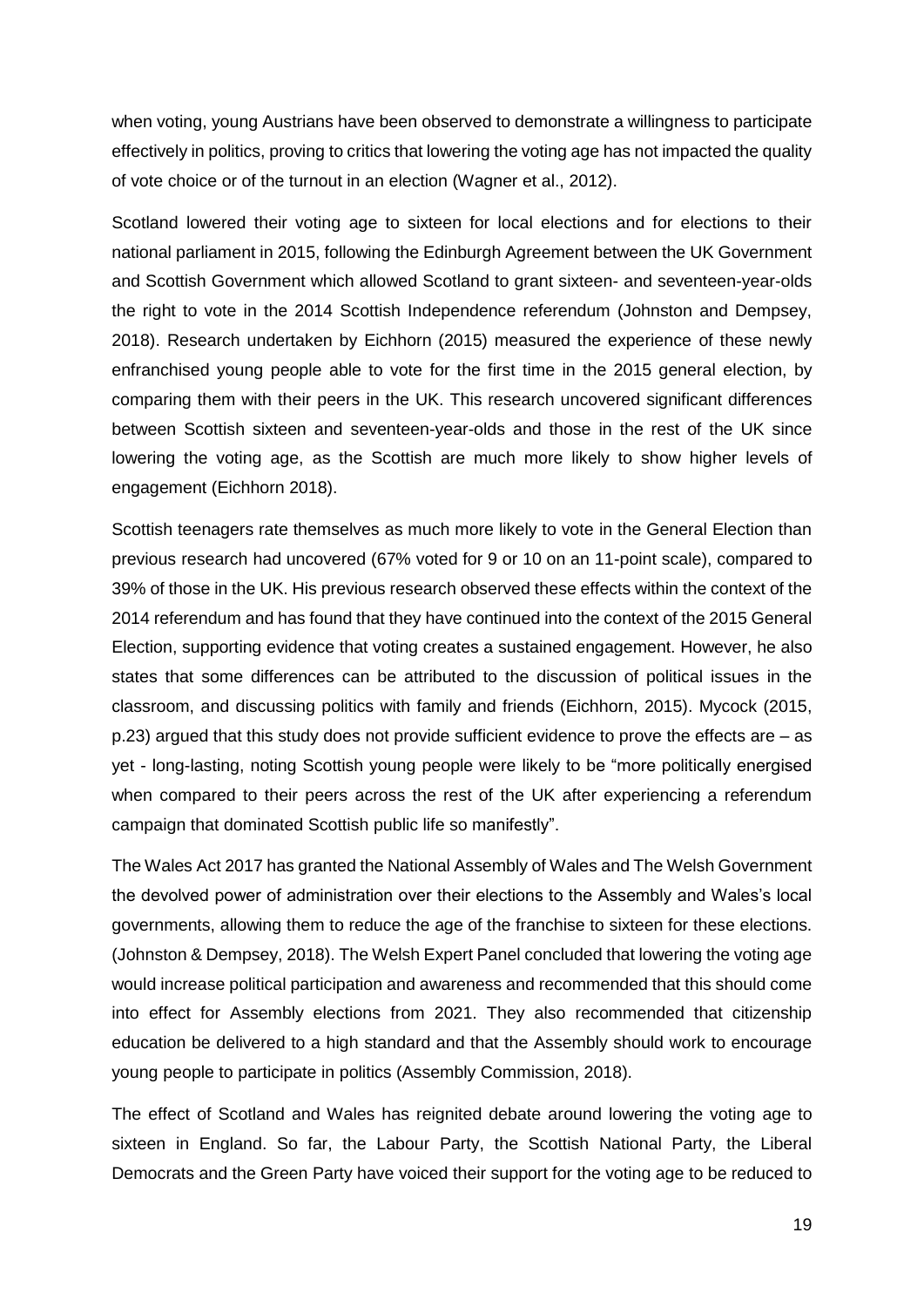sixteen-years old at both the national and local level in their manifestos. The Conservative Party in England has historically been opposed to reductions in the voting age, opposing the reduction from twenty-one-years old to eighteen-years-old in 1969, and currently the Government has shown little interest in reducing the voting age any further (Johnston & Dempsey, 2018). In July 2017, The MP for Oldham West and Royton Jim McMahon put forward a Private Members Bill which argued for a reduction in the voting age to sixteen in parliamentary and other elections; to make provision about young people's education in citizenship and the constitution; and for connected purposes. The bill is currently in the process of a second reading which is due to resume on the 25<sup>th</sup> of January 2019. (Parliament.uk, 2019).

Local authorities have also lent their support to lowering the voting age to sixteen. Council leaders in Rotherham have backed a motion to lower the voting age to sixteen (Rotherham Council, 2017), and several Bristol City councillors are in the process of appealing to the mayor to support a motion to allow sixteen- and seventeen-year-olds to vote in local elections (Ashcroft, 2017). Moreover, some new 'metro-mayors' in England support lowering the voting age to sixteen for city-region elections. The Kirklees Democracy Commission, made up of local councillors, have supported a motion to lower the voting age to sixteen, and the Commission released a report in 2017 which argued that the voting age should be lowered to sixteen nationally, accompanied by democratic education. The Commission also supported the trialling of lowering the voting age for local elections, in order to familiarise young people with voting (Kirklees Democracy Commission, 2017).

<span id="page-20-0"></span>The evidence so far suggests that 'Votes at 16' has been successfully applied in each country in which it still stands. However, the evidence from Norway suggests that young people need more support in developing their political maturity in order to prevent a lack of engagement rather than just being given the right to vote. Austria has had success in implementing it alongside a framework in education, however evidence does suggest a first-time voting boost. Despite this, it has kept its voting age at sixteen which proves it has been successful, and political interest has been observed to rise amongst young Austrians (Zeglovits & Zandonella, 2013). Lowering the voting age in Scotland has helped to mobilise an already quite politicallyminded group, so it is unclear whether it would be as successful in England (Mycock, 2015). Therefore, improved political education is necessary before lowering the voting age, to ensure young people in England would know how to use their vote.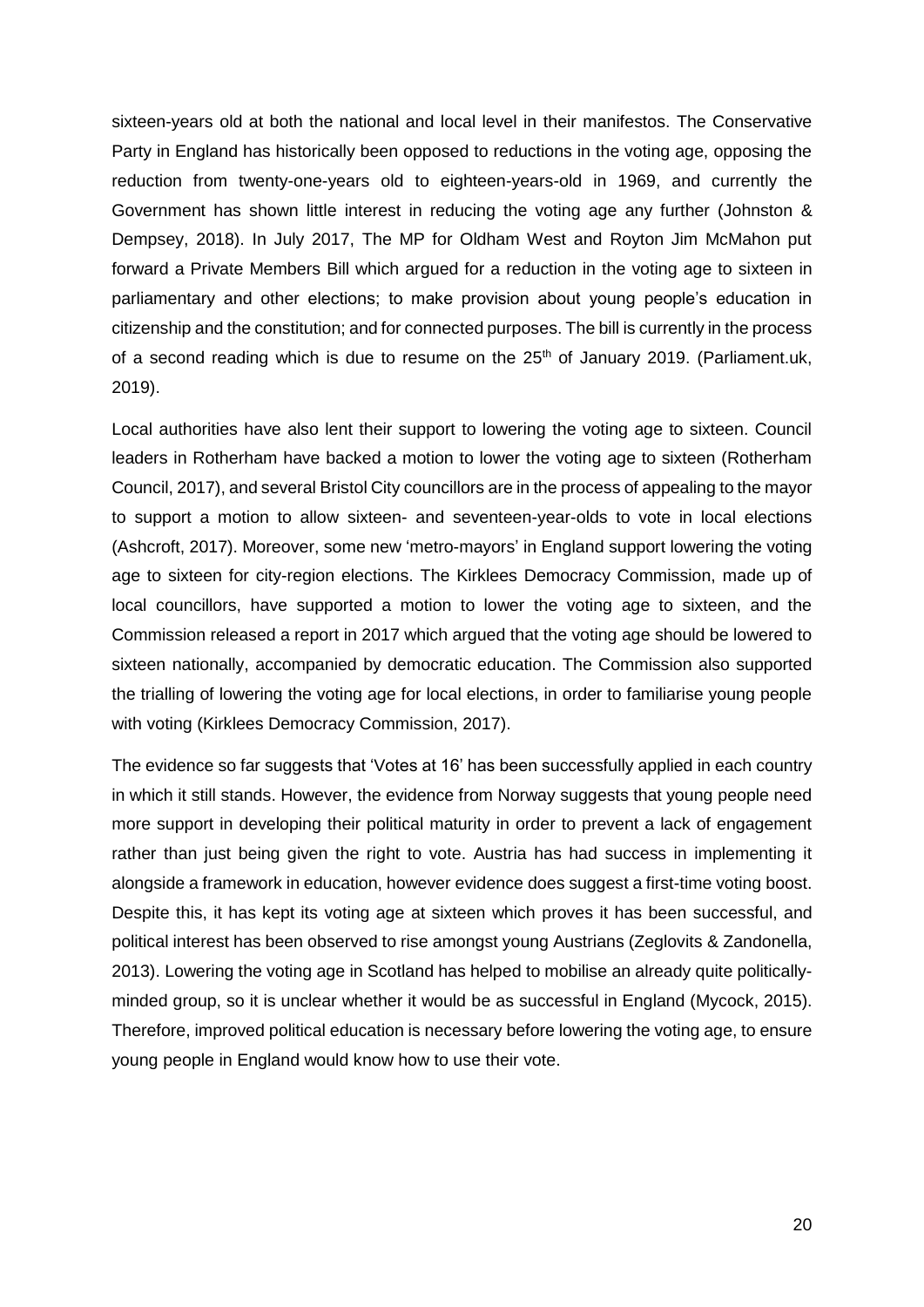#### *Youth political disengagement*

Young people have been observed to be disengaged with politics as they are much less likely to engage with formal methods of politics than older adults. In the 2017 General Election, just 57% of eighteen- to nineteen-year-olds and 59% of twenty- to twenty-four-year-olds voted, which is low compared to 77% of sixty- to sixty-nine-year-olds and 84% of those aged seventy and over (YouGov, 2017). Disengagement in the form of low turnout poses a problem for the legitimacy and mandate of democratically elected governments (Print, 2007), particularly if this generation do not develop an engagement with politics, a concern which has been referred to as a potential 'crisis of democracy' (Farthing, 2010).

Party membership is also low amongst today's young people, which Phelps (2012) argues can be attributed to the declining role of social group identification in society today. It was once the case that most individuals would consistently vote for the party that represented their social class. Today, the lack of a strong partisan and social group identity means that "young people in Britain are now without one of the basic tools for their psychological engagement with conventional politics" (Phelps, 2012, p. 282). However, a surge in youth turnout was observed in 2017, which has been referred to as a 'youthquake', with a surge of young people voting, many in support of Jeremy Corbyn's Labour party (Sloam et al., 2018). It is argued that this represents more than just an increase in turnout and represents "a multi-faceted phenomenon involving fundamental social, political and cultural shifts" (Sloam et al., 2018, p. 6). Despite youth turnout still being much lower than older voters, this shows that young people are not apathetic, and that engagement could be starting to improve.

One explanation for young people's disengagement is that they are reported to feel marginalised from and disaffected with the politics of today – viewing politicians and political institutions as power hungry and selfish rather than as representatives for the people and as a means for positive change (Henn et al., 2005; Mycock & Tonge, 2012). Henn and Foard's (2014) study collected the opinions of young people who did not vote in the 2010 General Election. They uncovered that these young people chose not to vote because they found politics to be confusing, and that it is "populated by a professional political elite that is more concerned with pursuing its own narrow self-serving agenda than it is in championing the interests and issue concerns of young people" (Henn & Foard, 2014, p. 367). They also found that this attitude changed depending on the current educational status of the participant, as those who pursued full-time education for longer reported less feelings of marginalisation. It can therefore be argued that political education is the most efficient way to address the current state of marginalisation reported amongst young people and to improve their engagement with politics.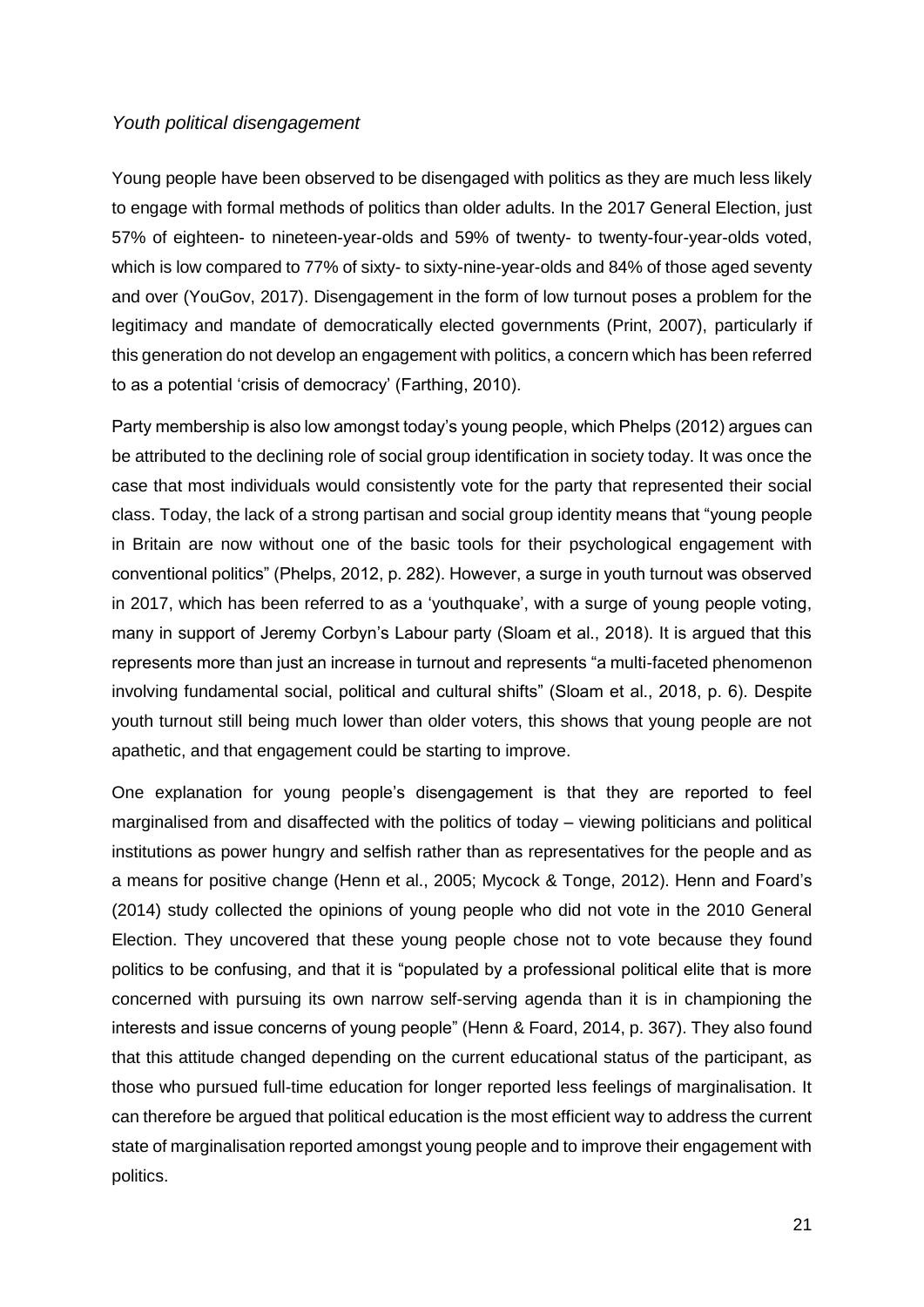Citizenship education was introduced into the UK's curriculum in the early 2000s, the aim of which was to benefit society by creating "an active and politically-literate citizenry convinced that they can influence government and community affairs at all levels" (CAG, 1998, p. 9). For many young people, it has not done much to engage them with conventional politics as levels of participation have not improved (Print, 2007). However, it is interesting to note that those who took Citizenship Studies as a GCSE were found to be more likely to have voted in a General Election (Pontes et al., 2017). This research demonstrates that education is acknowledged to effect levels of engagement, as those with higher levels of education are much more likely to participate in traditional forms of politics, therefore indicating that education is the way to solve the problem. The observation that participation has not increased could suggest that citizenship education was not implemented as well as it could have been.

Farthing (2010) has suggested that today's young people fall into a category of 'antipolitical' or 'radically unpolitical', as both engagement and disengagement is occurring at the same time. He argues that a complete overhaul of politics is required as the current response to youth disengagement is doing nothing to engage the 'unpolitical' young people, and that it is unhelpful to judge young people's levels of engagement against traditional adult-centric criteria. This is because today's young people are observed to engage with politics and as citizens through ways different to traditional understandings (Farthing, 2010).

Gifford et al. (2014) highlight the role of the new media in providing young people with a platform in which they can participate and belong. The internet has proven to be a useful platform for young people in terms of talking about and raising awareness of political issues that matter to them. For example, creating and sharing petitions, and discussing issues on social networks (Yang & DeHart, 2016). Social media has also proven to be useful in mobilising and engaging young people, as was seen in Labour and Momentum's method of communicating their message to younger voters, the success of which can be attributed to the impact of 2017's 'youthquake' (Fletcher, 2017). The recent increase in youth engagement means that lowering the voting age is likely to encourage young people to participate, as the 'youthquake' has proven that they are not apathetic. Promoting 'Votes at 16' and continuing to promote policies on social media could be the way forward in terms of getting the message out to young people today.

Young people can be seen to demonstrate a civic engagement through volunteering in their communities, and some are even active in their local youth councils and the UK youth parliament. Despite these new and emerging online forms of participation, voting in elections is unfortunately the only real way that a citizen has the power to effect change (Print, 2007). Also, these alternative forms of participation such as social media discussion tend to be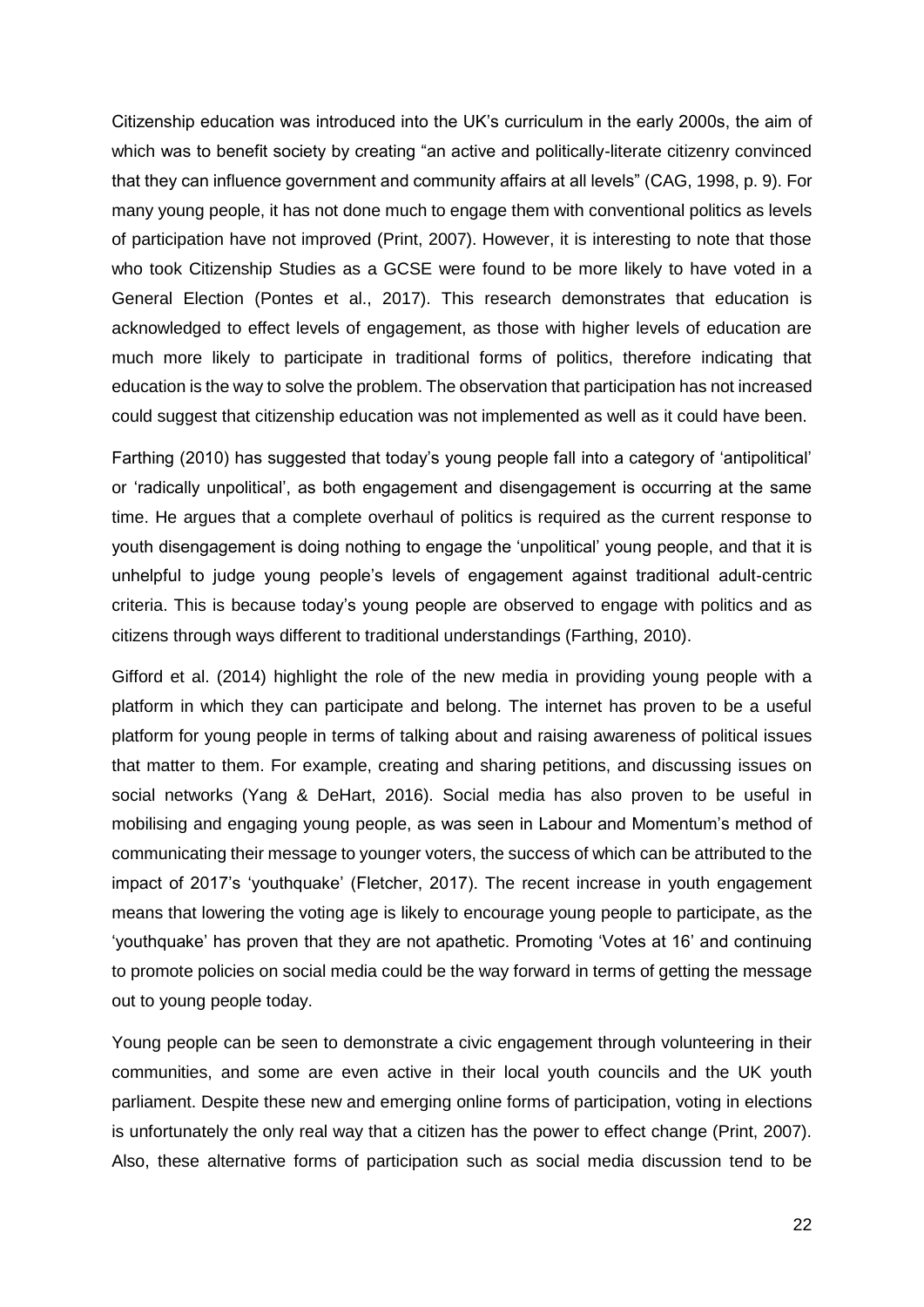focused on a single issue and for a relatively short amount of time, rather than forming a sustained engagement (Print, 2007). However, this is a negative view of young people's engagement, and if the effects of the 'youthquake' are sustained into the next election then this could prove this assertion to be wrong. Print (2007) may be overlooking the fact that young people can be concerned about multiple issues at any one time, and that adults can be subject to a focus on a single issue too.

#### <span id="page-23-0"></span>*Youth transitions to adulthood*

Another explanation for youth disengagement suggests that it has been encouraged by the prolonged transition to adulthood for today's young people. It has been made complicated by the changing social and economic circumstances seen since the 1990s, so much so that it is now viewed as a period of 'quasi-citizenship' (Benedicto & Morán, 2007). Traditionally, markers such as leaving the family home, leaving state education and getting married provided evidence that a person has become an independent and autonomous adult –which formed the traditional understanding of what it means to be a citizen. However, today, factors such as a lack of access to secure employment (such as rising youth unemployment and the proliferation of 'zero hours' contracts); the extension of compulsory education until the age of eighteen-years old; and a financial inability to leave the family home (due to high rent and house prices), makes the average young person more dependent on their family than they would have been compared to past generations – therefore lengthening the transition from adolescence to adulthood. (Flanagan et al., 2012; Benedicto & Morán, 2007).

Ways of identifying the move from youth to adulthood have been complicated further as 'youth' as a descriptive term has been known to be used up to the age of thirty (Gifford et al., 2013). Leading on from this, the use of age as a marker of adulthood has been muddled by the usage of inconsistent legal 'ages of consent' which are based on adult perceptions of when a person becomes mature enough to be granted certain rights and responsibilities which are associated with being a citizen (Mycock & Tonge, 2012). This delayed transition to adulthood is said to affect how long it takes for a person to act on their civic or 'adult' responsibility to participate in the political community and could provide an explanation for the low turn-out in elections observed amongst young people. Life-cycle theories state that "stable patterns of civic engagement take hold once individuals have settled into adult roles, such as steady jobs, marriage, and parenting that build up their stake in community affairs" (Flanagan & Levine, 2010, p. 160). It is therefore hypothesised that youth political disengagement has increased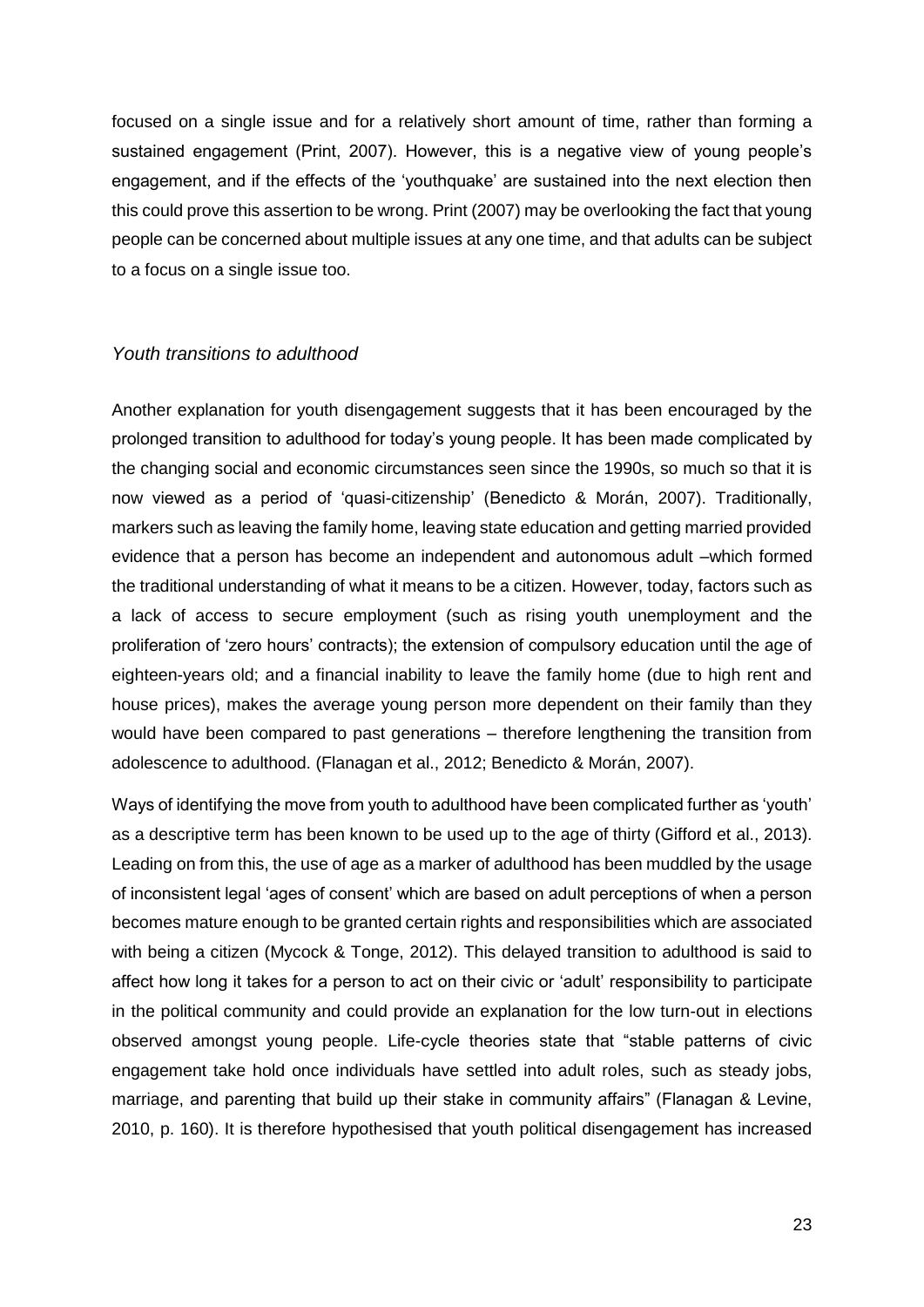as a result of this lengthened transition to adulthood, which has served as a barrier to their integration into civic life.

Lowering the voting age to sixteen would reopen questions and drive confusion around when 'adulthood' begins, furthering this inconsistency in legal ages of responsibility as highlighted by Mycock and Tonge (2012). There is currently a gap in the literature concerning how this could be impacted. The literature on youth disengagement suggests that lowering the voting age could be a solution to this disengagement, however, introducing a voting age of sixteen without also introducing a framework in education may not achieve the desired result. The most persuasive argument reviewed places an emphasis on education as the best way to develop an individual's knowledge and interest in politics.

Evidence has been presented which suggests that those who received an education in Citizenship were more likely to vote in a General Election, and that educational status affects feelings of marginalisation (Pontes et al., 2017; Henn & Foard, 2014). Therefore, 'Votes at 16' should be included as part of a set of solutions to the disengagement rather than invoked as a panacea to the problem. Despite an increase in turnout amongst young people and evidence of ways in which young people do participate, the issue of youth disengagement has become central to the debate around lowering the voting age to sixteen, which has become prominent as a solution to this phenomenon.

#### <span id="page-24-0"></span>*Debates on lowering the voting age*

'Votes at 16' has therefore emerged in political discourse as a response to concerns about low levels of turnout in elections, suggesting that giving sixteen- and seventeen-year-olds the right to vote could fix the problem of disengagement with formal politics and avoid any looming crisis of democracy. It has been noted that if you vote in an election, then you are very likely to continue to vote in subsequent elections (Coppock & Green, 2016; Bedolla & Michelson, 2012; Meredith, 2009). In terms of young and newly enfranchised voters, The Electoral Commission found that of those 75% of sixteen- and seventeen-year-olds who voted in the 2014 Scottish Independence Referendum, 97% reported that they would vote again in future elections and referendums (electoralcommission.org.uk, 2014). This provides a defence for lowering the voting age, arguing that early enfranchisement would ensure a sustained engagement with voting as seen in Scotland, thereby re-connecting young people with the democratic process.

Evidence presented by Meredith (2009) in a study which compared the voting behaviour of young people who turned eighteen-years old just before past elections with those who turned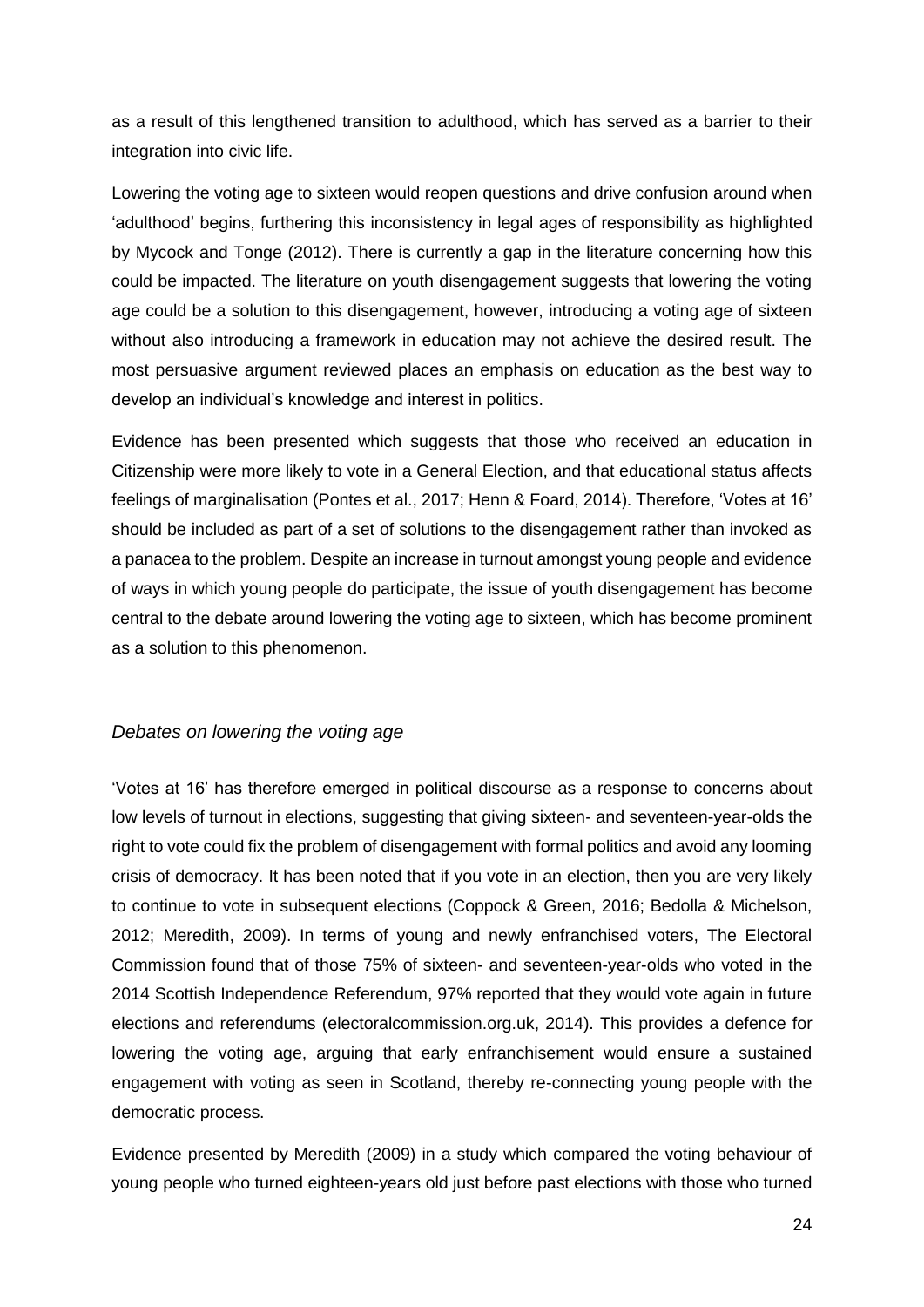eighteen just afterward, indicates that voting is habit forming, as past eligibility increases the likelihood that an individual will participate in future elections. Further to this, the study argues that eighteen-year olds who vote in low salience (for example, local or regional elections) are very likely to continue to vote in future national elections (Meredith, 2009). It has been advised that earlier enfranchisement, complemented by a 'civics'-style citizenship education in schools, would assist young people in their political literacy and their future relationship with the democratic process (Folkes, 2004).

The 'Votes at 16 Campaign' has argued that sixteen- and seventeen-year olds should be given the right to vote in elections due to sixteen-year-olds already facing a range of civic rights and responsibilities which would be compatible with having the right to vote (votesat16.org, 2016). However, an issue with the argument arises in that young people must still seek parental permission to marry under the age of eighteen, cannot enter into combat until they are eighteen-years old, and now must remain in education (or pursue an apprenticeship) until they are eighteen—all legal requirements which appear to lack confidence in the maturity and decision-making skills of those under eighteen years of age. Critics such as David Denver (2013) have asserted that these rights highlighted by the campaign are unrelated to enfranchisement, and in terms of the argument presented by supporters of 'Votes at 16' that there should be 'no taxation without representation', he calls attention to the fact that only a very small amount of under-eighteens pay any income tax.

Furthermore, the voting age was reduced to eighteen in 1969 as part of the Representation of the People Act and in connection to wider human and social rights reforms occurring at the time. It is argued that political rights do not coalesce around the age of sixteen, which could render the justification for a reduction in the voting age somewhat questionable, as it would not correspond with other wider political and personal rights (Mycock, 2015). The voting age remains at eighteen-years as this age is conceived as the correct minimum voting age in the majority of established democracies and in 26 out of 27 EU member states (Cowley & Denver, 2004). Also, it is argued that repositioning the age of adult responsibility would be out of touch with international convention. The UK has signed the United Nations (UN) Convention on the Rights of the Child, which states that an individual is to be legally classed as a child up until the age of eighteen years of age (Denver, 2013).

However, Rehfeld (2011) has argued that The UN Convention on the Rights of the Child goes too far in prioritising child welfare over their participation rights, and that political participation would assist young people in their citizenship by giving them the experience necessary to develop their political knowledge (Rehfeld, 2011). A common concern of sceptics of lowering the voting age questions whether sixteen- and seventeen-year olds possess the maturity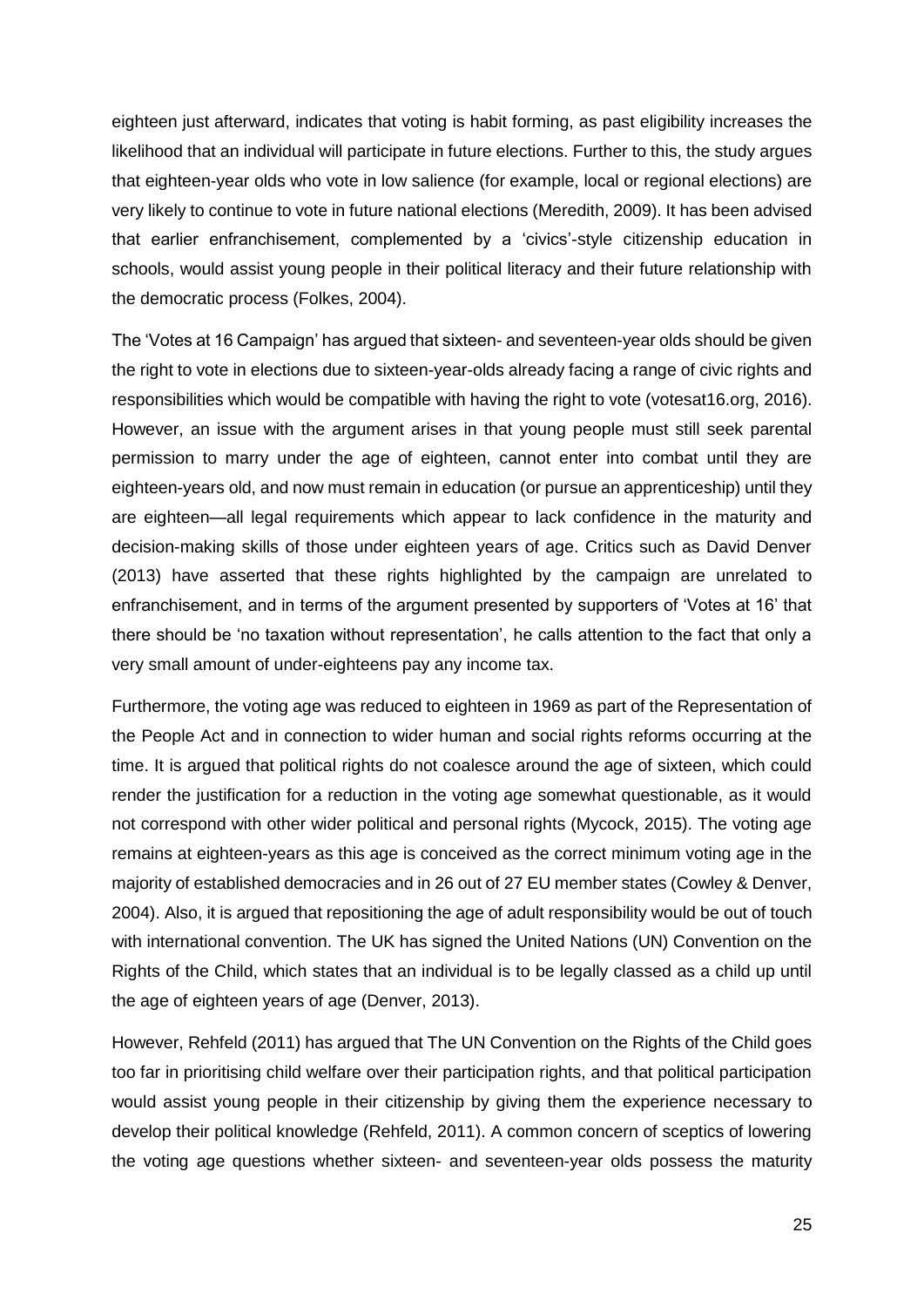necessary to vote competently in elections, a problem with this argument being that maturity is subjective and is bound to vary between individuals.

Rehfeld contends that political maturity is 'continuous and developmental', it does not miraculously appear once a person turns eighteen-years old. He also argues that "this failure to address the continuity of development in political institutions has exacerbated the exclusion of children from politics, in regions where their welfare is in most cases secure" (Rehfeld, 2011, p. 143). Research highlighted earlier has suggested that voting and engaging with political processes is an experience which forms a sustained engagement (Meredith, 2009). Rehfeld supports this by proposing that if children were given some form of political power from an early age, they would then become more familiar with the rights and responsibilities of being a citizen, which would make them more likely to continue to engage with politics once they become adults (Rehfeld, 2011).

Although there seems to be an absence of a loud opposition to lowering the voting age in the media, public opinion remains against or generally indifferent to a reduction in the minimum voting age (Birch et al., 2015; Cowley & Denver, 2004). In their report on the 'Age of Electoral Majority', the Electoral Commission concluded with a support for the status quo, stating that "there may be valid reasons for reducing the voting age, but the general public are either unaware or rather unimpressed by them" (Boon, 2003, p. 19). Chan and Clayton (2006) explain that public opinion was used in this report to gage whether 'votes at 16' should be implemented as it is perhaps the only way that conceptions of maturity can be agreed upon, which again highlights how maturity is entirely subjective and cannot be accurately pinpointed. Despite this, they argued that a lack of political maturity amongst sixteen and seventeen-year-olds means that the voting age should remain at eighteen (Chan & Clayton, 2006).

The arguments in opposition tend to rest on this public conception of voting rights and adults' conception of the maturity of young people. The most convincing arguments in support of lowering the voting age are presented by Rehfeld (2011) who argues that giving young people the ability to participate in politics from a young age will allow them to build their knowledge and familiarise them with the process of voting, and it is likely that this would be the case if accompanied with a framework in 'civics-style' education (Folkes, 2004). Supporting this argument is the observation from Meredith (2009) that voting is habit forming, indicating that a young person who votes for the first time at sixteen will continue to do so, which has been supported by the findings of the Electoral Commission which showed that 97% of newlyenfranchised Scottish teenagers would vote again (Electoral Commission, 2014). Therefore,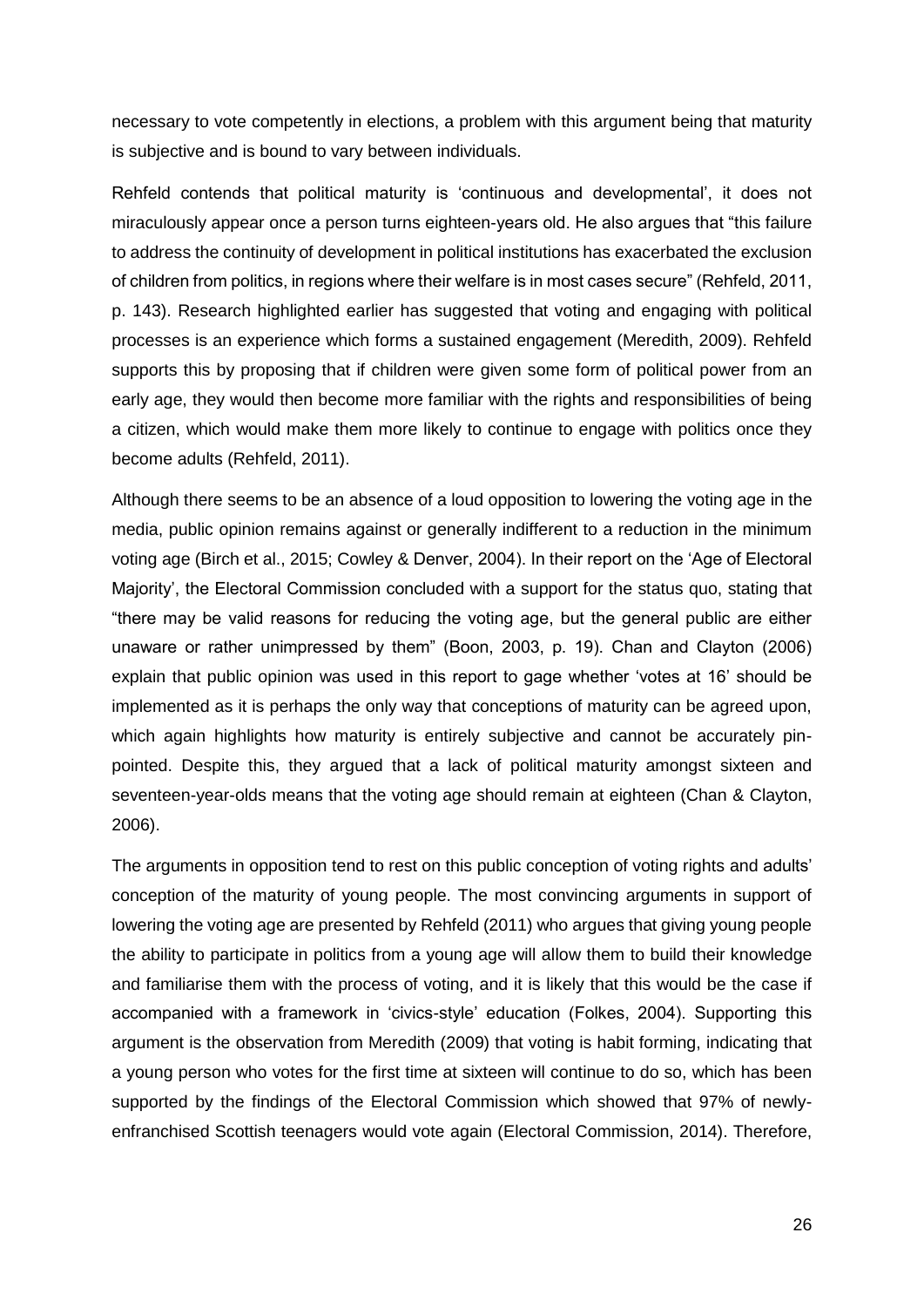if brought in alongside a well-considered and well-executed framework in education, 'Votes at 16' has the propensity to be a successful policy.

Concerns about public opinion form the least persuasive argument. The public is not always the best judge of an issue. It is largely over-eighteens sampled, and their opinion is formed on subjective conceptions of maturity. A significant gap in the literature reviewed concerns whether the majority of young people are in favour of the voting age being lowered to sixteen, which raises questions about whether it is a campaign led by a small minority of politically engaged young people and politicians. Despite maturity being subjective, the fact that the British public have been largely apathetic to the idea of lowering the voting age is perhaps the most legitimate reason as to why it hasn't been lowered yet. The general conception of young people aged sixteen to seventeen is that there would be no point in changing anything as they would either not turn up to vote, or they would damage the system by voting incompetently due to a lack of political knowledge (Chan & Clayton, 2006).

#### *Conclusions*

This research will address an identified gap by taking a bottom-up perspective involving a unique sample of young people aged between fourteen and eighteen as participants, in order to find out whether being able to vote at sixteen is something that young people in Kirklees would want. It will also assess whether young people think that extending the franchise to sixteen- and seventeen-year-olds will redress youth political disengagement in order to test the assertions made within the literature concerning its perceived effect.

<span id="page-27-0"></span>A further gap in the literature reviewed has been identified regarding the extent to which a reduction in the voting age will address youth disengagement and how it might reform rights and responsibilities associated with youth and adult citizenship which underpin transitions to adulthood. It also seeks to contribute to existing research regarding youth democratic education and voting age reform, exploring what political knowledge, skills, and experiences young people have and what they feel they require to vote competently in elections. It will also provide much-needed research on attitudes of young people to voting age reform in England, complementing work undertaken in Scotland and Wales. It will also undertake research from the 'bottom-up' on the attitudes of young people with regards to lowering the voting age and local democracy rather than at Westminster. Research on local democracy and 'Votes at 16' has been overlooked thus far. It is informed by the Kirklees Democracy Commission report, published in 2017, which recommended that the voting age be lowered to sixteen for local elections – but only after research was undertaken with young people across the region. This research fulfils this request and will be submitted to the Kirklees Democracy Commission to inform evidence-based policy.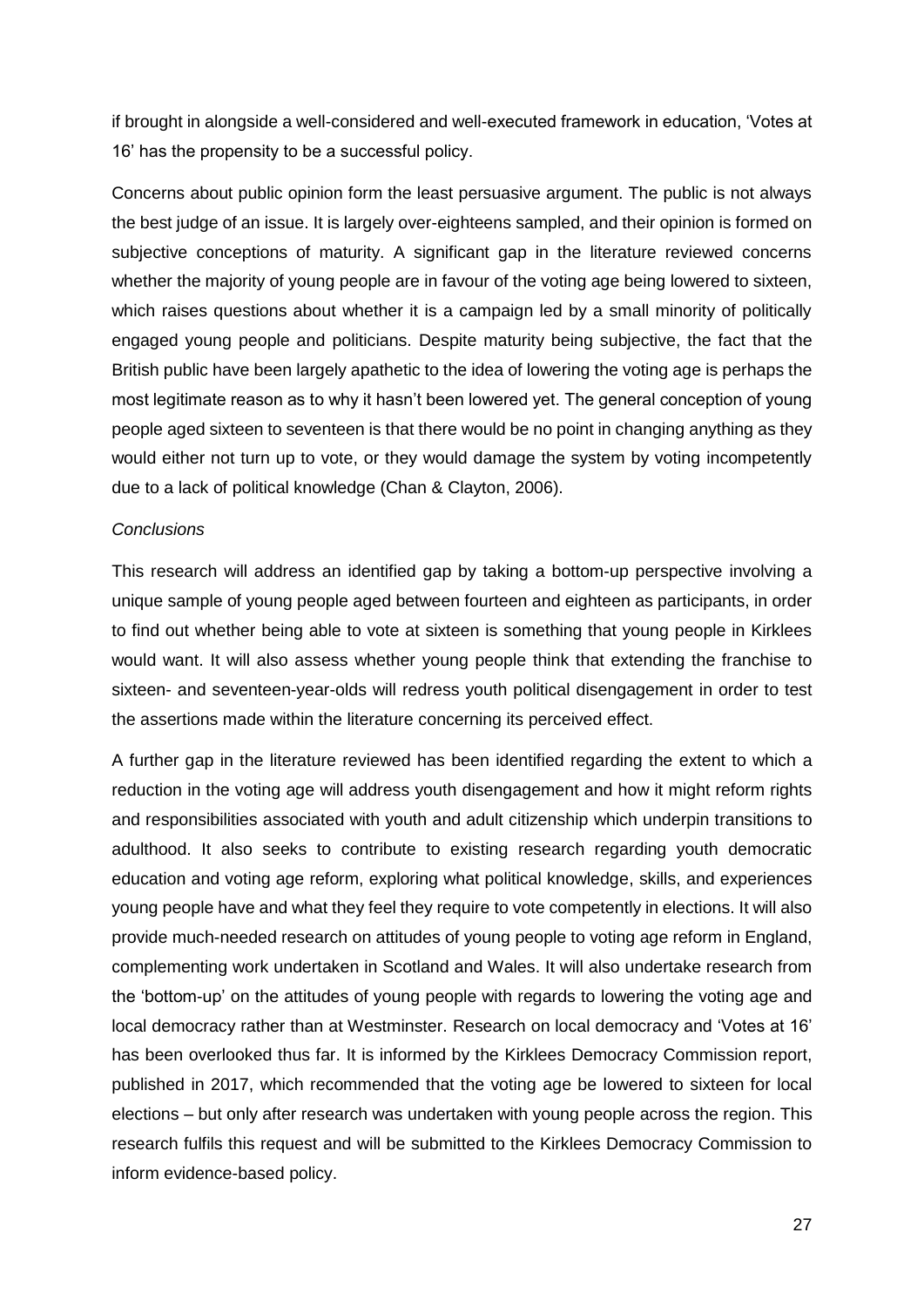#### **Research Methodology**

This section will firstly outline the overall approach to this research project. It will focus on how a mixed-methods approach has been taken to carry out the research, as it involves quantitative research in the form of an online survey, and qualitative research in the form of individual focus groups. A mixed-methods approach has been taken in order to overcome the limitations associated with using a single method, and to harness the strengths of each. Next is an explanation of the quantitative survey research undertaken, and how using this method allows me to meet the aims of my research. This will lead on to an explanation of how using qualitative data drawn from my focus group research has allowed me to do the same. Lastly is a summary of how the overall methodological approach taken allows me to reach valid conclusions on the opinions of young people in Kirklees on the topic of lowering the voting age, their wider views on politics, and their attitudes towards adult ages of responsibility.

#### <span id="page-28-0"></span>*Overall approach*

This research project covers the opinions of participants aged between fourteen- and eighteen-years old living within the Kirklees area. The justification for my focus on the fourteen to eighteen age bracket is because currently, young people aged sixteen and over can register to vote. If the voting age was lowered to sixteen, then fourteen-year-olds would be affected by being asked to register to vote, so it would therefore be valuable to this research to consider their opinions. I chose the upper age limit to be eighteen as I wanted to include the thoughts of eighteen-year-olds who would already be able to vote in an election, in order to see if their opinion on enfranchising sixteen-year-olds differs from those young people who are younger and unable to vote.

I have taken a specific research decision to undertake a mixed-methods research strategy for my primary research and decided to supplement quantitative data gained from an online survey with qualitative data from focus groups in order to explore the depth and meaning behind the findings of the survey. This is the best way to help me get the most valid results as mixed-methods research designs can be used to combine both the strengths of each method and help to overcome the limitations associated with using one method of research (Kelle, 2008; Flick, 2014).

One strength of using a quantitative research approach for this study is that it is easy to measure and will produce objective findings from a targeted sample aimed at a specific crosssection of young people in Kirklees. A limitation is that quantitative research has been criticised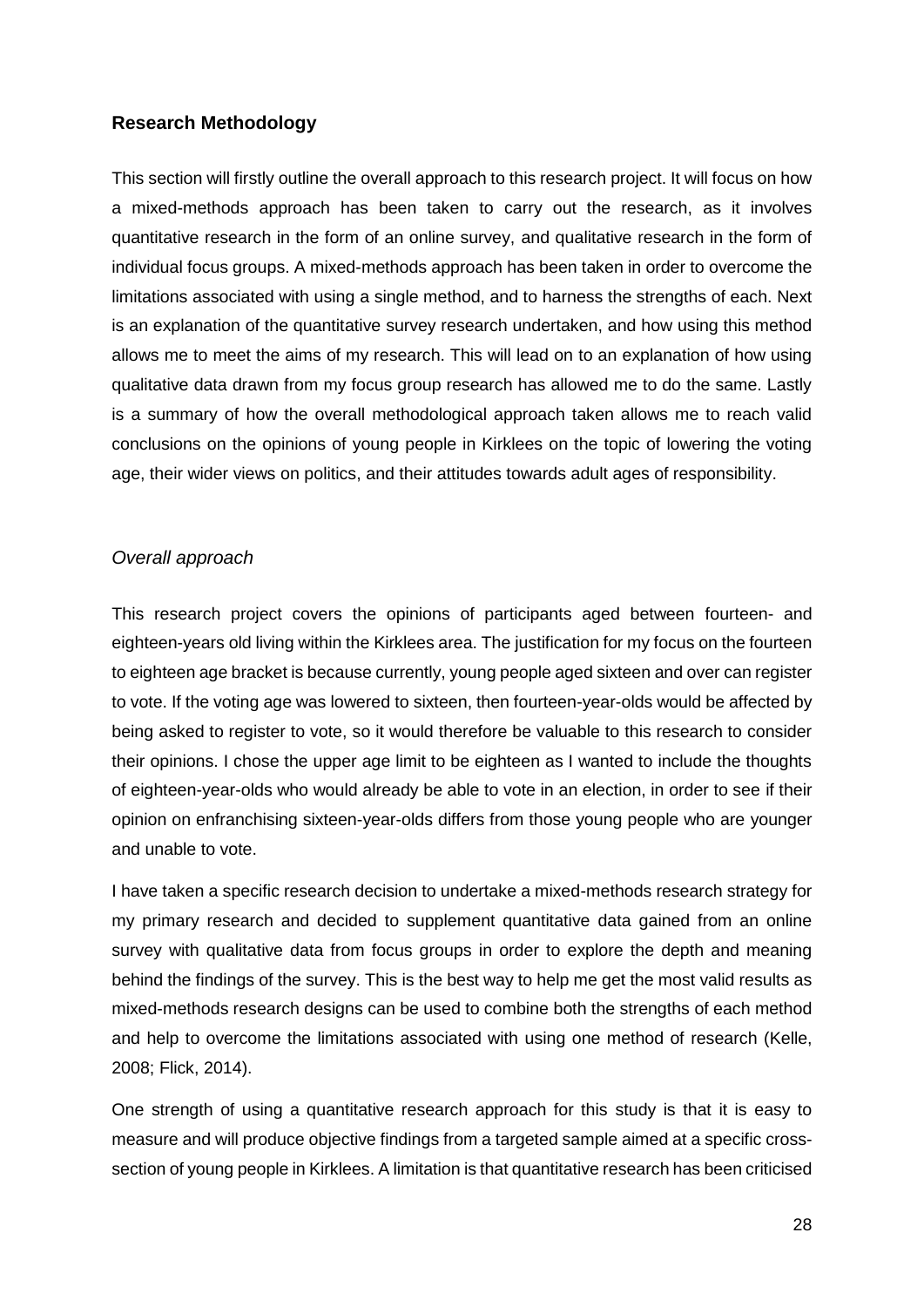for ignoring or not considering the meaning behind peoples' behaviour (Bryman, 2016), and therefore relying on this method alone will not allow this research to understand the reasons why young people have responded to the questionnaire in the way that they did. Including qualitative research helps to rectify this issue as participants' words, explanations and understandings are heavily emphasised (Henn et al., 2009). However, the approach has been criticised for being too subjective and the results from the studies involved are difficult to replicate (Bryman, 2016). Therefore, the objectivity of numerical data found in quantitative research accounts for this limitation.

By supplementing the quantitative data collected through the survey with in-depth qualitative research undertaken with young people, it provides me with an explanation of the reasons as to why they feel the way that they do, in order to provide more conclusiveness to the research. For example, one element of the online survey seeks to find trends on young people's general interest in politics, and the addition of a focus group provides them with an opportunity to explain the reasons behind their level of interest. Therefore, this makes my study a mixedmethods approach as it combines these two different research methods with the aim of compensating for the weaknesses and utilising the strengths of each, in order to make valid assumptions about the opinions of young people in Kirklees.

#### <span id="page-29-0"></span>*Quantitative research undertaken*

I chose to undertake quantitative research through the means of an online survey in order to obtain a general overview of the opinions of young people on the subject matter. Quantitative research involves the analysis of quantified numerical data, and "entails a deductive approach to the relationship between theory and research, in which the accent is placed on the testing of theories" (Bryman, 2016, p. 32). By employing a quantitative research method to carry out this study, it enabled me to frame the discussion for the focus groups by establishing the interesting lines of inquiry. Further questions within the survey sought to find general trends on their level of interest in politics, whether they know general political facts such as the name of the Prime Minister, whether they feel they know enough to vote, whether they believe that lowering the voting age would get young people interested in politics, and whether they think certain legal ages of responsibility should be lowered to sixteen too. By measuring this through quantitative methods, I can draw conclusions about the opinions of young people in Kirklees on the research questions.

The online survey was hosted on *Qualtrics* and received a total of 366 responses from young people aged between fourteen and eighteen living in Kirklees. In order to distribute the survey to the target sample, I accompanied Kirklees Council's electoral outreach officer along to local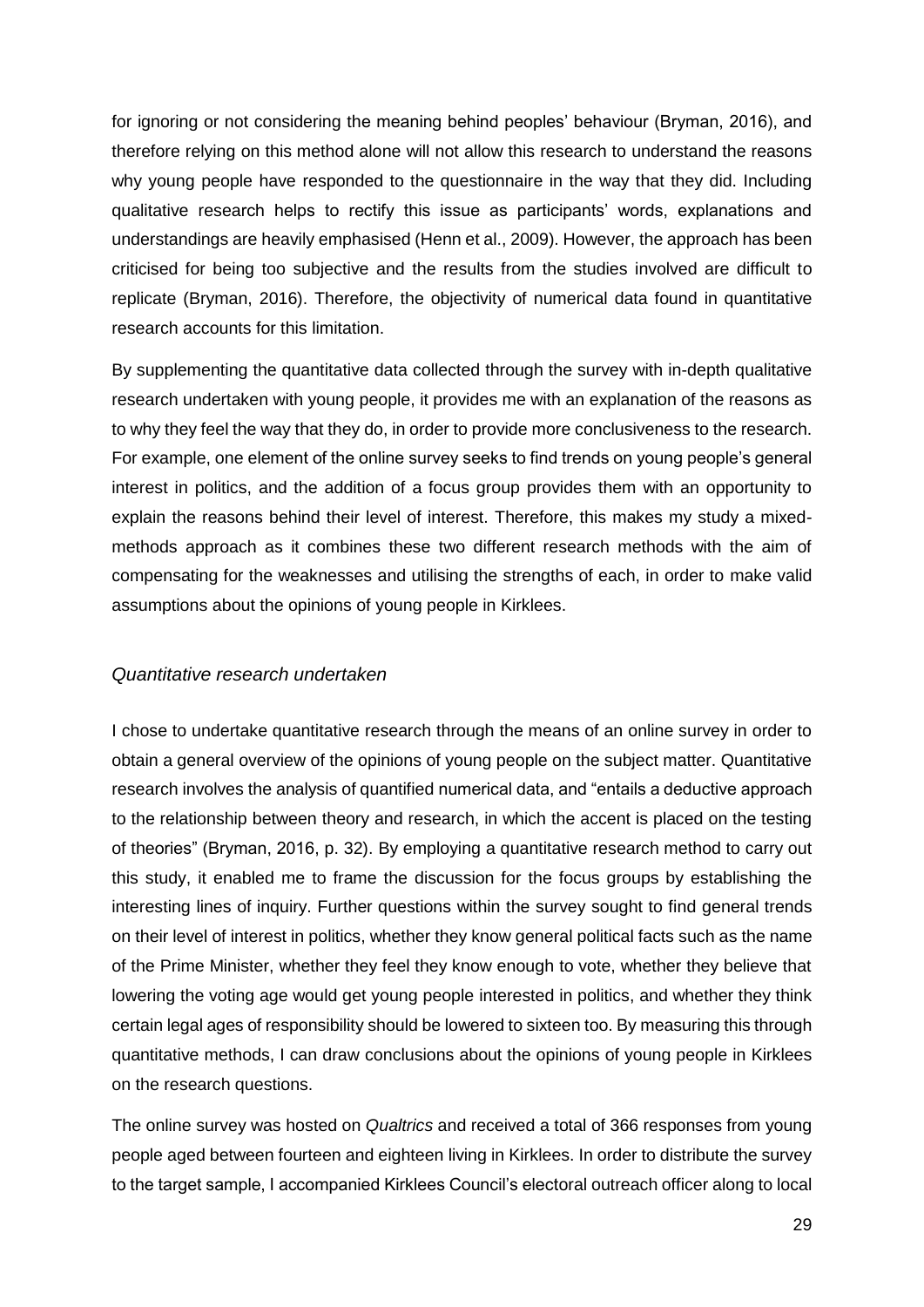colleges to help promote voter registration, and whilst there I asked young people to fill in the survey on tablets that we had brought along with us. The survey was also helped to be distributed by the leader of Kirklees Youth Council who promoted it on online and via email to young people in both the age category and local area, and by taking along multiple paper copies of the survey to NCS sessions she was facilitating.

The survey included seven closed-answer questions based on the research questions. It featured a statement at the beginning which explained that the responses were being collected for academic research and the nature of the study their data would be used for. The resulting responses were quantified and analysed using both Qualtrics and Excel to create crosstabulations and see the results in percentage form, in order to get a picture of the general opinions of young people. One positive with using an online survey for this research is that "by taking a representative sample from a given population and applying a standardised research instrument in the form of a structured questionnaire, surveys enable descriptive and explanatory generalisations to be made about the population in question" (Henn at al., 2009, p. 134).

In the case of my research, the data I have gathered enables me to make generalisations about the opinions of young people in Kirklees on whether they want the voting age to be lowered to sixteen, and their views on politics and rights and responsibilities. Online surveys featuring closed-ended questions are also easy and convenient for the participant to answer, which helps when surveying teenagers on something that may not be of interest to them. Also, they are easy for the researcher to quantify and analyse, as well as being cheap to distribute (Bryman, 2016), which helped me to receive a large amount of responses.

However, a limitation of using an online survey for this research is that it will only tell me the number of young people who feel a certain way, but it will not address the reasons why they hold a certain opinion. The closed-ended questionnaire on its own does not give young people any opportunity to elaborate on these issues and does not allow for myself as the researcher to ensure that the participant fully understands the question being asked (Henn et al., 2009). It is also restricted to those young people who have access to the internet, and it is possible that someone who is out of the intended age bracket could fill in the questionnaire which would put the validity of the results to question (Bryman, 2016). Focus groups are however not subject to these limitations and therefore helped to overcome these issues.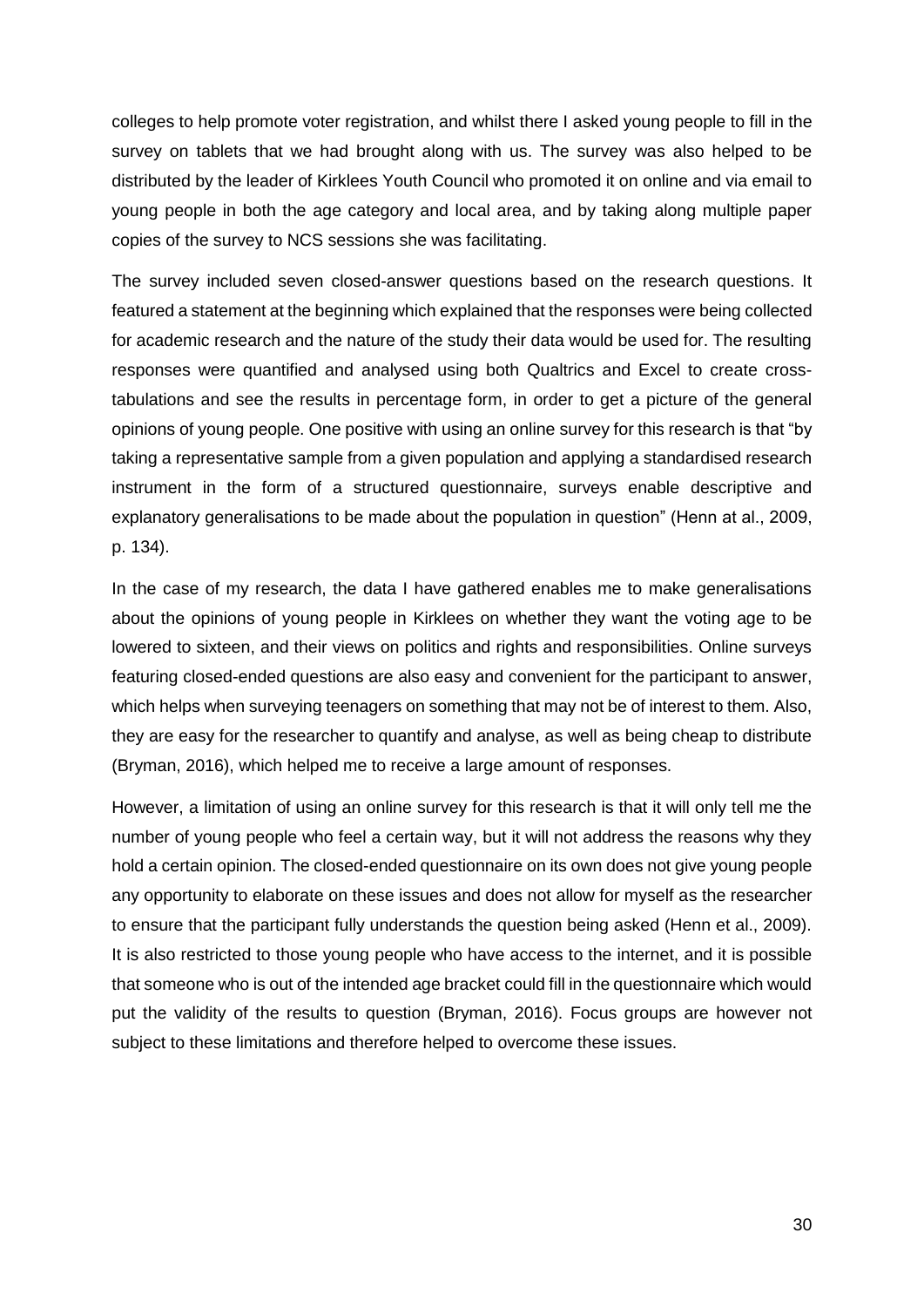#### <span id="page-31-0"></span>*Qualitative research undertaken*

I chose to undertake qualitative research through the means of holding five individual focus groups with young people. A focus group is a group interview which stimulates discussion around a topic, allowing participants to provide and build on their own ideas as well as respond to questions asked (Henn et al., 2009). Qualitative research places a focus upon participants' words and the meaning behind them when analysing data, in order to generate theories (Bryman, 2016). According to Denzin and Lincoln (2005, p.3), "qualitative research involves an interpretive, naturalistic approach to the world. This means that qualitative researchers study things in their natural settings, attempting to make sense of, or interpret, phenomena in terms of the meanings people bring to them". Simply put, qualitative research is used to provide a detailed understanding of participants' perspectives in order to learn about the social world (Ormston et al., 2014).

The focus groups were made up of five individual groups. The first focus group involved eight fifteen-year-old pupils from Thornhill Academy in Dewsbury. The second focus group involved roughly twenty-five fifteen-year-old pupils from Westborough High School in Dewsbury. The third focus group involved two sixteen-year old members of the Kirklees Youth Council. The fourth focus group involved ten seventeen-year-old students from Greenhead College in Huddersfield, and the fifth and final focus group involved over thirty sixteen-year-olds involved in the Huddersfield branch of the National Citizen Service. I also ran a trial run of questions I had prepared during an event called 'NotWestminster' in Huddersfield which involved young people. Their responses to the questions I had prepared helped me to revise the wording of the questions I had prepared in order to avoid any misunderstandings.

In order to recruit participants for the research, I was put in contact with staff from the democracy department of Kirklees Council who work with schools in the local area. It is from here that I was put into contact with headteachers and safeguarding staff from local schools who gave me the opportunity to run hour-long focus groups with a select number of young people, and the department also helped to distribute the online survey via email. In the case of Westborough High School, I was asked to run the focus group with a full class, and in the case of National Citizen Service I was asked to run the focus group as an activity session for a full group of around 30 young people.

Before each focus group, I introduced the topic of lowering the voting age to sixteen. This was either done through a quick power-point presentation if the room made it possible, but sometimes done through reading out the main points of the debate. The information featured a history of the Votes at 16 Campaign and their main points of argument, followed by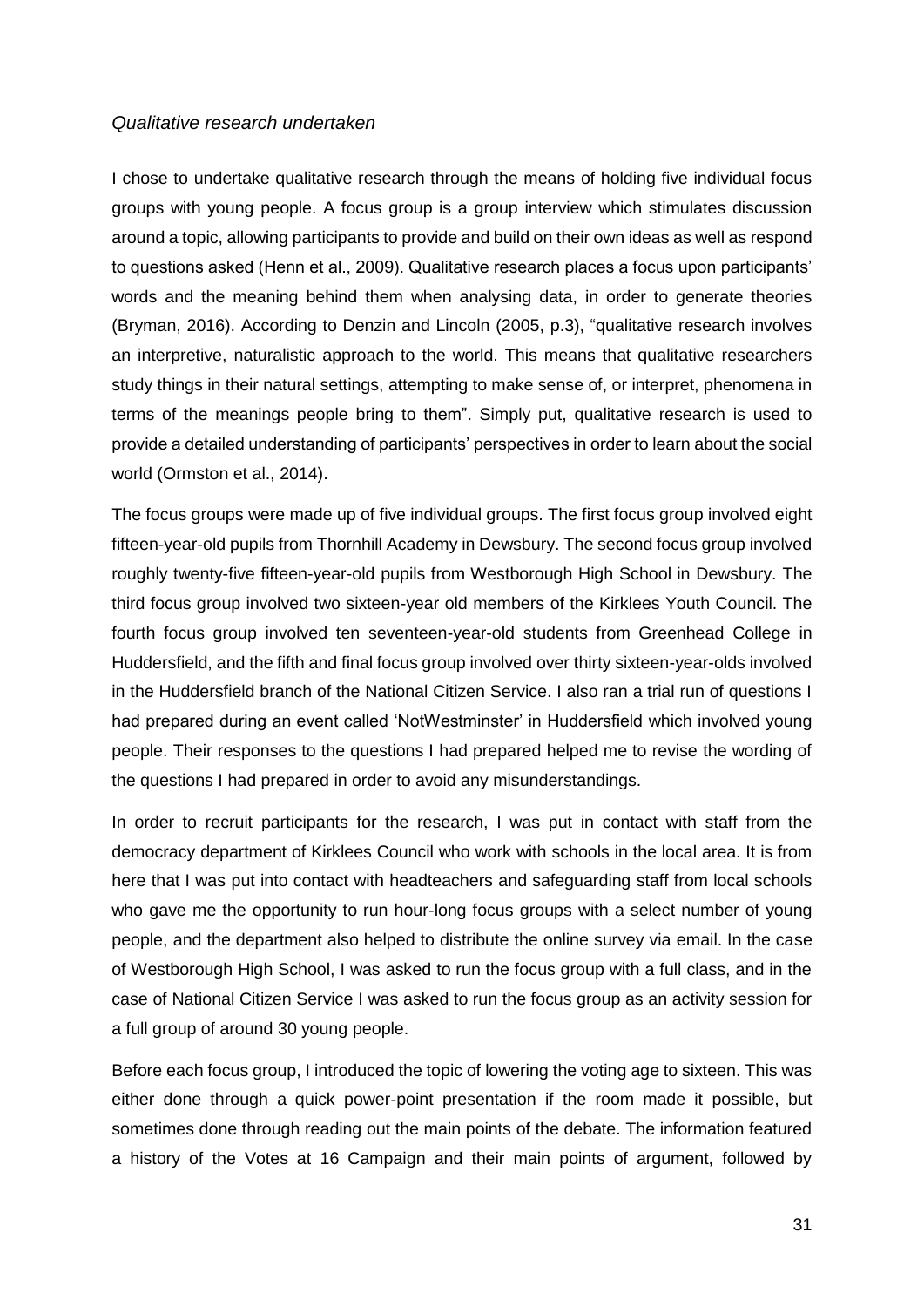arguments in disagreement, followed by examples of countries in which the voting age has already been lowered and moves towards lowering the voting age in England, and finally an explanation of why I needed the opinions of young people in Kirklees, drawing on the recommendation of the Kirklees Democracy Commission to lower the voting age for local elections. This was important as I discovered that only the Kirklees Youth Council had heard of the debate before the focus group, and I of course left out the introductory background information on the debate for this group.

The process of the focus groups followed a semi-structured interview process and took no longer than an hour. The interviews were recorded using a Dictaphone and transcribed afterwards. I had a script of questions I wanted to ask, however I tended to slightly alter the wording of the questions or even omitted some depending on the participants. I wanted to ask the same type of questions to each group in order to see if there would be any difference in interest between groups of different backgrounds.

As my research involved young people, special ethical consideration had to take place. Firstly, young people were made aware that their data was to be recorded as part of a study both through a very simple worded information sheet and through an explanation at the beginning of the focus group. Secondly, I had to ensure that a member of staff who has a DBS certification was present in the room as I myself did not. For those aged under sixteen, a consent form had to be signed by the headteacher or head of safe-guarding instead of the individual participant themselves. However, as the topic was not of a sensitive nature, the young people had no issue with sharing their opinions and got involved with group discussions without needing to withdraw.

Using focus groups accommodates for the limitations associated with using a closed-question online survey on its own by giving the young people space to provide their own take on the subject and elaborate upon it, and to bring into conversation elements of concern that may not have been considered by myself prior to the focus group (Henn et al., 2009). As I was present it allowed for conversation to be prompted, and for key terms to be explained. The use of focus groups for this research also allowed me to be able to observe how young people collectively conceptualise politics, and how their beliefs are presented and develop through group discussion with their peers (Finch et al., 2014).

The use of focus groups also has its limitations in that its findings are largely subjective and cannot be generalised to all because they only represent the opinions and beliefs of those interviewed (Kelle, 2008; Bryman, 2016). There may also be an issue in terms of interviewer effects and bias, resulting in young people responding in a way that they believe is desirable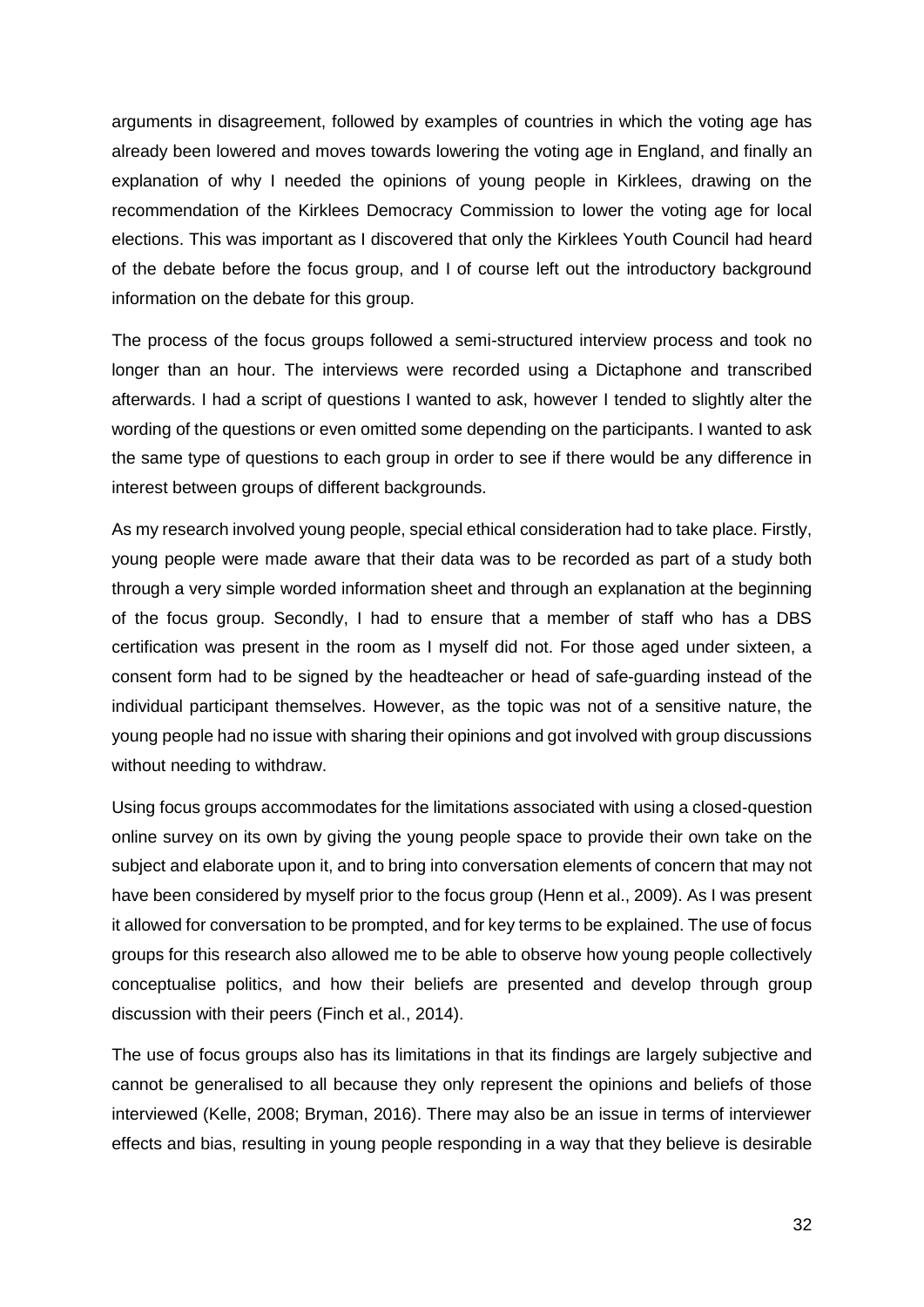to the researcher. As well as this is the issue of participants who talk too much, as well as those who do not talk at all (Henn et al., 2009).

These concerns are less likely to be present within a questionnaire. Therefore, by combining these the two research methods and presenting qualitative explanatory findings alongside those drawn from a large quantitative sample, this will account for some of the lack of generalisability, in order to produce a more accurate and representative account of the opinions of young people in Kirklees. Using a targeted sample of young people living in Kirklees aged between fourteen and eighteen and invoking both quantitative and qualitative methods of research in the form of an online survey and focus groups is the best way to meet the aims of this research.

<span id="page-33-0"></span>The mixed methods approach I have selected assists me to meet my aims as the online survey can tell me generally whether young people support lowering the voting age; whether they feel confident in their political knowledge; whether they believe lowering the voting age will redress youth political disengagement; and whether young people think that other attendant ages of responsibility should be reconsidered. By conducting focus groups in which young people are interviewed on the topics, I can find out their opinions on these matters, I can also prompt them to give me explanations as to why they think this way. Through undertaking a mixed methods approach, I have avoided certain limitations associated with using one single research method and maximised the strengths of both. Therefore, using this sample, research methods and procedure allows me to uncover the feelings of young people in Kirklees and provided them with an opportunity to share what is important to them, which in turn has informed the conclusions of this research.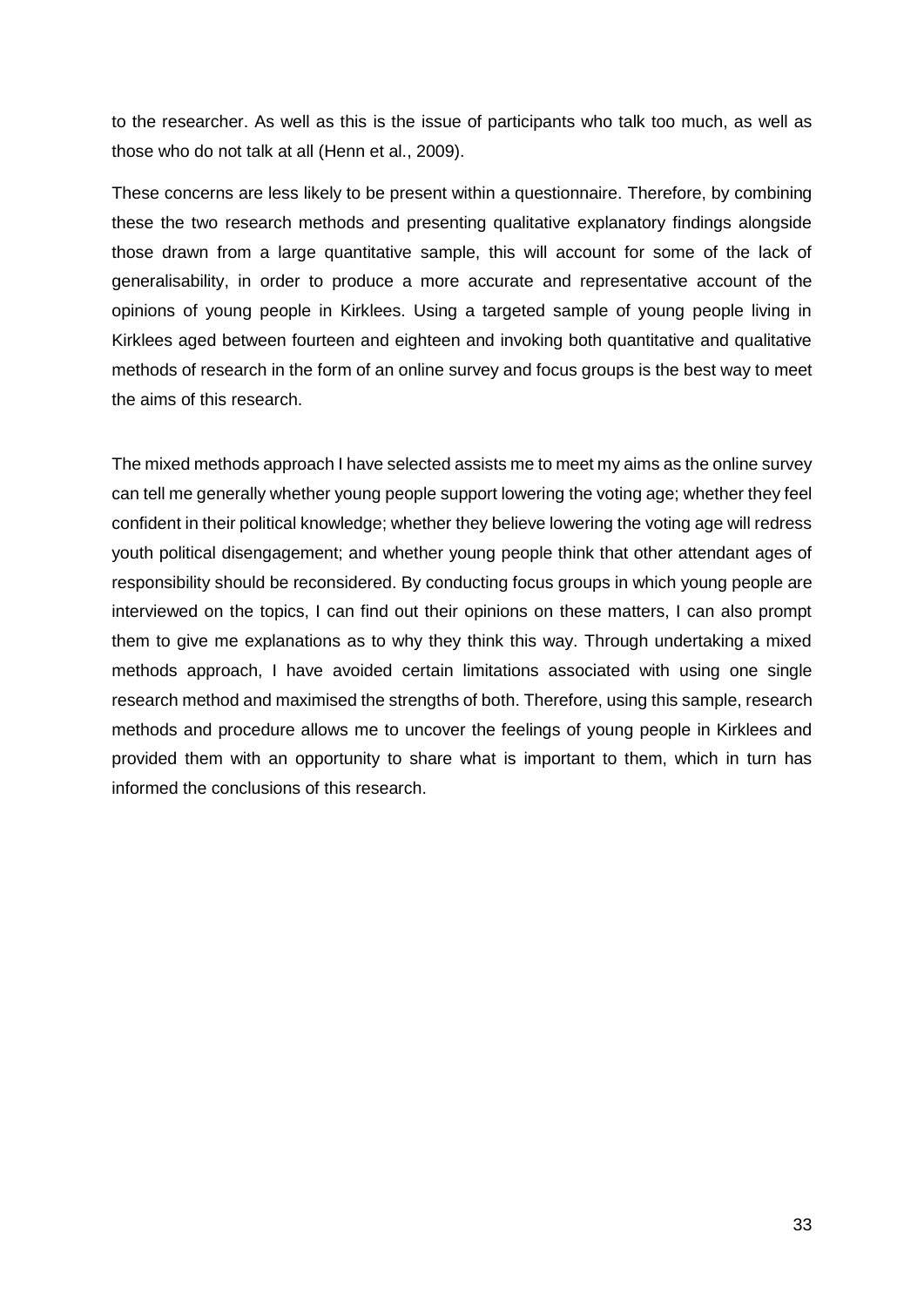## **Fieldwork Analysis**

#### <span id="page-34-0"></span>**Section 1: Do young people want Votes at 16?**

This section will cover young peoples' attitudes towards the idea of the voting being lowered for all elections; the voting age remaining at eighteen for all elections; and the voting age being lowered for local elections but remaining at eighteen for general elections, which is a question that has not generally been explored previously in the literature on lowering the voting age. This section will also discuss the relationship between the age of the participant and attitude towards lowering the voting age, and the relationship between political interest and level of support for lowering the voting age, in order to test whether support increases with age, or if interest has much bearing on support for lowering the voting age.

## <span id="page-34-1"></span>*1.1 Young people who want the voting age to be lowered to sixteen*

Out of the 366 respondents to the survey, 48.8% of young people in Kirklees aged between fourteen and eighteen years-old stated that they wanted the voting age to be lowered to sixteen for all elections. In the focus groups, arguments in support of lowering the voting age focused on the idea of wanting to be in control of their future, and to be able to 'have a say' on things that affect them. This was demonstrated by fifteen-year-olds from Westborough High School when asked to give their reasons for their support for lowering the voting age to sixteen. One raised the idea that policies affect young people. Another said, "we should have a choice as well because it's our future", and another added that "it's going to affect you, so why not be able to vote?". One seventeen-year-old student from Greenhead College argued that "it's our future so we should be the ones deciding it".

One sixteen-year-old at the National Citizen Service (NCS) stated that "the people that are voting aren't going to be here when it's all enforced, which sounds all doom and gloom, but it's my future, why should they decide it?", with another young person adding that "I reckon that the majority of people that voted 'Leave' were sixty-five and over, but they're the people who it's going to least affect, why should they decide our future?". More young people shared this disappointment that they are impacted by political decisions yet are unable to change anything through voting, stating that, "it's our generation that's affected, we should have a say in it". Another emphasised that "policies affect young people, so we should be able to have a say who is making these decisions". One young person from Kirklees Youth Council said that they wanted the voting age to be lowered to sixteen: "because I think that young people need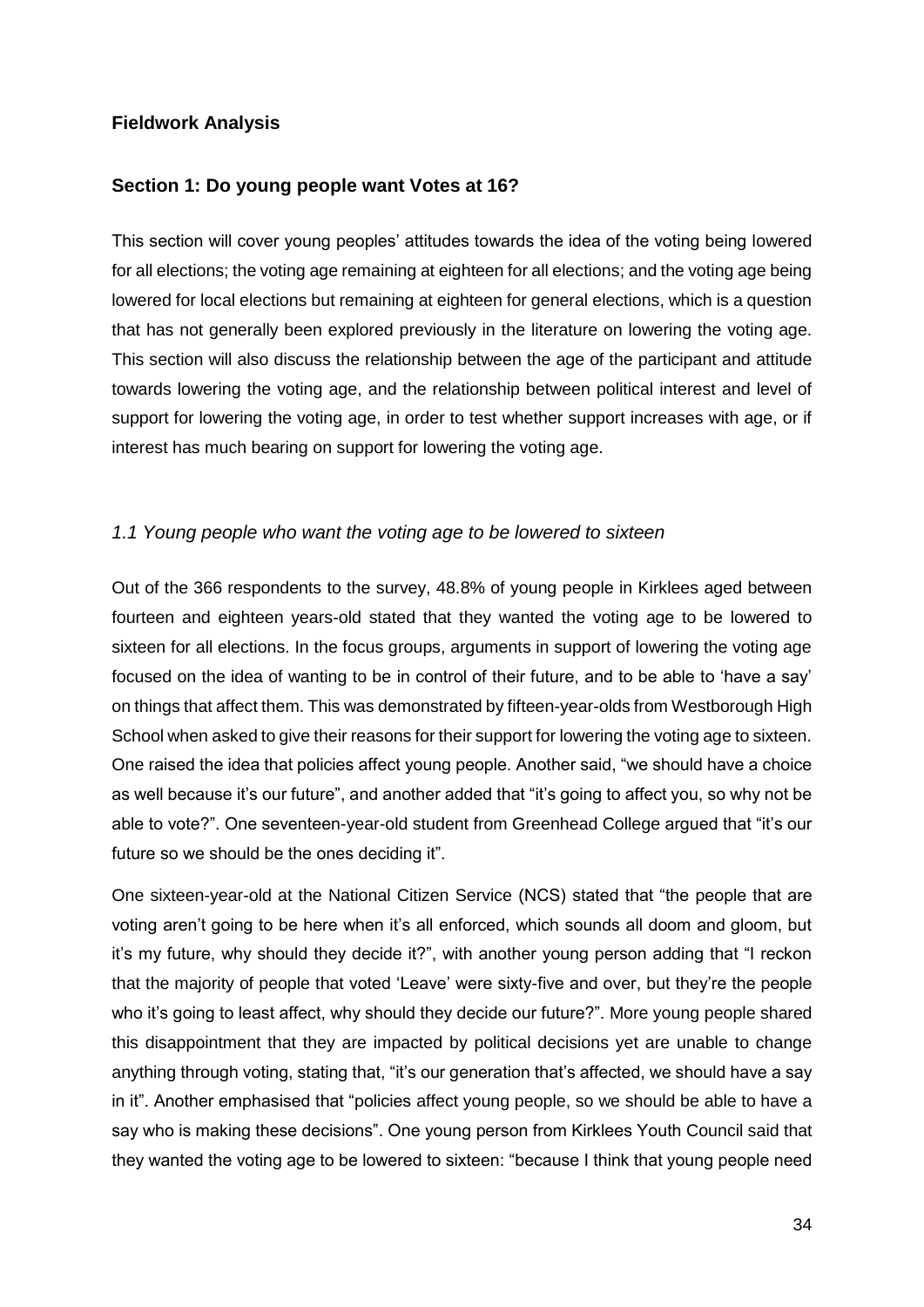to have the choice to decide where their own future goes, and not have people who are older decide where your future goes".

One fifteen-year-old from Thornhill Academy agreed with lowering the voting age as they "don't think there should be an age to vote". Another fifteen-year-old from Westborough High School even thought that there should be an upper age limit to voting: "old people shouldn't be allowed to vote because there should be a certain age where they shouldn't be allowed to vote, only because they're old and they're gonna die soon, so yeah I think it should be more focused on young people other than old because we're the future".

These comments demonstrate that a lot of young people are aware of the importance of voting, and seem to have faith in democratic processes, which contrasts with the idea that they are apathetic. Also, these comments show that they know electoral outcomes are largely determined by older voters. Most young people interviewed had not heard of any debate around lowering the voting age prior to the focus groups (except Greenhead College and the Youth Council), but many were keen on the idea of voting. This effect was observed at the focus groups with Westborough High School and the National Citizen Service in particular. Many young people gave further arguments in support of lowering the voting age once questions of maturity, political interest and knowledge, and political education were discussed.

#### <span id="page-35-0"></span>*1.2 Young people who want the voting age to remain at eighteen for all elections*

22.4% of the young people surveyed opposed lowering the voting age to sixteen for all elections. The initial arguments against showed that some didn't see a point in lowering it because it's only a difference of two years, and they don't see any harm in waiting a bit longer. Another reason was that young people perceived themselves to already have enough stress in their lives to have to worry about voting. One fifteen-year-old from Thornhill Academy opposed the idea, saying "I am fine waiting until I'm eighteen." A seventeen-year-old from Greenhead College stated "I think it's better to wait two years. A lot of people change their beliefs after a certain thing happens, I just think more years means more experience with it." Another sixteen-year old from NCS said "I think just wait until you're eighteen, you don't need the pressure at sixteen. Plus, I just don't see it as a big deal- just wait two years". A fifteenyear old from Westborough High School noticed that "eighteen is the age for every other thing so it just makes sense to keep it at eighteen".

One fifteen-year-old from Westborough High School opposed the idea as they thought that you don't need the stress of voting at sixteen. They said, "you've got so much pressure on your shoulders about GCSEs and going to college, so you don't really think about it [politics],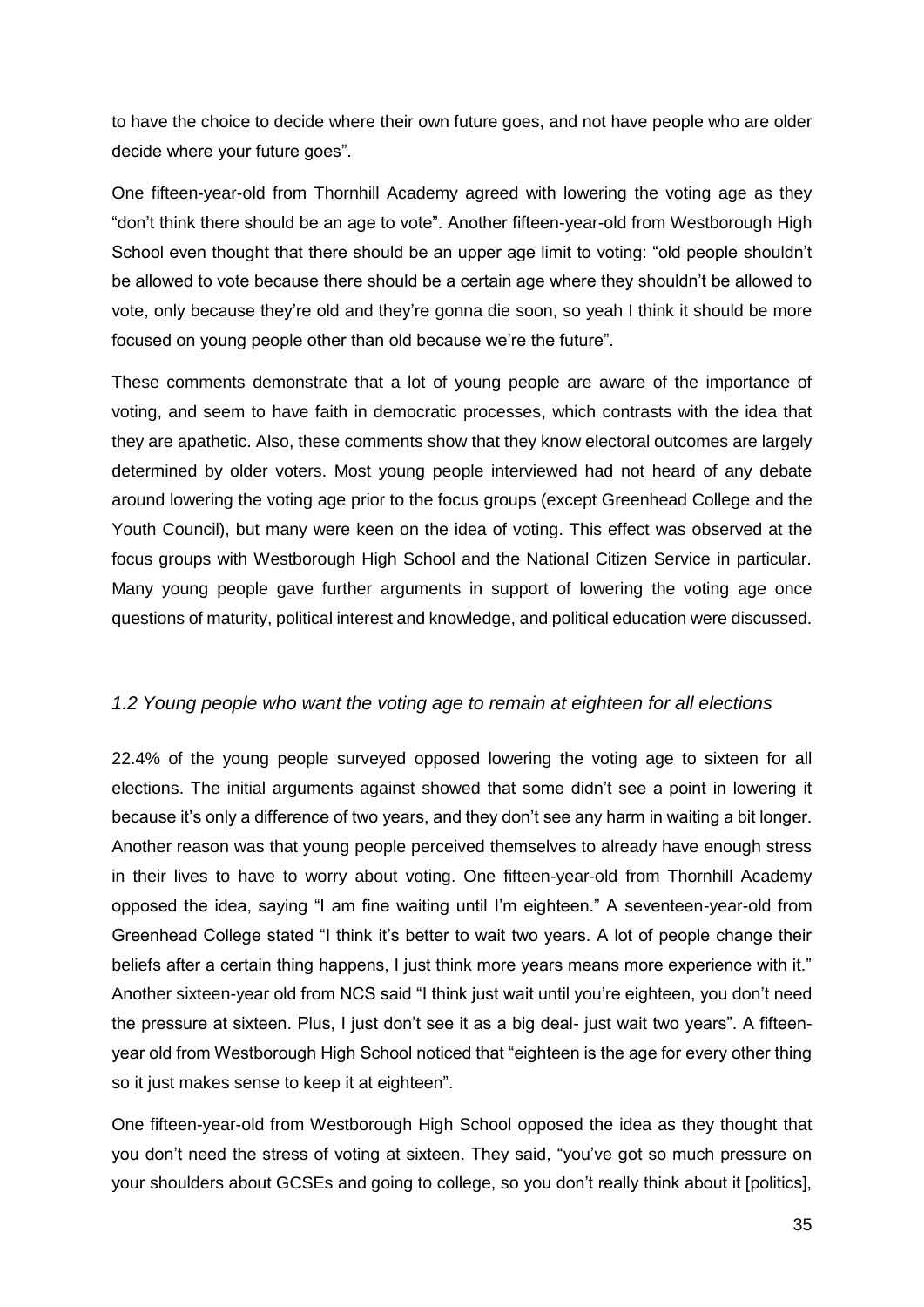so we should just keep it at eighteen". This opinion was shared by a sixteen-year-old at the NCS, who said, "at the end of the day we're still going through GCSEs, that's probably one of our biggest concerns right now. At sixth form they had hours and hours of assemblies on getting them to vote and I think that's just wasting time when you need to revise and stuff. People are either gonna vote or they're not", with another commenting that "[I'm] just not that bothered, more important stuff to think about, like college or what time I'm going to go to bed".

Young people who don't support lowering the voting age appear to express less interest in politics and think they are less prepared to vote than those who do. This sentiment was felt the most at the focus group at Thornhill Academy in Dewsbury, who were hard to prompt discussion with most of them as the topic of politics did not interest them. Perhaps this shows that political concepts need to be introduced to young people in a way that relates it to their interests and things they care about, and in a way that engages them so that they can see how decisions impact them. Currently, young people see politics as something which goes on separately from their lives as though it is something they only need to know about once they can vote. Further to this, their suggestion that they have "enough pressure" on their shoulders could mean that sixteen is not necessarily a more appropriate time to introduce voting than eighteen.

The opinion shared by those against lowering the voting age which highlights that sixteenyear-olds currently have enough pressure in their lives has implications for the argument which considers that it may be better to lower the voting age to sixteen as young people are in a period of instability at eighteen, as suggested by the Youth Select Committee (2014). It may be that sixteen is also another period of upheaval, with big events such as revising for and sitting GCSEs and choosing a college dominating the month of May. However, these may be mild excuses for a lack of interest without wanting to admit to a lack of interest or knowledge. As one young person from Westborough High School put it, "I disagree with that, because when you're eighteen you have bigger things than GCSEs to worry about, like rent".

## <span id="page-36-0"></span>*1.3 The opinions of young people on the proposition of lowering the voting age to sixteen for local elections but keeping it at eighteen for general elections.*

A third option which offers a 'third way' with regards to the Votes at 16 debate is the idea to lower the voting age to sixteen for local council (and city-region) elections but to keep it at eighteen for Westminster elections. This is the framework that has been discussed by local councils such as Kirklees and Rotherham and is currently in place in both Scotland and Wales, as they do not have the power to lower their voting age for Westminster elections. The survey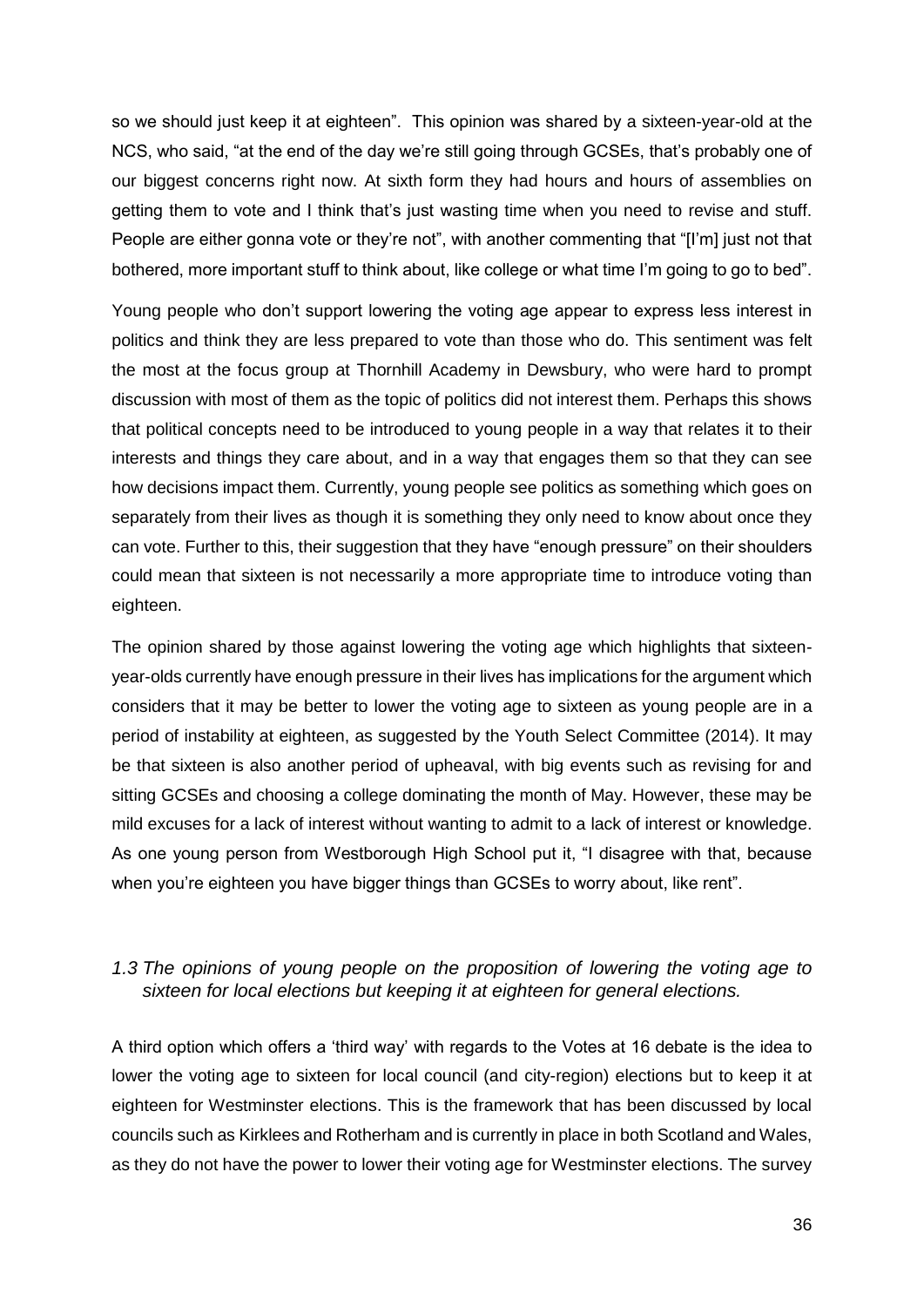data has shown that 28.8% of young people preferred this option. Including this option introduces a local perspective to this debate and provides respondents with a middle ground option which allows for assessment on the level of 'weak' support for lowering the voting age.

When asked this question during the focus groups, opinions were mixed. When young people voiced their support for the idea, they tended to argue that this was the best way to 'start off' lowering the voting age. Young person A from the Youth Council stated that "I think that's what we should start with first of all, because we don't have the right framework in education." Young person B added that it "could increase youth engagement", and that we should "start small" and encourage participation by discussing it in schools. One seventeen-year-old from Greenhead College reluctantly said that "it's a start—if we really can't do it for general elections".

Those who either opposed or didn't see much point in the idea tended to argue "if they can lower it for that one, why not for general elections?" as one fifteen-year old from Westborough High School put it. One seventeen-year-old from Greenhead College opposed this idea, arguing "no, that will make everyone really uninterested […] I don't want to go to council meetings, that's not what interests sixteen-year-olds. There's no point. It'll bore people out of voting". During the National Citizen Service focus group, one sixteen-year-old opposed the idea as much as they had opposed the idea of full enfranchisement, as "young people aren't going to be bothered." Another sixteen-year-old from the session added, "I don't know what the difference [between local and general elections] is to be fair".

This has implications for the current standing of local politics in the consciousness of young people. Clearly young people do not perceive local politics as having much impact upon their lives. More needs to be done to engage young people with the importance of local democracy, and indeed to educate young people on the differences between and the roles of local and national politics. Perhaps local elections are never going to be as exciting as general elections, as is seen in turnout each year. Despite this, the survey data has demonstrated that there are young people who support this as a 'first step' towards 'Votes at 16'.

However, the outcome of a local election will have a great impact on decisions made for the local community, so it is important that young people are aware of this. Some young people are keen on the idea as a 'starting point', and young person B from the Youth Council felt that it might increase youth engagement, but it is open to question whether their less engaged peers would see this as an exciting opportunity. If 'Votes at 16' is introduced for local elections and nothing is done to improve the current state of general political knowledge then it is unlikely to move beyond this 'starting point', as a totally disengaged young person is unlikely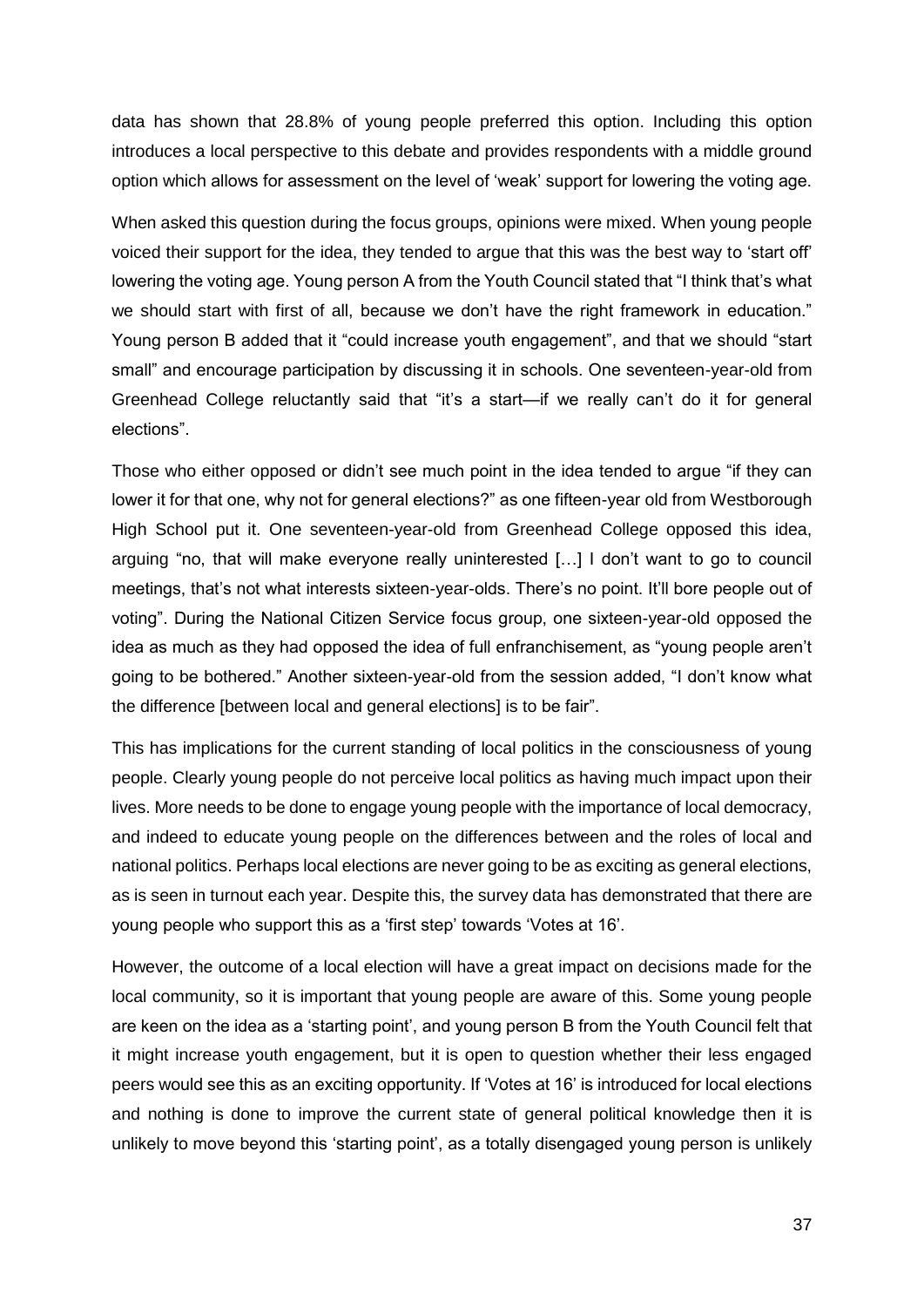to bother to vote in a local election, especially if they do not know what constitutes local politics to start off with.

|                   | Interest in politics |               |               |               |       |
|-------------------|----------------------|---------------|---------------|---------------|-------|
|                   | 'Very'               | 'Sometimes'   | 'Rarely'      | 'Not'         |       |
| <b>Preference</b> | interested in        | interested in | interested in | interested in | Total |
|                   | politics             | politics      | politics      | politics      |       |
| Local             |                      |               |               |               |       |
| elections: 18     | 8.3%                 | 18.7%         | 22.4%         | 37.4%         | 22.4% |
| Westminster       |                      |               |               |               |       |
| elections: 18     |                      |               |               |               |       |
| Local             |                      |               |               |               |       |
| elections: 16     | 73.3%                | 49.3%         | 43.4%         | 36.3%         | 48.8% |
| Westminster       |                      |               |               |               |       |
| elections: 16     |                      |               |               |               |       |
| Local             |                      |               |               |               |       |
| elections: 16     | 18.3%                | 32.1%         | 34.2%         | 26.4%         | 28.8% |
| Westminster       |                      |               |               |               |       |
| elections: 18     |                      |               |               |               |       |

## <span id="page-38-0"></span>*1.4 Explaining support for Votes at 16*

## <span id="page-38-1"></span>*Table 1: Support for Votes at 16 by political interest*

Table 1 shows a link in support for lowering the voting age and young peoples' level of political interest. Of those who report that they are 'very' interested in politics, 73% are in favour of lowering the voting age. Of those who ranked themselves as 'not' interested in politics, 36% supported lowering the voting age. This means that 64% of young people who are uninterested in politics do not want the voting age to be lowered for national elections. This therefore provides evidence that only the politically interested young people are really engaged with the idea of voting at sixteen. This therefore challenges the key position of advocates who state that lowering the voting age will lead to an increase in participation among politically disengaged young people.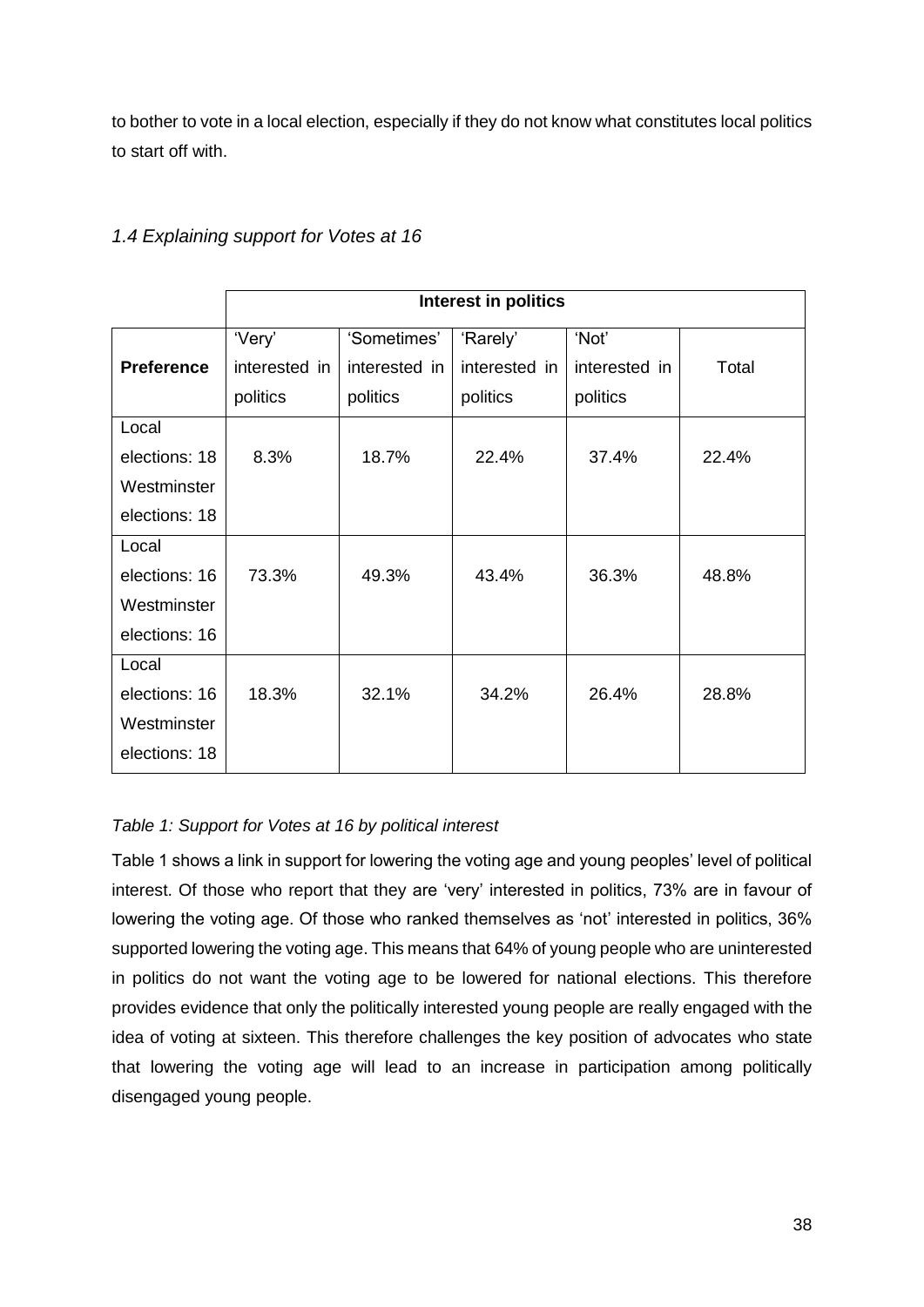|                   | Age   |       |       |       |       |
|-------------------|-------|-------|-------|-------|-------|
| <b>Preference</b> | 14    | 15    | 16    | 17    | 18    |
| Local             |       |       |       |       |       |
| elections: 18     | 23.7% | 14.3% | 21.3% | 32.1% | 27.8% |
| Westminster       |       |       |       |       |       |
| elections: 18     |       |       |       |       |       |
| Local             |       |       |       |       |       |
| elections: 16     | 41.2% | 65.7% | 49.7% | 42.9% | 55.6% |
| Westminster       |       |       |       |       |       |
| elections: 16     |       |       |       |       |       |
| Local             |       |       |       |       |       |
| elections: 16     | 35.1% | 20%   | 29%   | 25%   | 16.7% |
| Westminster       |       |       |       |       |       |
| elections: 18     |       |       |       |       |       |

## <span id="page-39-1"></span>*Table 2: Age and support for Votes at 16*

Table 2 shows that age does not appear to have much of a bearing on level of support for lowering the voting age. These findings are interesting because it does not display a pattern in support by age. This was also felt at the focus group as support for lowering the voting age seemed to be down to the individual. I had expected sixteen-year-olds to be more supportive of lowering the voting age than eighteen-year-olds, who are already at the age of franchise, however this has proven that just less than half would want it. Fifteen-year-olds are seen to be more supportive however this could be due to the smaller sample.

## <span id="page-39-0"></span>*1.5 Conclusions*

The young people who felt passionate about being able to vote at sixteen suggested that they wanted to be able to have a say on things that will affect them. Although those in favour dominated the conversation during each focus group, a majority want to retain eighteen as the minimum voting age for general elections. This noted, a majority also wanted to vote in some elections at the age of sixteen and participate in local elections. It was noteworthy that those who opposed lowering the voting age raised concerns about stress and disruption in their lives at sixteen, highlighting some of the issues that advocates of voting age reform cite as a reason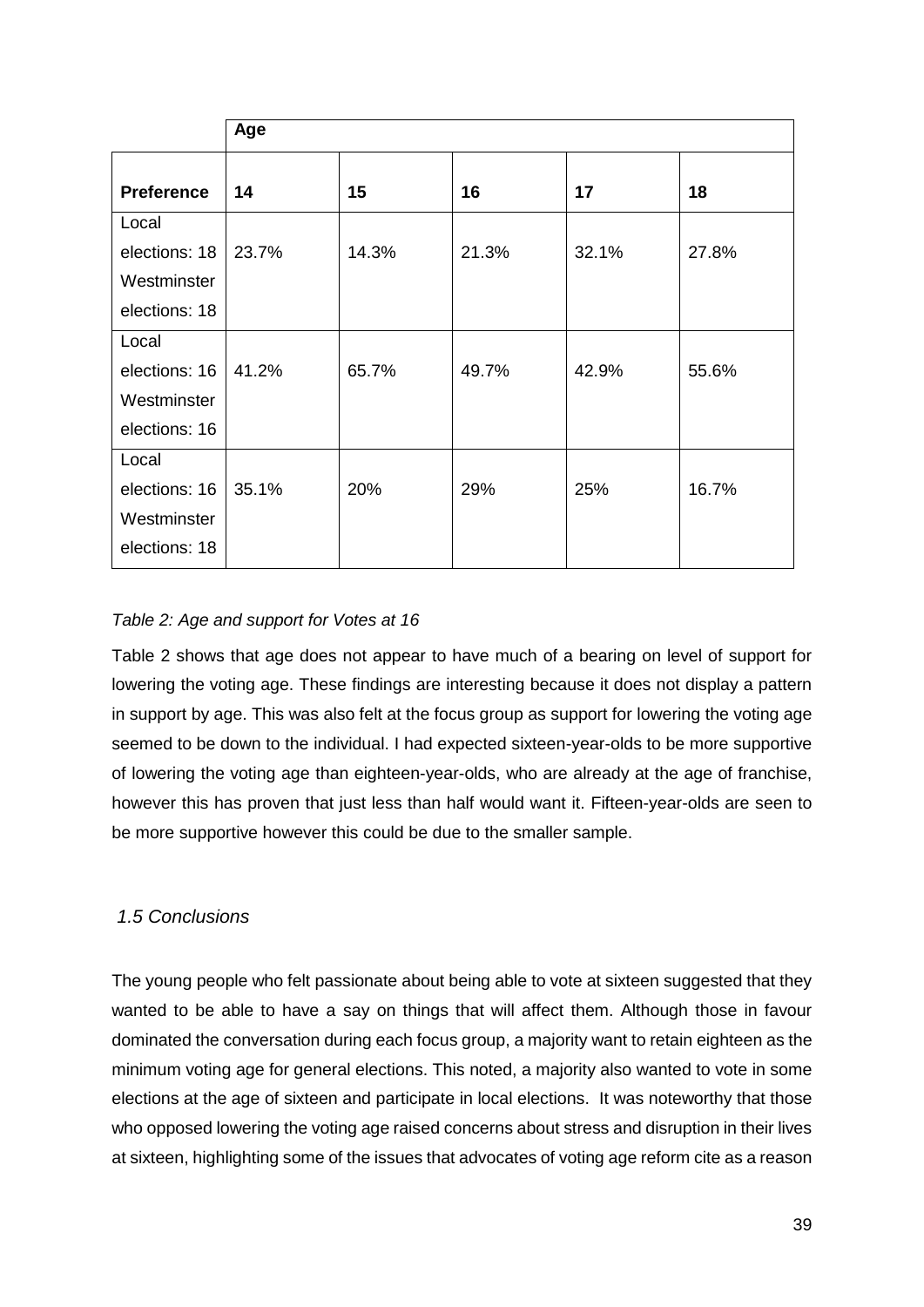for youth political disengagement at eighteen. Support for Votes at 16 was found to be clearly linked to high levels of political interest, with those not interested in politics generally opposed to the proposition. This indicates that support for voting age reform is not universal or has equal resonance or importance for all young people.

## <span id="page-40-0"></span>**Section 2: Do young people under the age of enfranchisement feel they possess the required political skills, literacy and experience to vote competently in elections?**

#### <span id="page-40-1"></span>*2.1 Maturity and life experience*

During the focus groups many young people believed that sixteen-year-olds are mature enough and/or have enough life experience to be able to vote. Young people argued that maturity is subjective or pointed out that there were already things in life that sixteen-year-olds are already expected to be mature enough to handle. A fifteen-year-old from Westborough High School argued that "if you can start learning to drive at seventeen, you should be able to vote. I think you are mature enough", their classmate added "I agree, because if you have to make important decisions about what you wanna do with your life and what subjects you should study, I think you should be able to vote because I think you're mature enough". Some seventeen-year-olds at Greenhead College demonstrated a view that a person would be mature enough to vote at this age. One thought, "if you're mature enough to do all this stuff, like bring a child into the world, you should be able to have a say in what happens […] as much as there is an argument that a lot of sixteen-year-olds are too immature probably wouldn't vote, the people who want to see change will vote and it will benefit us".

At NCS, one sixteen-year-old thought that "if we're old enough to have kids and get married, we should be able to vote". A seventeen-year-old helping out said that "some sixteen-yearolds are more mature than eighteen-year-olds, and if they wanted to vote they should be able to. I'm seventeen and I've wanted to vote since I was like fourteen. Another explained "I think it's kind of a difficult one because obviously at sixteen some people aren't going to be mature enough to vote, but some people are—but the same can be said for people who are eighteen. If you think you are mature enough to vote and want to vote, then you should be able to". Another added "I don't get how you wake up on your eighteenth birthday and suddenly you've got all these extra views. Sixteen is just an age, it depends on who you are with how mature you are". One of the sixteen-year-olds felt very strongly about the issue: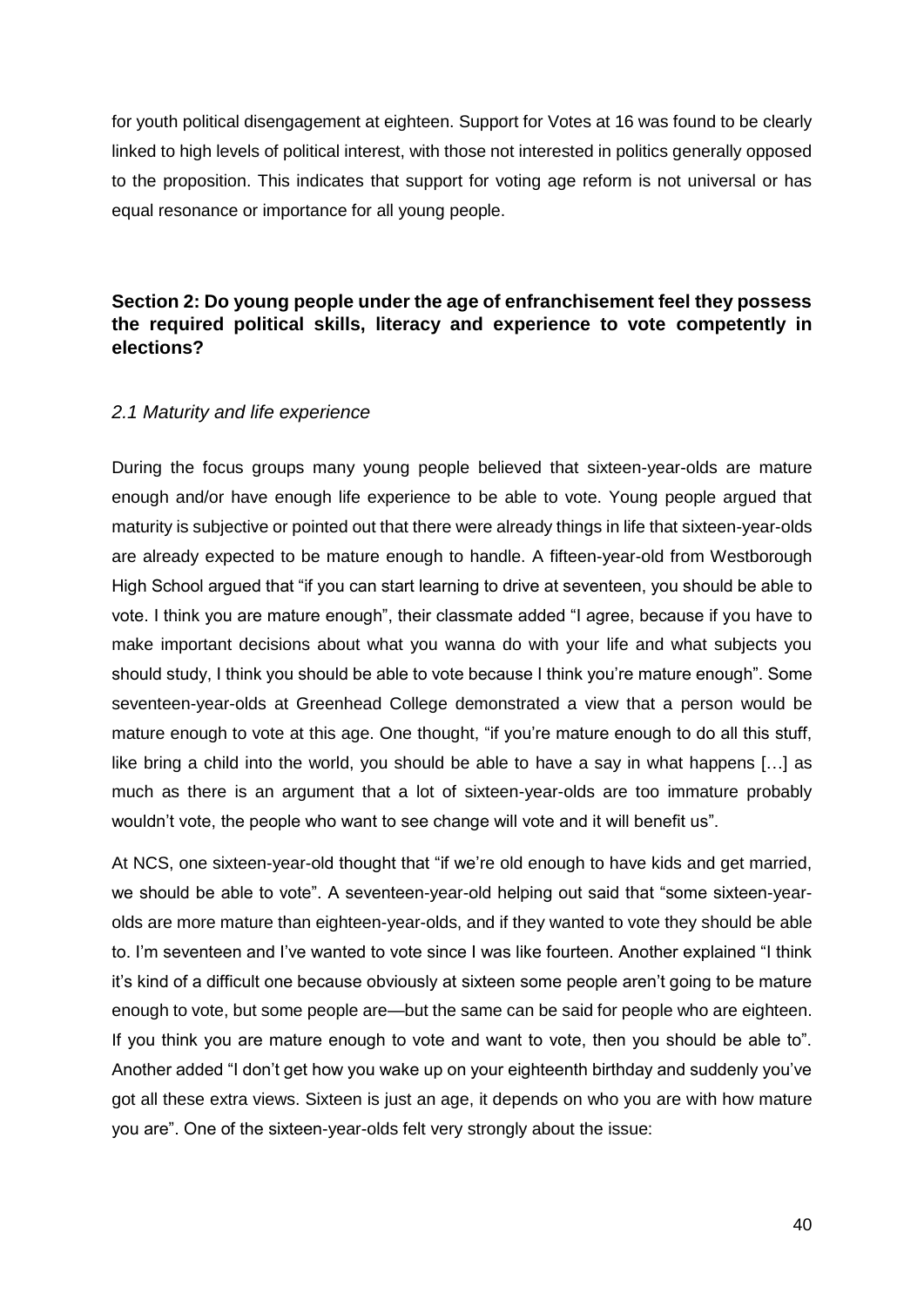"Sixteen-year-olds are smart enough to make their own decisions. We have a lot of strong opinions, we always get painted in a way like we're immature, but if you added our votes in, we could really change the results of elections and referendums, and I feel like we're mature enough to vote—we can start driving at seventeen!".

However, there were also many young people who thought that sixteen- and seventeen-yearolds are not mature enough and/or do not have enough life experience to be able to vote competently. One fifteen-year-old from Thornhill Academy said that, "by [eighteen] we'll be mature enough, I'm fifteen and I don't think I'll be mature enough [to vote] at sixteen". A fifteenyear-old from Westborough High School thought, "I think that if sixteen-year-olds vote, they don't exactly know what they're voting for. Eighteen-year-olds are more mature than them, they know what they're doing". Another shared that they don't have enough life experience as "we've only been around for sixteen or seventeen years which compared to say an eighty-fiveyear-old that's not really 'reyt long". Two sixteen-year-olds from NCS disagreed with lowering the voting age because "they might not have enough life experience", acknowledging "that's why older people are against it".

A few young people also pointed out that maturity is subjective and hard to measure. A fifteenyear-old from Westborough High School said that they were unsure about lowering the voting age as "it's a bit of a yes and no for me, like not everyone is capable enough of making that decision, and obviously not everyone is mature as well, so it's kind of a hard one because you should be able to but then you shouldn't be able to". During the focus group with members of the Youth Council, young person A suggested that "it's subjective. It doesn't come down to life experience, it comes down to political knowledge. You can say you've not lived through the time, but you can learn through looking back at the time". This opinion was shared by students at Greenhead College, one of the seventeen-year-olds said "why do you even need life experience? If you know enough about it then you don't really need it". Another said, "if you can revise for your GCSE exams you can revise for a general election, it's not a life experience thing." One of them stated that "all you have to do is think: do I agree with that, or do I agree with that? [...] I don't think it's to do with life experience".

Considering these comments, it may be time to reject arguments about maturity as a reason to oppose earlier enfranchisement and focus instead on concepts that can be measured and improved upon such as political knowledge. Most young people felt that they were mature enough to vote, citing examples of how sixteen-year-olds are already assumed mature enough to do things such as raise a child. Some doubted the importance of 'life experience' and how that as well as maturity can be defined. However, despite this, issues of maturity remain a concern for those over eighteen.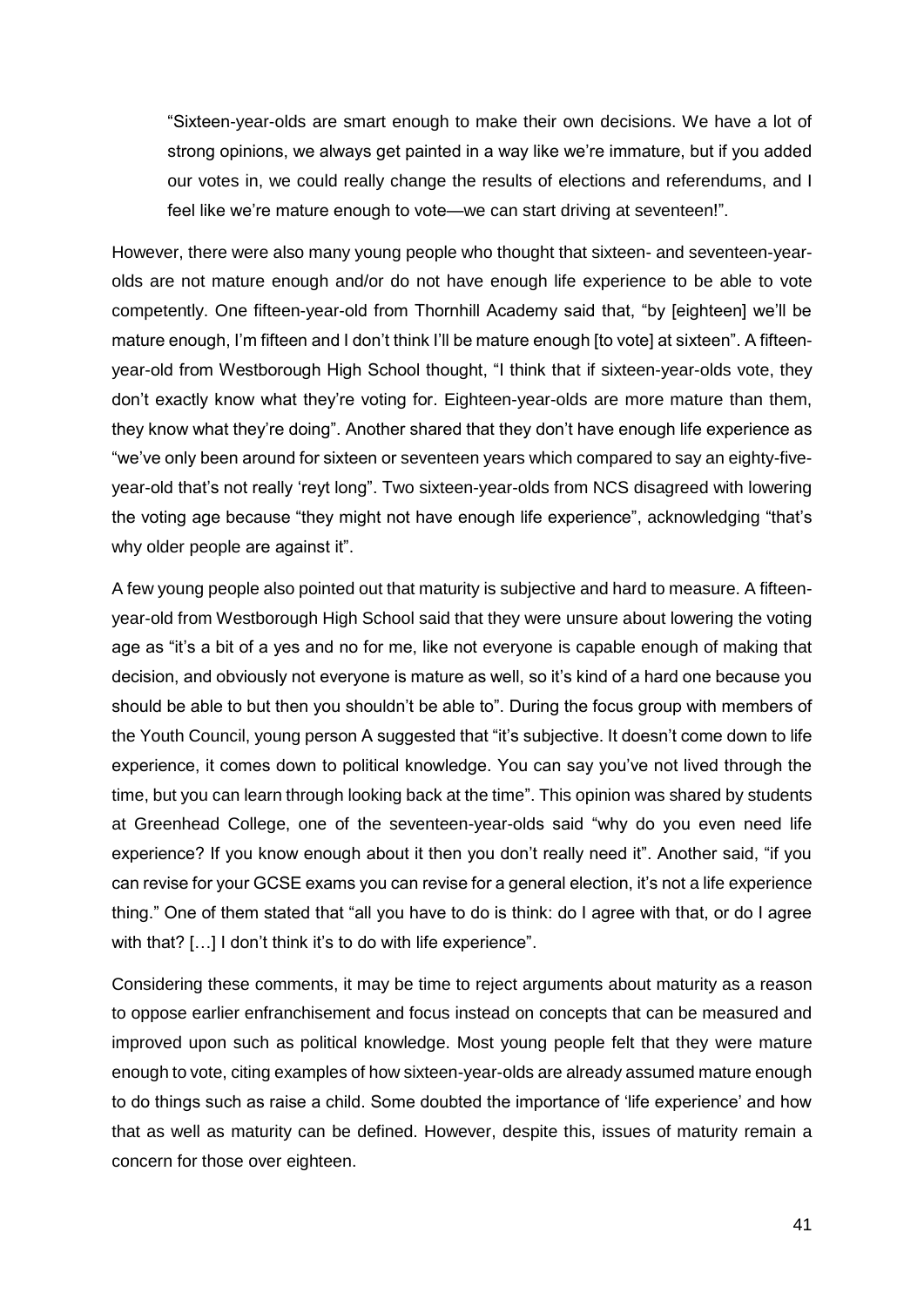Valid arguments in opposition come from the young people who feel they themselves would not be mature enough to vote, however this could stem from a lack of confidence in their political knowledge. The arguments from others suggesting the immaturity of their peers have some weight to them from personal experience of some sixteen-year-olds, however they failed to give an example as to why they thought people of this age would be too immature to vote competently.

## <span id="page-42-0"></span>*2.2 Political interest*

Within the survey, young people were asked to select the statement that best represented their interest in politics. 16.7% of young people described themselves as 'very' interested in politics; 36.6% described themselves as 'sometimes' interested in politics; 21% described themselves as 'rarely' interested in politics; and 25.3% described themselves as 'not' interested in politics. There is a relationship between interest in politics and the age of the participant. With the total of those 'very' and 'sometimes' interested in politics combined, the percentage can be seen to increase with each year of age, and the opposite of course seen for the results of those 'rarely' and 'not' interested in politics:

| Age            | 14  | 15    | 16    | 17/18 |
|----------------|-----|-------|-------|-------|
| Percentage     | 48% | 48.6% | 54.6% | 63%   |
|                |     |       |       |       |
| Interested     |     |       |       |       |
| Percentage     | 52% | 51.4% | 45.4% | 37%   |
| Not Interested |     |       |       |       |

<span id="page-42-1"></span>*Table 3: Combined total of those 'very' and 'sometimes' interested in politics, and of those 'rarely' and 'not'.*

Considering Table 3, it can be argued that political interest increases with age, which could provide a defence for keeping the voting age at eighteen, where older teenagers can be seen to develop more of an interest. However, the difference between is marginal.

Despite the evidence of political interest increasing with age, the data has shown that 25.3% rank themselves as not interested in politics, compared to 16.7% who say that they are very interested in politics. This view was represented during the focus groups, where young people explained their reasons for lack of interest or shared their views on why their peers are uninterested. At Thornhill Academy, one fifteen-year old stated that they didn't think "other fifteen and sixteen-year olds are really that interested in it" when whether they would want to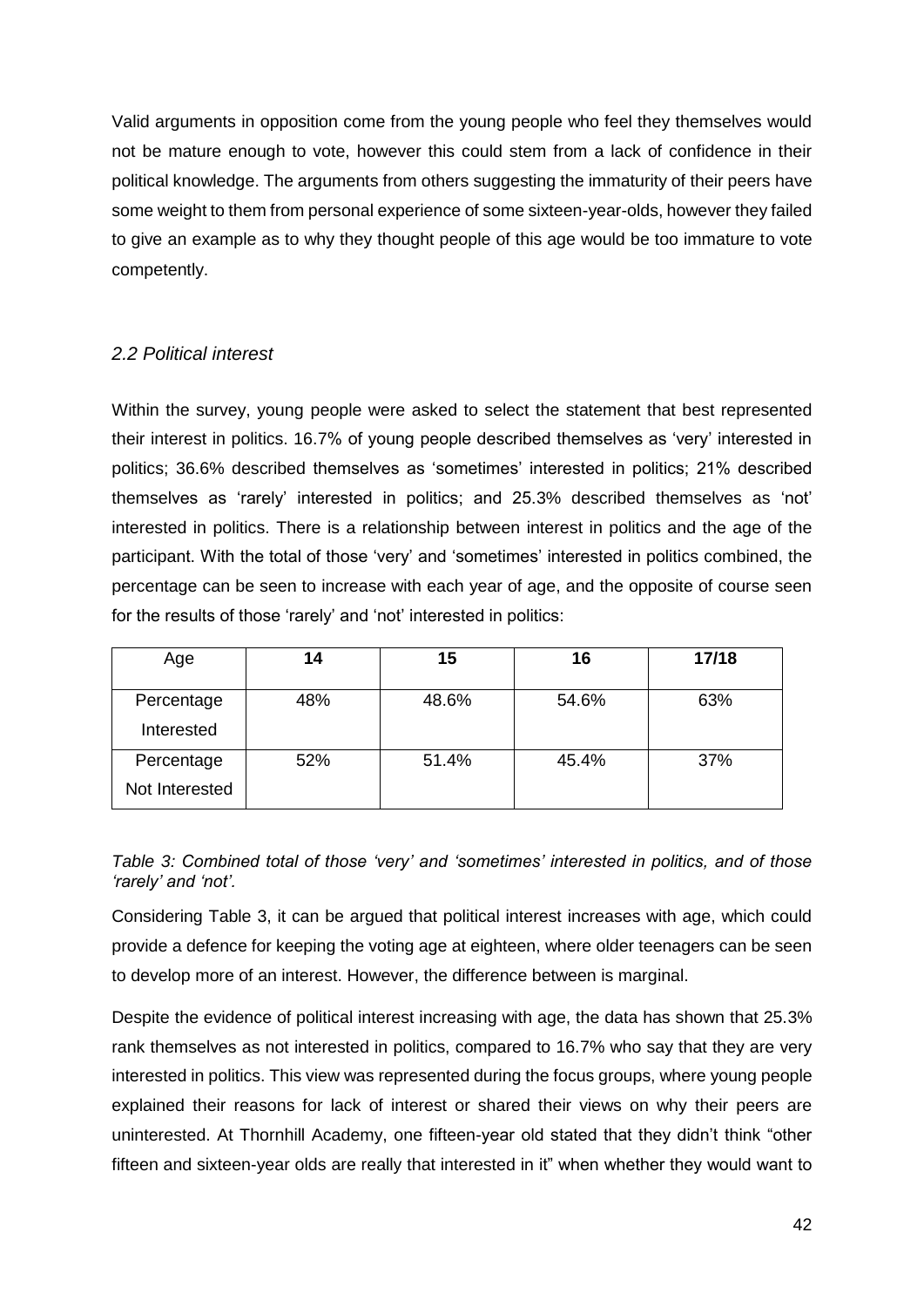be able to vote at sixteen. When asked why people their age might not be interested in politics, their classmate explained "technology—playing video games and talking to friends rather than being interested in politics".

At Westborough High School, one fifteen-year-old explained that young people are interested in politics, however not having the power to vote means that they lose interest, saying that "we want our opinions out there but we're not given a chance because we can't vote, and it's not fair so we basically feel discouraged, like oh might as well just sit back and see what happens". When asked if they would vote at sixteen, one young person added that "you kind of get heartbroken you know when you really want someone to be in power […] and it kind of discourages you, and you just lose interest in it. Everyone I know votes Labour, but we never get it so there's no point in voting". Another young person explained that "Theresa May is full of her own importance, she just doesn't seem that interested in this country at all" as to why young people are uninterested in politics.

During the focus group with two sixteen-year-old members of Kirklees Youth Council, young person B suggested why young people are distanced from politics:

"Only a minority of young people understand the opportunities available to them. We must ensure that more young people are first off aware of the democratic opportunities available. The government aren't offering anything for young people so there's no point in us even following politics".

At Greenhead College, all the seventeen-year-olds interviewed shared an interest in politics. When asked for reasons why they thought their peers might be uninterested in politics, one young person suggested that "people don't think it applies to them, when you're a lot younger you're not in control of much". Another said, "I think that a lot of people look at politics cynically, they hate every politician because it doesn't make any difference anyway, but if they learn to be more positive a lot of people would be interested". Another added that "people think it's either boring or just too bureaucratic, or they think it's too much of a sensitive area, too controversial to discuss".

At the NCS focus group, the sixteen-year-olds' explanations for their lack of interest spanned from "I don't give a crap about politics or anything", to "it's just not interesting", to "what are we going to change through voting?". One young person said, "When we hear people talking about politics its boring and they're just in a massive room talking, they don't encourage fun things to get young people into politics", with their friend adding that "it's just a load of posh people". Another young person added that: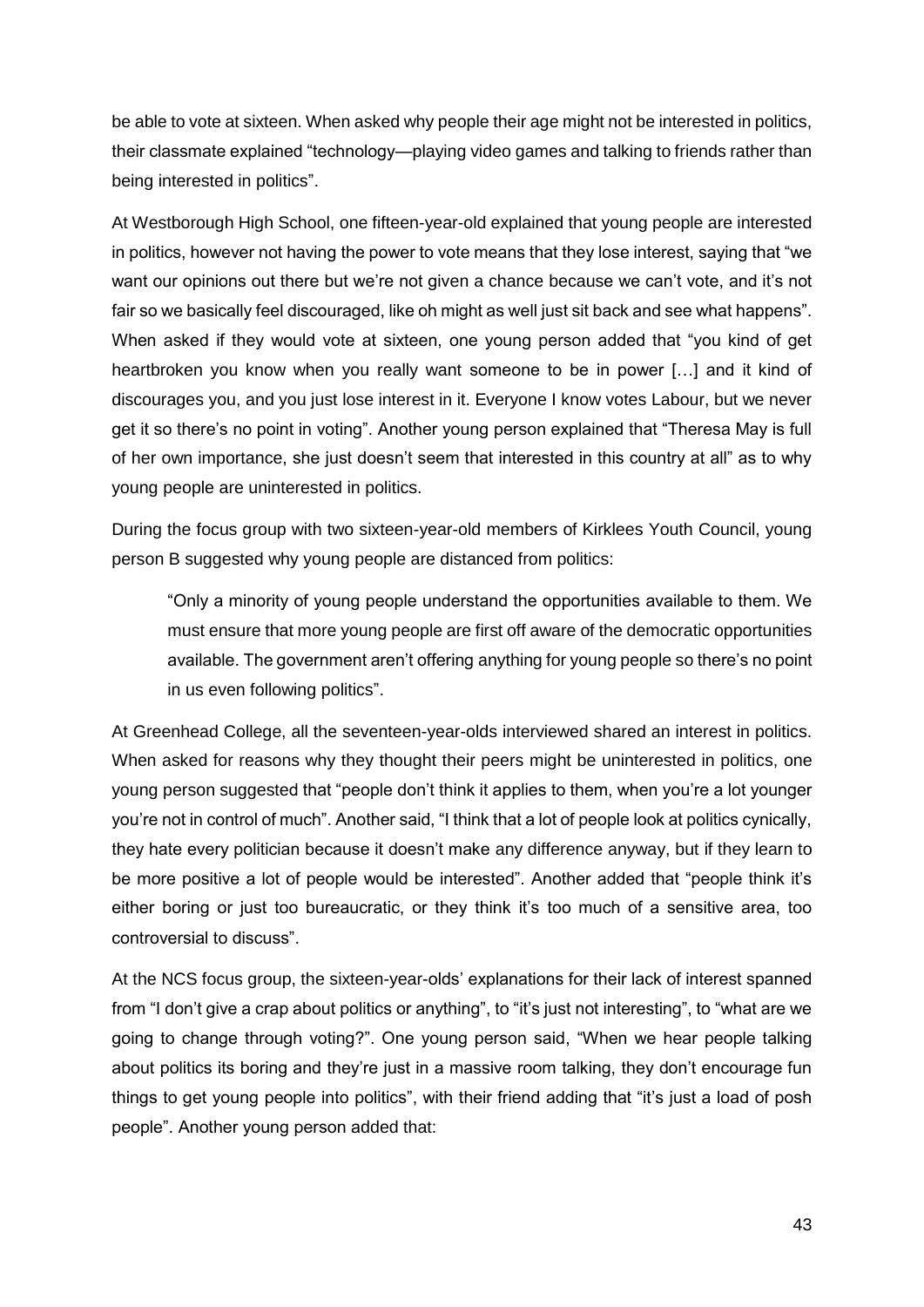"I basically think that the whole stereotype of sixteen-year-olds not being into politics is because we're not really *in* politics, and because we don't have a chance to vote, we're not interested, because what are we going to do? People usually vote because they think they're going to get something out of it, and because we can't really do anything with the knowledge right now then there's not much point learning about it until we get a vote at 18".

Finally, another young person explained that "it just doesn't get spoken about until a certain age, for us we're only really just starting to hear and talk about it, it's not really something we've been thinking about, it's just something that's always been there".

There were a few young people who expressed a personal interest in politics. At Thornhill Academy, one fifteen-year-old did not contribute much during the session however approached me afterwards to tell me about issues that mattered to her. At Westborough High School, Greenhead College and NCS, young people expressed their interest in politics through wanting to learn about politics, and to be able to vote at sixteen in order to have say in 'their future'. They also understood the rationale behind the debate, despite having not heard of the topic before the focus group.

At the focus group at NCS, one young person brought up the issue of how under eighteens get paid less than adults for doing the same work, demonstrating awareness of a political decision that affects young people. When one person in the group said that they didn't "give a crap about politics", another responded saying "you should give a crap because it affects your whole life".

At Greenhead College and with the two members of the Kirklees Youth Council, a much higher level of political interest was seen. These were the only two focus groups in which participants reported supporting a political party, with one seventeen-year-old student from Greenhead adding that they were a "massive Labour supporter". When asked why young people might be uninterested in politics, one of the seventeen-year-olds said, "I don't think anyone would be uninterested, just uninformed". Another of the seventeen-year-olds explained that their political interest came from seeing posts from Momentum on social media:

"I think Jeremy Corbyn has done a lot for young people knowing about it because he has reached out on social media. I think that was the first time that I'd really seen or heard—of course I knew about politics and voting, and you know the names of the parties, but actually seeing real stuff, like policies and all of that was through reaching out on social media".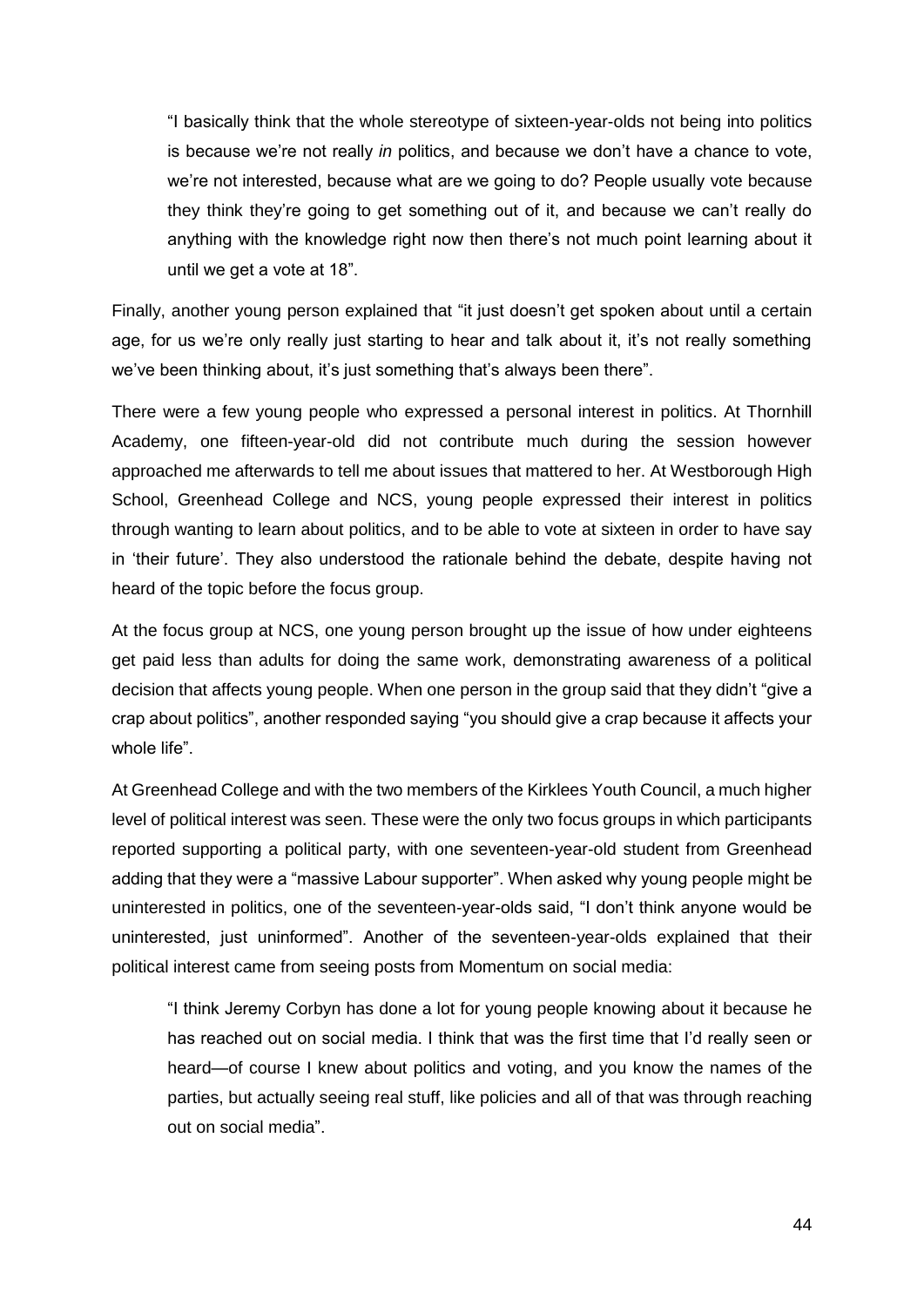Young person A from Kirklees Youth Council explained that "sixteen-year-olds aren't as naïve and uneducated as people think we are, there are sixteen-year-olds out there who are really interested in and passionate about politics and want to have an influence on how the country's being run".

Political interest is observed to increase with age (Table 3). There was a difference in attitude between the fifteen-year-olds at Thornhill Academy and the seventeen-year-olds at Greenhead College, however this could be because the young people at Thornhill Academy are more likely to have come from a disadvantaged background than those at Greenhead College. It could well be that young people attending this college are more likely to be exposed to political discussions in and outside of the classroom.

The explanations presented by young people tended to relate to two themes. The first theme was that some young people expressed a total uninterest in politics. The second theme was that young people are uninterested in politics because they feel discouraged from participating or are disheartened by it all. This opinion was shared by some fifteen-year-olds from Westborough High School who either explained that they felt discouraged from following politics because they can't vote, that they lose interest when the election result is not what they hoped for, or due to a lack of faith in politicians, as found by Henn and Foard (2014).

Those who showed their interest did so through getting involved in the debate and placed an importance on taking an interest in voting for "our future". They explained that their interest and awareness came from seeing posts on social media or suggested that young people who are uninterested are just uninformed on politics, highlighting the importance of education.

## <span id="page-45-0"></span>*2.3 Knowledge of politics*

The survey data has found that 93.7% knew the name of the Prime Minister, 65.8% knew which political party was currently in government at Westminster, 44.2% knew the name of their local Member of Parliament, and 21.7% said that they knew the name of their local councillor. Only 48.1% felt that they knew enough about politics to vote, and therefore over half of the young people surveyed would not feel confident enough in their political knowledge to vote, putting them at risk of not voting. 76.2% of young people knew how and where we vote in elections, and 49.3% knew how to register to vote. By getting a feel for young people's general political knowledge it allows for understanding whether young people are completely out of touch with politics or whether they are taking notice.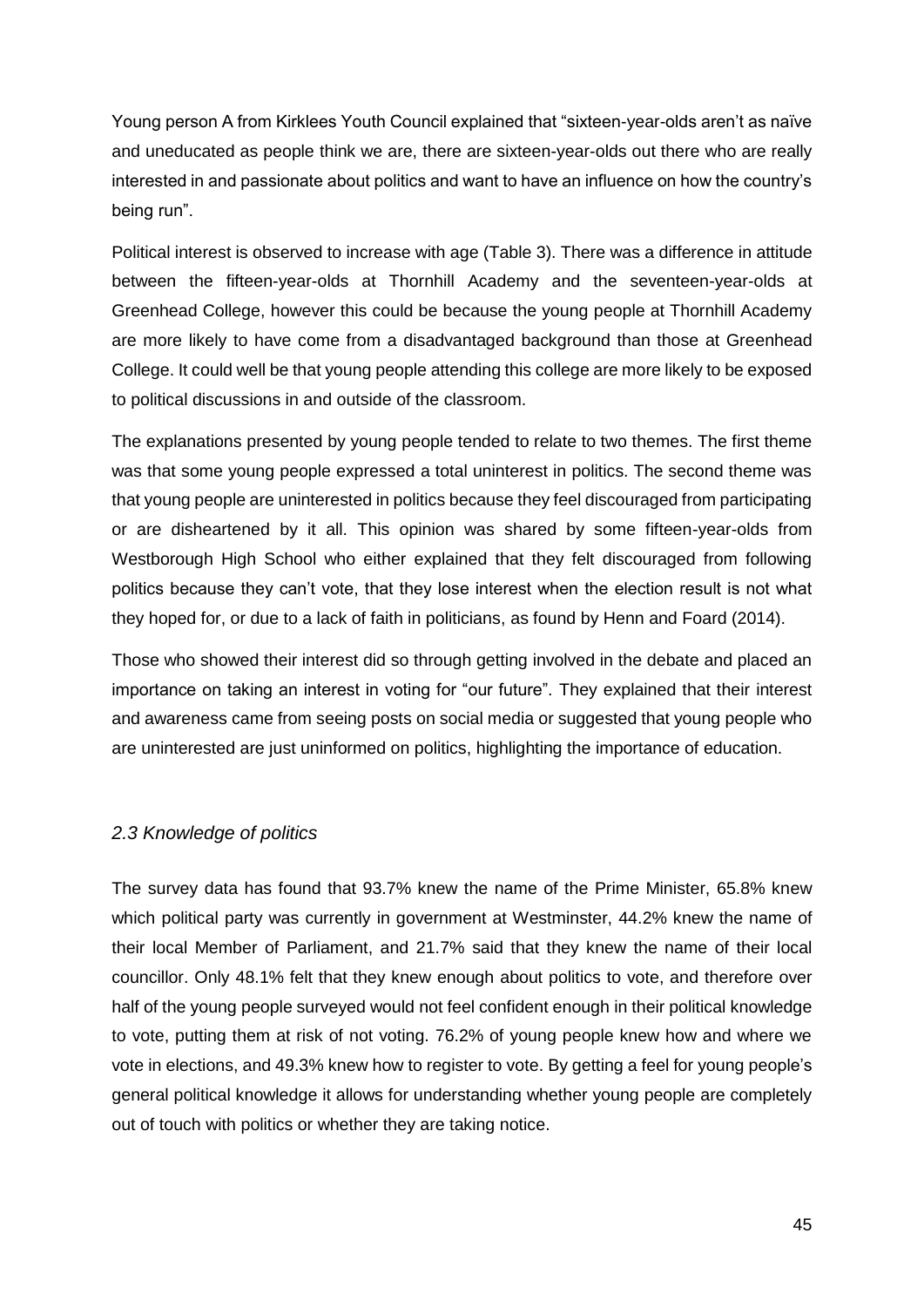At the focus group with Kirklees Youth Council, when asked if they would feel confident enough in their knowledge of politics to vote, young person A responded "yes, definitely", and young person B acknowledged "but we're just a minority of all young people", but pointed out that "some sixteen-year-olds know more than fifty-year-olds". At Greenhead College, one seventeen-year-old said: "I think I know enough about politics to vote. I study Government and Politics and my mum's interested in politics, so we discuss it a lot". Another person suggested "I don't think there's a lot of difference between a sixteen-year-old being informed as much as an eighteen-year-old who is informed". One seventeen-year-old said, "I feel like I know a lot more about politics than a lot of my family […] my brother is eighteen and he couldn't tell me anything about politics, but I know enough to make a well-informed vote". Another thought that it is wrong to withhold the right to vote from sixteen-year-olds based on a lack of political knowledge:

"You can still be an adult and know nothing about politics and still vote. So, I think it doesn't really matter in a way. If you're gonna be concerned about whether people know enough about politics to vote, don't just consider sixteen-year-olds, if you're going to really be that pedantic do a test or something. I think you can't use that argument against sixteen-year-olds but not for over-eighteen-year-olds".

At NCS, one sixteen-year-old thought that "some sixteen-year-olds know more about the world than older people because of social media, we should get a say what happens in our future. Just because we're not there yet doesn't mean we don't know", and another added that "overeighteens can be thick as well".

However, some young people were concerned that sixteen and seventeen-year-olds don't know enough about politics to vote. At Thornhill Academy, one fifteen-year-old said that they "just don't know enough about politics right now". When asked if anyone talks about politics or about news stories with their parents, everybody said that they did not. When I asked if anyone supported a political party, I was asked to explain what a political party was, and when I did, they responded that they did not.

At Westborough High School, one fifteen-year-old disagreed with lowering the voting age, as they believed that "not many kids nowadays know much about politics to wanna vote". When asked if sixteen and seventeen-year olds know enough about politics to vote, one of the fifteen-year-olds responded with "not really, because if you think about it we're not spoke to about politics, like the older generation seem to think oh they don't know anything about it, so they don't need to know anything about it so we'll just leave them to it". Another thought that "even if there is like a small percentage of sixteen- to seventeen-year-olds that know a lot about politics it's not enough to change things".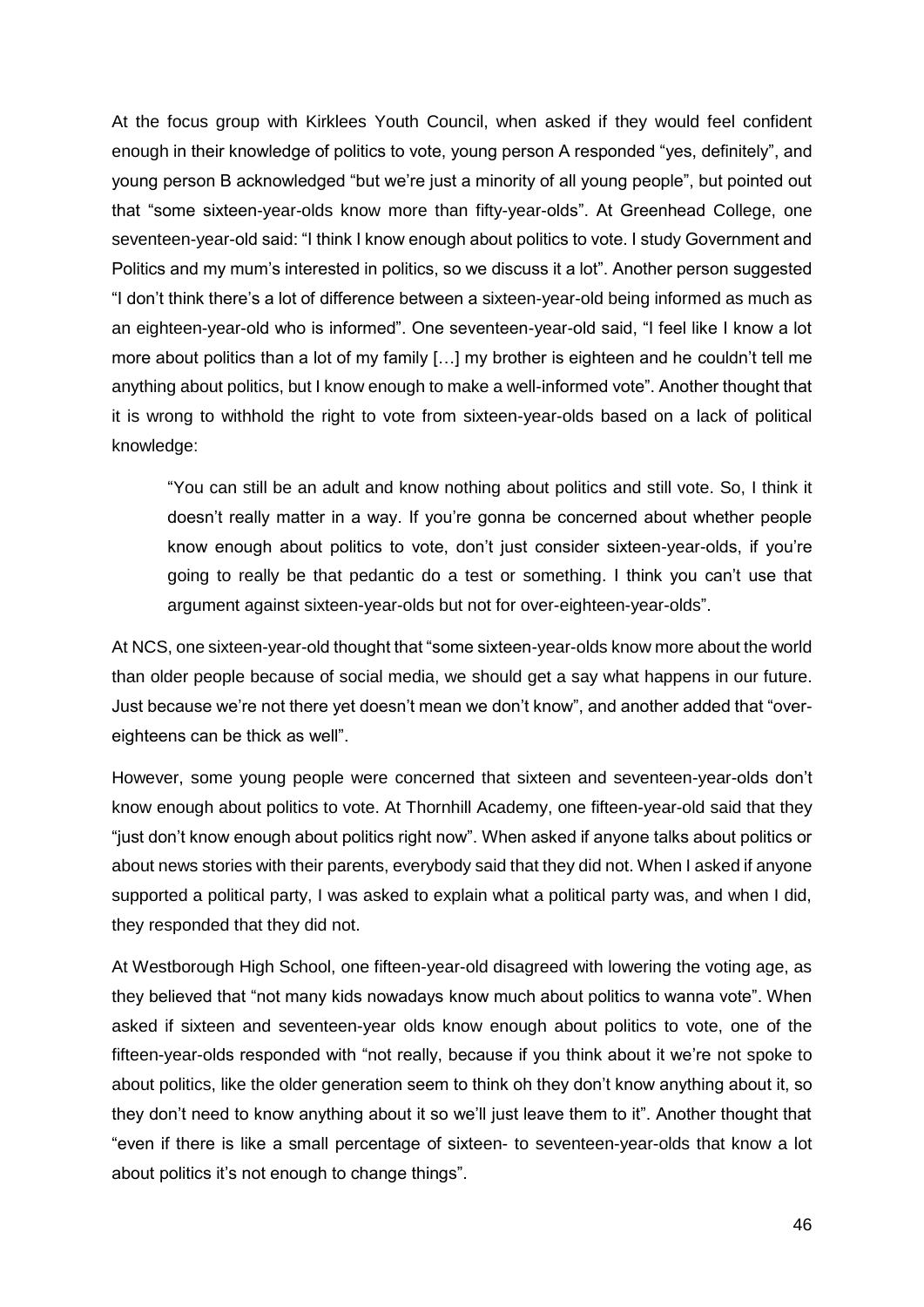At NCS, one sixteen-year-old said, "I don't have a clue about politics. I didn't even know who the prime minister was. The news isn't interesting, there's too many big words". When asked if they felt like they knew enough about politics to vote, most of the responses were "no", and the best was "sort of". One explained that "you should be able to vote because it's our future, but, people like myself, I don't know enough to vote". Some disagreed with lowering the voting age because "I just don't have enough interest in it, I just don't know anything about it to start with", and one stated, "I don't think most teenagers understand the complexities of politics enough to vote, they don't understand what votes actually mean, like leaving the EU".

In terms of the general political knowledge shown by young people who responded to the survey, it is reassuring to find that 93.7% know the name of the Prime Minister. However, the percentage drops to 65.8% when asked if they know which political party is currently in government, and even further down to 44.2% who know the name of their local MP. Worryingly, only 48.1% of the young people surveyed feel that they know enough about politics to vote.

There are young people who feel confident in their knowledge of politics. The group that showed the most confidence were the two sixteen-year-old members of the Youth Council, however they acknowledged that they are a minority of all young people. Most of the seventeen-year-olds from Greenhead College felt that they knew enough about politics to vote, with some arguing that there is a lack of political knowledge amongst over-eighteens as well, an argument which was also shared at NCS. Despite this, the overwhelming attitude amongst most of the young people interviewed was that they didn't know enough about politics. This was prevalent at the focus groups with Thornhill Academy, Westborough High School and at NCS especially. One fifteen-year-old at Westborough High School explained that adults do not tend to discuss politics with young people.

#### <span id="page-47-0"></span>*2.4 Level of satisfaction with political education*

Just 40.9% of young people surveyed felt that they had enough opportunities either at school, at home, or in their community to learn about politics. This demonstrates that young people do not feel that they have adequate opportunity to learn about politics and importantly, that they want to learn. Most young people discussed in the focus groups that firstly, there aren't enough or any opportunities to learn about politics in school, and secondly, that they would like to have some form of political education within schooltime. Many young people suggested these ideas before the topic of political education came up in the conversation. When asked if there were any things that need to be considered before lowering the voting age, one fifteen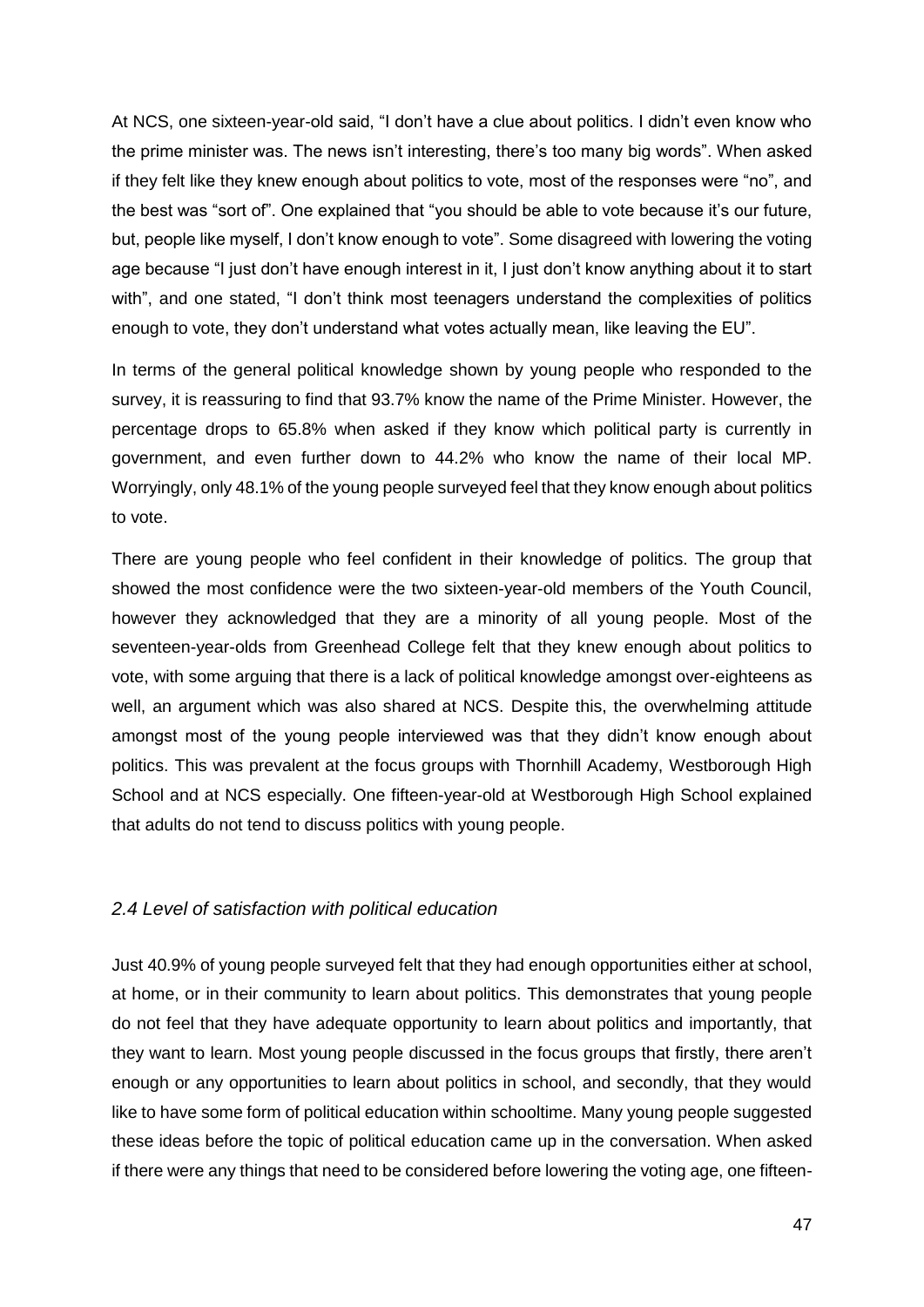year-old from Thornhill Academy thought that we needed "better political education, so you feel more well informed", and when asked about whether they get to learn much about politics in school, there was a resounding "nope".

At Westborough High School, one fifteen-year-old suggested "I think that maybe in schools they should talk more about [politics] to us because obviously then we're going to be around longer to see what the EU turns out like, and it's not fair us not getting a choice". When asked how we could address the issue of sixteen and seventeen-year-olds not knowing enough about politics, "I think they need to start putting it more in schools so like at the beginning of the day, we should learn a bit more about politics during our school time".

When I did ask about political education, they brought up their PSHE (Personal, Social, and Health Education) lessons. Many expressed an annoyance that they didn't learn "anything" about politics, and that they wanted more opportunities to learn about it. One fifteen-year-old added that it was "somewhere to mess about", and that "we need one lesson a week to learn about politics". When asked if there were any things that needed to be considered before lowering the voting age to sixteen, one pupil suggested that we need "more political education" before lowering the voting age.

At Greenhead College, one of the seventeen-year-olds stated, "we aren't taught about politics so how are you supposed to know if no-one teaches you?". Another added that "you're not taught about politics until you ask to be taught about politics", and another explained that "if you're not interested you won't vote. We don't get taught about it in schools". Again, these opinions arose before I had asked about political education. When the topic of political education came up, and I asked whether they learnt about politics at school, one responded "absolutely not". One of the seventeen-year-olds said, "we did a mock EU referendum in school, but that's it".

One of the seventeen-year-olds explained, "I feel like in secondary school I didn't even know what politics was, you just know about this thing called the government and stuff like that, but not really anything else". When asked if there was anything that needs to be considered before lowering the voting age, one suggested "the availability of education on politics", and another suggested that along with this, "we need education on bias and what bias is". Lastly, one suggested that even "if we keep it at eighteen, we need more information on how politics and government works".

Young person B from Kirklees Youth Council explained that lowering the voting age has "always been considered as a solution to youth disengagement, however it will only be successful with the appropriate framework, and this is where political education comes in. Political education is required *first*". When asked if sixteen and seventeen-year-olds know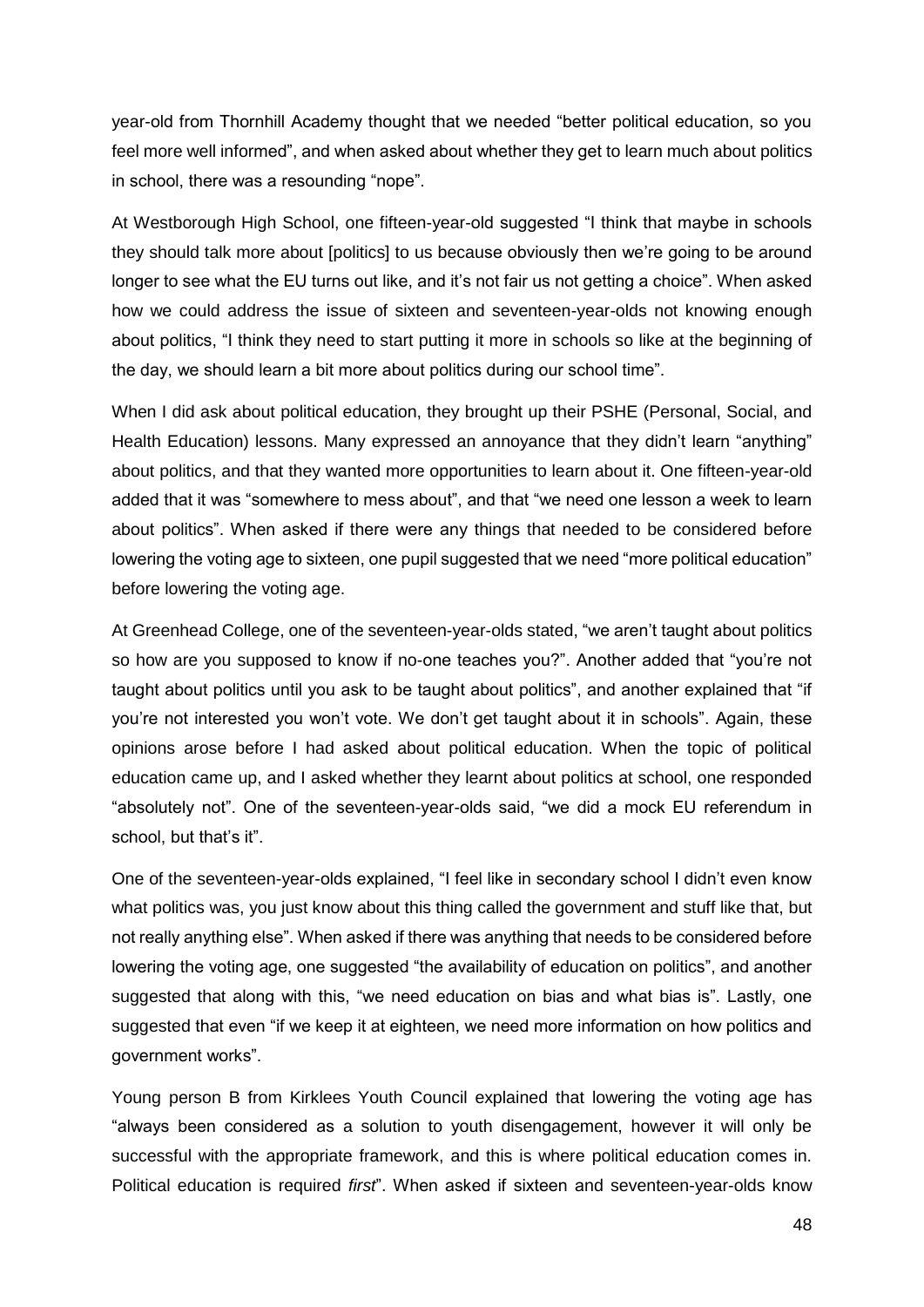enough about politics to vote, young person A responded, "generally no, we need better political education in schools and more opportunities to get involved in democracy". Young person B explained, "I had to do my research myself, in school I've had no political education whatsoever". Young person A thought that "people need to be taught about the lowest levels of politics, how it all works, because if you went out and asked a sixteen-year-old what the four biggest parties are they'd only be able to tell you Labour and Conservatives at best".

During the focus group at NCS, when asked why they disagreed with lowering the voting age, one sixteen-year-old responded that "we haven't been taught about it in school, we need to be taught about it. In PSHE [they] just talk about drugs and that, we don't learn about politics". In response to the same question, another sixteen-year-old added that:

"We don't get taught about it, they would just expect us to know what we're voting for. We need to be taught about it. Generally, we're not interested right now because we haven't been taught about it. I think it would be good to have a bit of political education".

Many shared that they wanted to learn about it in schools, with one explaining that "we should learn more about it because it's useful knowledge". However, one young person did shout "no", and when asked why they wouldn't want it, they responded "it's boring". When asked how they should be taught about it in schools, one sixteen-year-old said it should be done by "giving us an unbiased overview of parties and main policies and what they mean, break it down for us". Another sixteen-year-old thought it shouldn't be done in class, saying "instead of a lesson, have an assembly—show us how to research", and another suggested that schools should do more educational trips. Lastly, one sixteen-year-old thought that learning about politics would increase their knowledge and therefore their interest, "I'm not interested simply because I haven't learned about it. So, when they talk about it, I don't know anything, so I just don't bother following it. If I learned about it then I would".

Young people either favoured learning through having one lesson a week to learn about politics, or some preferred to be taught analytical skills such as to be taught how to research themselves or to be shown how to identify bias in articles they may come across. Many shared that they do not learn about politics during PSHE, which has replaced Citizenship education. As argued by young person B from the Youth Council, political education is required first if the voting age is to be reduced as a response to youth disengagement. This is evidenced by the opinion of those who said that they would be interested in politics if they had an opportunity to be taught about how it all works.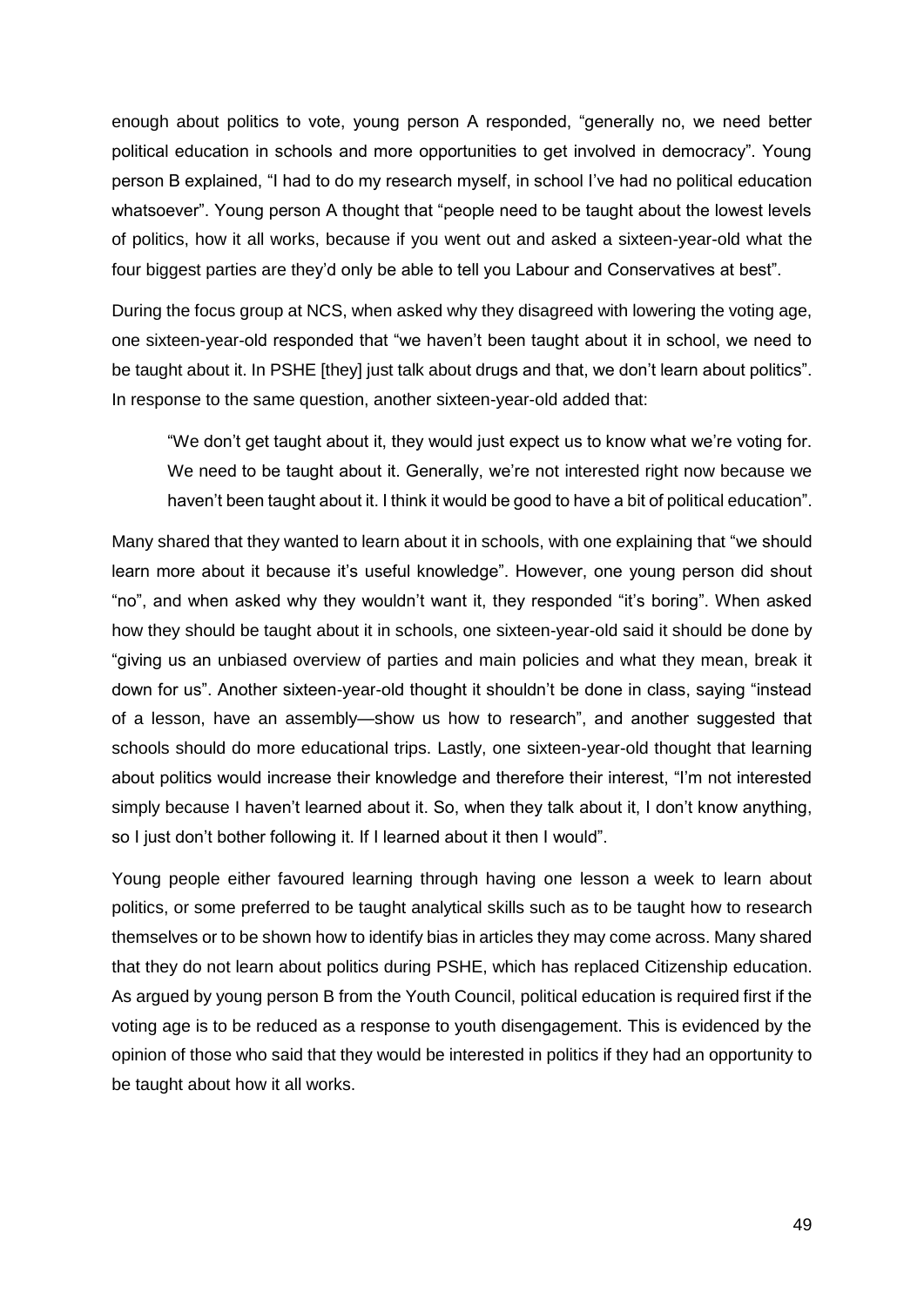#### <span id="page-50-0"></span>*2.5 Conclusions*

It is difficult to definitively assert that young people do or do not possess the maturity and life experience necessary to vote competently in an election, as some individuals will mature faster than others. Many in the focus groups shared that they felt mature enough to vote. Some highlighted that life experience is not necessary as you can learn from the past. A few felt that they would not be mature enough, and many acknowledged that their peers might not. However, those who disagreed did not provide much explanation as to why they felt that they would not be mature enough to vote competently. For this reason, maturity should not be a criterion to which to judge whether the voting age should be lowered. Young people are bound to doubt themselves and their rationality on the subject when they are told that they are immature, as they have no reference to what it is like to think as an 'adult'. Therefore, consideration of the political skills, literacy and experience of young people should only be done with reference to their reported levels of political interest and knowledge.

In terms of young people's levels of political interest, many young people have reported being uninterested in politics. Within the focus groups, the two main reasons for their disengagement were a total disinterest in politics and feelings of disenchantment. There are many young people who are involved in their local community such as in the Youth Council, who have a deep interest in politics. There are also those who have never heard of the Youth Council. Political interest can be seen to increase with age, and this could be due to exposure to more political conversations.

Young people do not feel that they know enough about politics to vote competently in an election. This opinion was shared in the focus groups, with a minority surveyed feeling that they knew enough about politics to vote. Closely related to knowledge is their level of satisfaction with political education. Young people did not feel that they have enough opportunities to learn about politics either at school, at home, or in their community. Young people consistently said that they need to be taught about how government works and have expressed that if they learned about politics this would encourage them to follow it. Currently, a majority of young people surveyed under the age of enfranchisement felt they did not possess the required political skills, literacy and experience to vote competently in an election. Despite this, there are many young people who feel that they do, and this is not reason to prevent them from doing so. Even if the voting age is to remain at eighteen, it would be wise to provide a political education, to ensure that everyone realises the importance of their right to vote.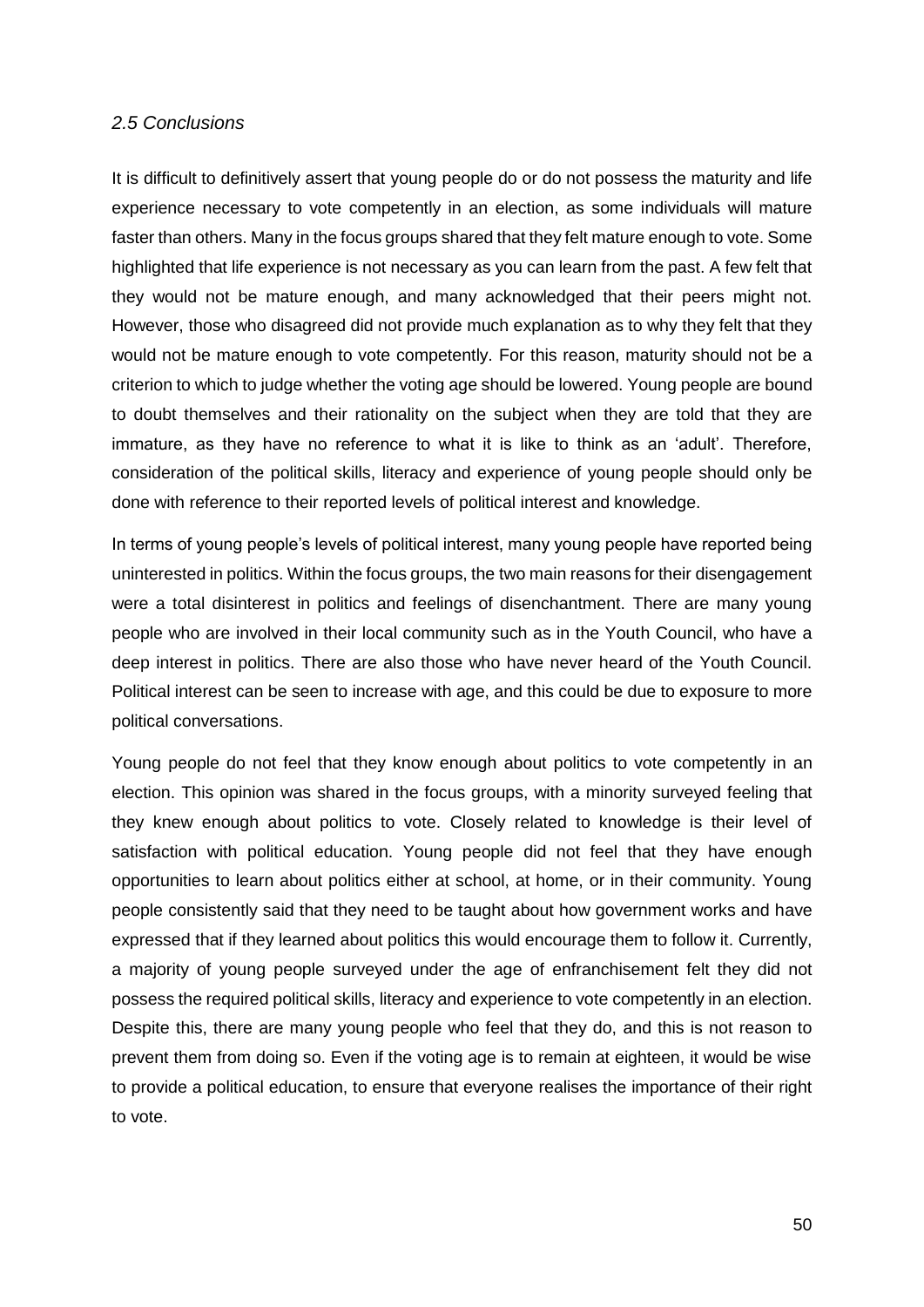# <span id="page-51-0"></span>**Section 3: Voting Age Reform, Democratic Engagement, and Transitions to Adulthood**

This section will firstly lay out young peoples' opinions on whether lowering the voting age would get young people engaged with politics and will also explore whether young people would vote if given the opportunity. It will then consider whether young people think that other ages of responsibility which accompany youth transitions to adulthood should be lowered. It will explore young peoples' attitudes towards the minimum ages of personal, social, and political rights, in order to find out their opinions on whether these should change along with the voting age. It will also discuss whether young people feel lowering the voting age is appropriate as they must now remain in some form of statutory education until they are eighteen.

|                                                  | Could lowering the voting age get young people<br>interested in politics? |           |  |
|--------------------------------------------------|---------------------------------------------------------------------------|-----------|--|
|                                                  | <b>Yes</b>                                                                | <b>No</b> |  |
| Keep both at 18                                  | 42.9%                                                                     | 57.1%     |  |
| Lower both to 16                                 | 94.8%                                                                     | 5.2%      |  |
| Local elections: 16<br>Westminster elections: 18 | 82.4%                                                                     | 17.7%     |  |

<span id="page-51-1"></span>*3.1: Could lowering the voting age to sixteen get young people engaged with politics?*

# *Table 4: Support for Votes at 16 and views on youth disengagement*

Table 4 shows that young people in Kirklees who support lowering the voting age for local and general elections think that it could get young people interested in politics. The opinion of those who would prefer it to remain at eighteen is more even, however a slight majority think that it would not get young people interested in politics. 79.7% of those surveyed believed that lowering the voting age could get young people interested in politics. 67.3% reported that they would vote in their local council elections if the voting age was lowered, and 66.7% said that they would vote in a general election if they were given the opportunity.

At Westborough High School, lots of the fifteen-year-olds agreed, and one thought it would "definitely" get young people interested. One fifteen-year-old explained that "I think it would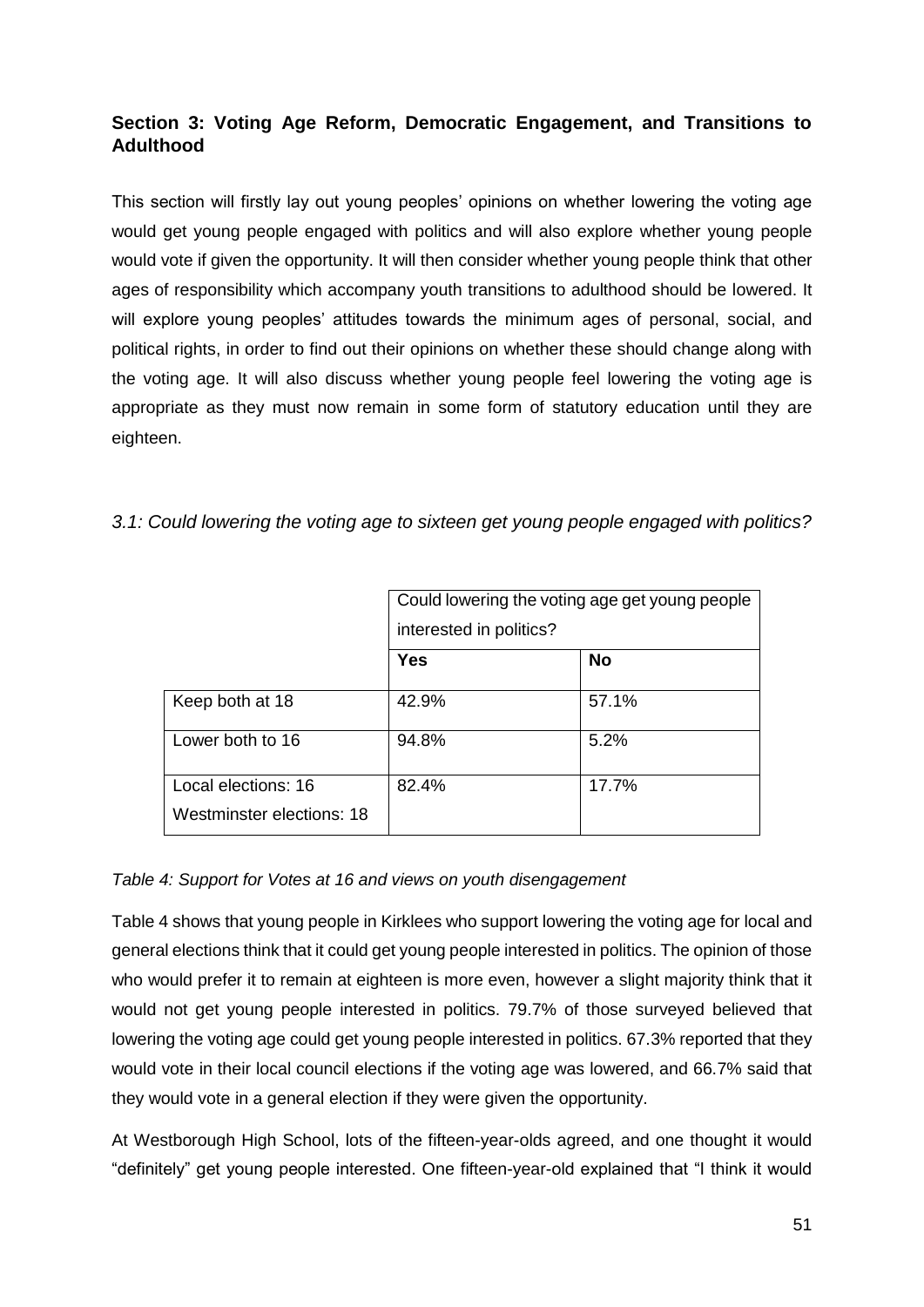because it's giving you responsibility. It makes you feel more of an adult, because you're changing something". Another believed that if the voting age was lowered and they were able to vote, they "would become mature in order to get the information". The idea that a young person would educate themselves in order to vote, therefore engaging with politics was shared by a seventeen-year-old from Greenhead College who when asked if they knew enough about politics to vote, responded by saying:

"I think I probably don't know enough as of yet, but if I was given the opportunity to vote I would take it a lot more seriously. Just because I don't have to think about it now I probably don't, but if I had the opportunity to make a decision that would affect my future, then I would look at it and really consider my decision and I think a lot of people would if they were given the opportunity".

Young person B from Kirklees Youth Council said that "there's an outlook on sixteen-year-olds now that is responsible, and there's a lot that would want to vote". Highlighting that many sixteen and seventeen-year-olds would go out and vote if given the chance. This individual also felt that 'starting small' and lowering the voting age for local elections first would increase youth engagement.

At NCS, one sixteen-year-old agreed with lowering the voting age because "it will make us get engaged with it", another suggested the same by saying, "it might get more sixteen-year-olds interested in politics, it can only be good for us". When discussing the reasons why young people are uninterested in politics, one participant explained that "unless you lower the age, we're not going to want to do anything about it". Others felt the same about lowering the voting age to attract the attention of young people, stating "[it] would make people more interested because it gives them a reason to research", and "if we had a chance to vote, maybe more of us would be interested in politics".

20.28% of those surveyed did not think that lowering the voting age would get more young people interested in politics and voting. During the focus groups, some objected to lowering the voting age on the basis that it alone wouldn't be enough to interest young people. This opinion was shared at the NCS focus group. One sixteen-year-old thought that there wouldn't be enough sixteen-year-olds who would be bothered about voting. Their friend added to this, "to elaborate on that, most of us don't even care, so there's not enough of us to justify it". Another stated that "if we were given the chance to vote, not many would do it anyway".

Therefore, young people tend to believe that lowering the voting age to sixteen will help to interest young people in politics. More than half of young people showed their intent to vote in either a local or general election, and curiously slightly more said they would only vote in their local elections. There seems to be a consensus that a person would inform themselves once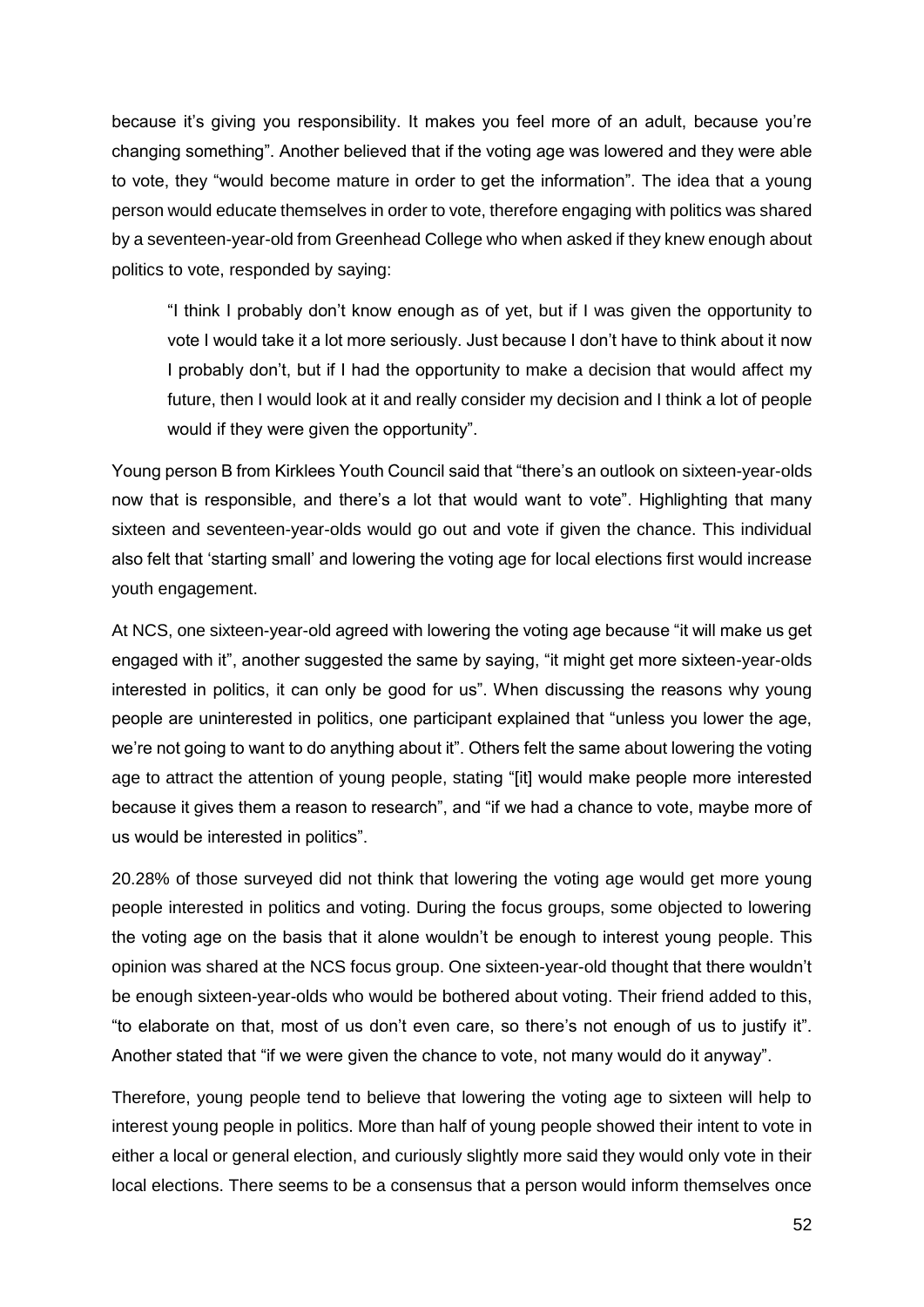they are able to vote, however the current state of turnout amongst eighteen- to twenty-fouryear-olds may prove this assumption to be idealistic.

## <span id="page-53-0"></span>*3.2: Where do young people think that the ages of responsibility which accompany youth transitions to adulthood should be set?*

This section will consider the opinions of young people on whether sixteen-year-olds how the rights and responsibilities associated with youth transitions to adult citizenship are understood within the context of voting age reform. 39% of young people thought that sixteen-year-olds should be able to purchase alcohol, and 34% thought they should be allowed to purchase fireworks. Young people tended to believe that eighteen was the correct age to be able to purchase these items, as they felt that this law was in place to keep them safe, and Young person A from Kirklees Youth Council stated that "the voting age and those things are completely separate issues. They should remain at eighteen".

In terms of being able to drive a car, the general attitude was that young people were not concerned whether it is reduced from seventeen to sixteen, as it would only be a year's difference, however 60% of young people surveyed thought that sixteen-year olds should be able to drive. For age ratings on films and video games, 62% of those surveyed thought that sixteen-year-olds should be able to purchase games and films that are restricted to eighteenyear-olds. Young people noticed that could be a contradiction in being deemed mature enough to vote but too young to watch certain films. However, a young person from NCS even pointed to a bigger contradiction that exists currently in that sixteen-year olds can sign up for the army, but they cannot play or purchase a Call of Duty game which simulates being in battle.

In terms of whether the age of candidacy should be lowered to eighteen only 36% of young people think that a sixteen-year-old should be able to stand for election as a councillor, and 21% thought they should be able to stand as an MP. They would prefer the age of candidacy to remain at eighteen, even if the voting age is lowered. One focus group that rejected this totally was Greenhead College, who argued that a sixteen-year-old would not be electable and would not be experienced enough to do the job. One sixteen-year-old from the NCS suggested that "they would have a greater knowledge of young people's issues, and what young people are thinking", however they were in the minority.

In discussing whether sixteen-year-olds should be able to be called for jury service, though some of the younger participants from Thornhill and Westborough felt that teenagers knew right from wrong, the older seventeen-year-olds from Greenhead College opposed this and argued that they would be too young to deal with disturbing or complicated cases, as "some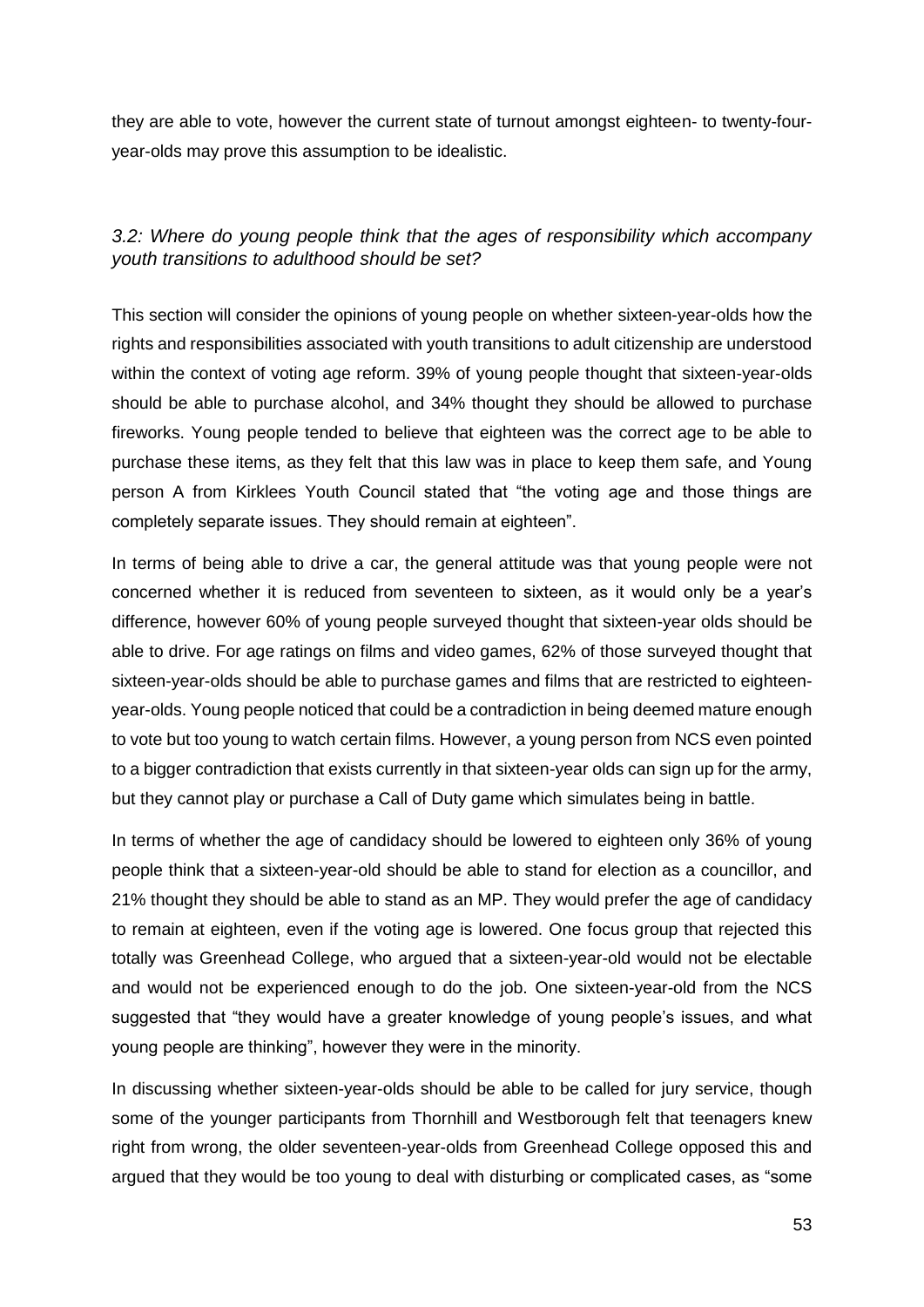eighteen-year-olds couldn't do that, and they're expected to". Only 30% of young people surveyed thought that sixteen-year-olds should be called to serve on a jury if the voting age was lowered.

When discussing the issue of the raising of the school leaving age in England and how this might affect arguments for lowering the voting age came into discussion, young people felt that this should be irrelevant to considerations. However, one fifteen-year-old thought that this would be a barrier to a reduction in the age of candidacy. Young people used this opportunity to state that they want political education in school. One seventeen-year-old from Greenhead College stated that "if we were educated on politics and left at sixteen, people would be ready to vote. But we're not educated on politics at all – I think it's quite unfair that we don't know what's going on".

## <span id="page-54-0"></span>3.3: Conclusion

A significant majority of young people thought that lowering the voting age would help to improve youth disengagement. They believed that gaining the right to vote would motivate them to inform themselves and get involved. Some young people however objected to lowering the voting age on the basis that young people do not care, and therefore would not vote. Despite this, the research indicated that young people thought that lowering the voting age would get themselves and their peers interested. However, it is open to question whether this effect would be sustained once voting at sixteen became a normality.

<span id="page-54-1"></span>In terms of how young people conceptualise rights and responsibilities that are connected to voting and the transition to adulthood, most young people prefer these to remain at eighteen, despite being quite supportive of lowering the voting age during the focus groups. The consensus was that a sixteen-year-old would be far too young to do these things efficiently. Most importantly, young people did not see a connection between these wider rights and being able to vote.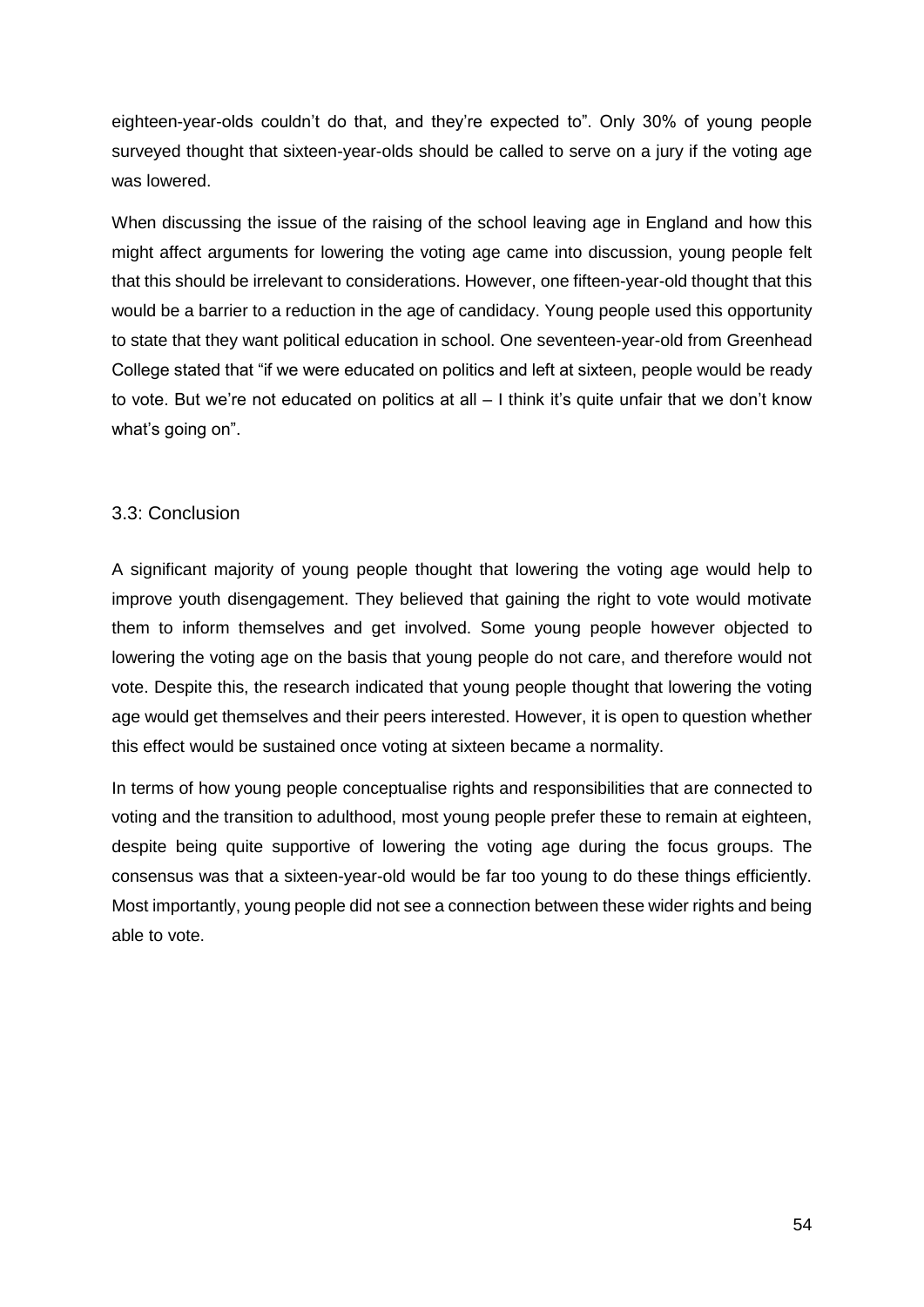## **Discussion**

Three central themes have been uncovered during this research involving young people aged between fourteen and eighteen in Kirklees:

- Support for lowering the voting age amongst young people is not as strong as is suggested by its proponents.
- Young people feel that they need more opportunities to learn about politics, especially at the local level.
- Young people think that other legal ages should remain at eighteen and do not see the correlation between other rights and responsibilities and voting.

Less than half of the young people surveyed were in favour of the universal lowering of the voting age for all elections. Slightly over half of the young people surveyed would prefer the voting age for general elections to remain at eighteen, however some would still like 'Votes at 16' in some capacity. During the focus groups, one of the reasons why young people opposed the idea was because they perceived there to be too much stress going on in their lives aged sixteen to be able to vote. Despite it being the least interested participants reporting this reason for being against a reduction in the voting age, as it was mentioned so frequently it should be recognised as a concern of young people. It demonstrates that sixteen can also be a time of uncertainty, which contrasts with the Youth Select Committee's view that young people would be more prepared to vote at sixteen as there is less upheaval at this age (BYC, 2014).

Another reason to keep the voting age at eighteen shared was that some young people felt that it would be better to wait for two years, with some arguing that this gives young people more time to develop an understanding of politics. There is some weight to this as political interest can be seen to increase with age. Despite there being less support for lowering the voting age than anticipated, throughout the focus groups the general feeling was that young people were intrigued by the topic. Many of the vocal participants showed excitement in discussion towards the idea of being able to vote, with most referencing having the power to have a say in their futures as their reason for supporting it and demonstrated an awareness that older voters turn out in the highest numbers, meaning that decisions are largely decided by them and expressed dissatisfaction about not being able to vote for parties with policies that support the needs of young people.

There is a link between a respondent's reported level of political interest and their support for lowering the voting age. Of those that ranked themselves as 'very' interested in politics, 73% were in favour of lowering the voting age to sixteen, in comparison to 8% who wanted it to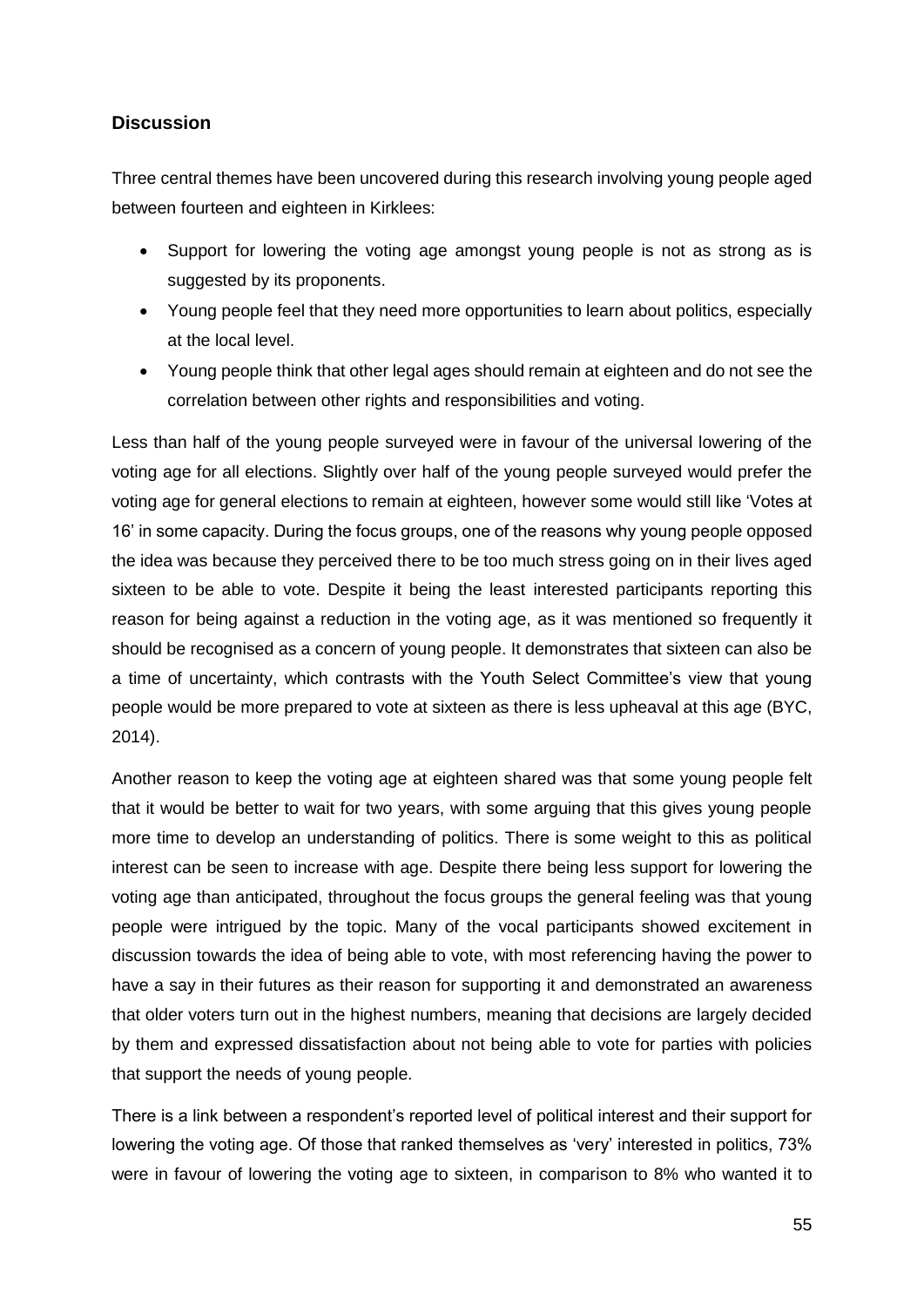remain at eighteen. For those who ranked themselves as 'not' interested in politics, 36% were in support of lowering the voting age, meaning that 64% of those respondents who are not interested in politics oppose lowering the voting age for national elections. This could suggest that 'Votes at 16' is for the most politically engaged young people, namely those who are involved in Youth Councils and the Youth Parliament. My research supports Mycock's (2015) observation that Scottish young people are more politically minded than their English could be used here to demonstrate that many English people who are not interested will not turn up to vote. Therefore, the results of the Scottish General Election may not be applicable to the English situation, as it is just a few who would rank themselves as interested, compared to such a politically minded group.

Though this is not necessarily a problem as those who want to vote should be able, but it could have implications for the theory suggested by campaigners that lowering the voting age could significantly help to address issues of youth disengagement. If politics remains peripheral in the English school curriculum, it is likely that only interested young people will go out and vote as they are the most confident in their knowledge of politics. Most young people do not feel the same level of confidence, as is evidenced by the young people who shared within the focus groups that they would not know who to vote for and therefore would not vote. This was seen in Norway where political interest and participation did not rise after trialling a voting age of sixteen (Bergh, 2013). However, 79.7% of young people surveyed believed that lowering the voting age could get young people interested in politics. This is consistent with Eichhorn's findings which showed that lowering the voting age in Scotland increased young people's levels of political engagement (Eichhorn, 2018). Those interviewed in the focus groups had faith in the idea that they and many of their peers would educate themselves through research.

A few believed that lowering the voting age for local elections would be a good 'starting point' to help get young people engaged, with the goal of building up towards being able to vote at sixteen nationally. The survey data showed that roughly 29% of young people would prefer this, however one participant at Greenhead College thought that this might bore young people rather than inspire them. One young person at NCS commented that they did not know the difference between local and general elections. The attitude that local elections were less salient than general elections was felt throughout the focus groups, and perhaps some young peoples' support for lowering the voting age for local elections rather than general elections stems from this opinion.

The findings of this research therefore stand in contrast with the assumption that being able to vote at sixteen is something that young people in Kirklees want. Despite this, the assumption by the commissions reviewed that it could help young people to get interested in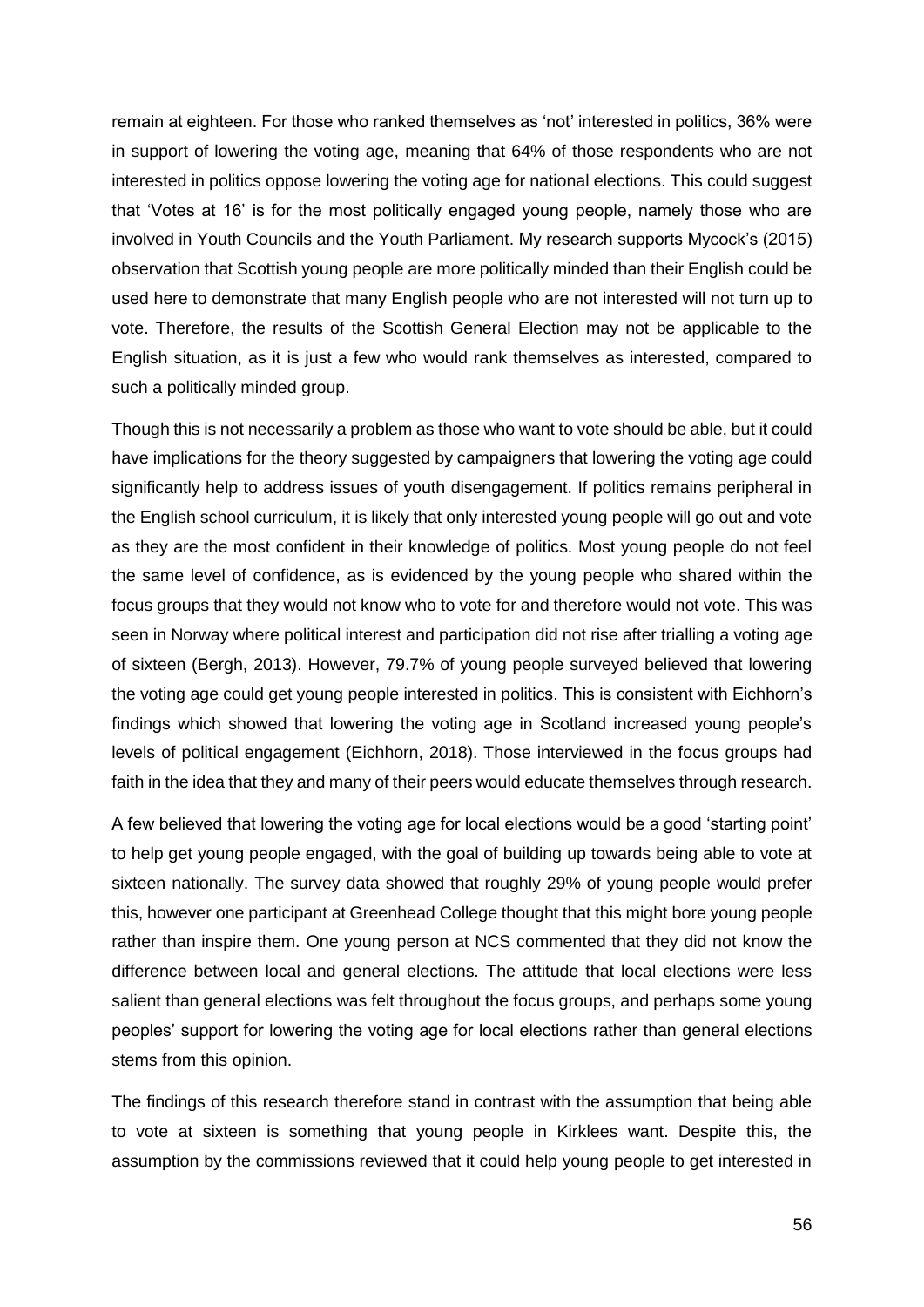politics (Power Inquiry, 2006; BYC, 2014), has been reiterated by both the survey data and through opinions presented in the focus groups. The data also demonstrates the same findings as the YCC who found that the opinions of young people were very even on the subject, highlighting that not all that much has changed in ten years, as only slightly less than half of the young people this research surveyed wanted the voting age to be lowered for all elections.

Young people need more opportunities to learn about politics as the local level as well as national. Young people do not feel confident in their knowledge of politics. 48.1% feel that they would know enough to vote, and only 40.9% believe that they have enough opportunities to learn about politics. In the interviews, they reported that they want to be able to learn either through having one lesson a week to learn about politics such as a Politics GCSE, by having assemblies on how to research, or through educational school trips. Even before the topic of political education was raised in the focus groups, young people consistently suggested it as something that they think is imperative to improving the level of disengagement seen amongst young people.

Further to this there is a need to improve young people's knowledge of local politics as well as national politics, especially if the voting age is lowered for local council elections. The little amount of political education received (if any) is generally framed towards national politics, meaning that young people can form negative conclusions about local politics not mattering, and seen at the NCS focus group they may not know the difference between a local and a general election. The issues that are highlighted in the literature around young peoples' lack of knowledge on politics have been found through this research to be magnified even more at the local level, as many young people are unclear on what local politics is and indeed does.

Despite not feeling confident in their knowledge of politics, most young people are not apathetic. They want to be able to learn more in order to have a say in their future, and even those who said they were not interested at the start of the focus groups still had things to say on the subject. They showed an awareness of the fact that if they cannot or do not vote, their needs are less likely to be represented in politics. Social media was also identified to be an encourager in terms of informing and engaging young people, as some reported seeing posts from the Labour Party online, confirming the observations of Fletcher (2017) on the subject of 2017's 'youthquake'.

Many however do not trust politicians and have a negative image of politics as something that is too complex for them to be able to comprehend, confirming the conclusions of Mycock and Tonge (2012) and Henn and Foard (2014). This does not show complete disinterest as they are showing an awareness even if it is cynical. However, some completely switch off when it comes to political discussions, and some even feel that the news has "too many big words".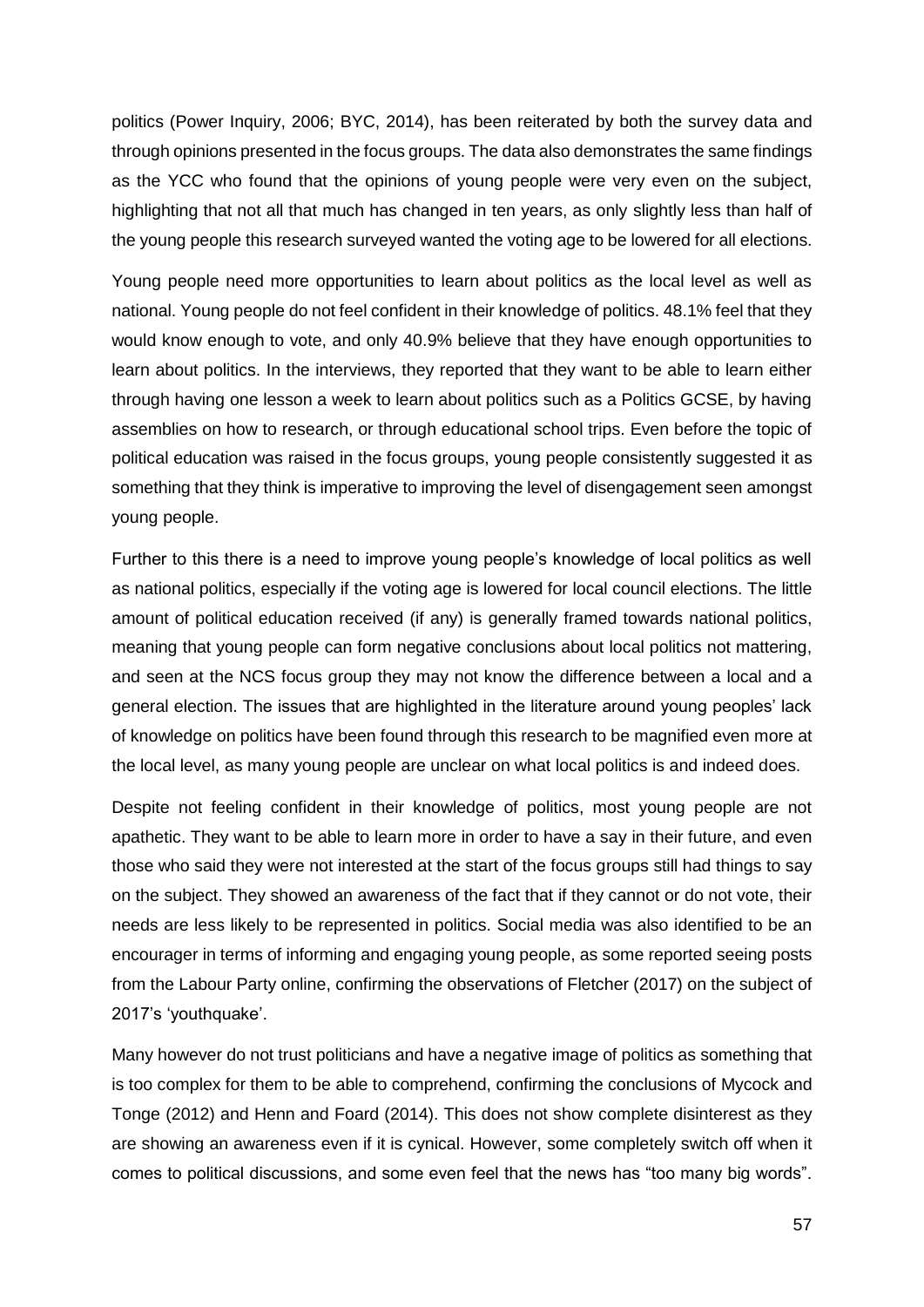As there are young people who feel that the news is too complicated to understand, politics is evidently framed in a way that excludes young people. One sixteen-year-old from NCS felt that politicians and institutions need to encourage fun ways to get young people into politics. However, one could argue that it is going to be very difficult to introduce topics such as Brexit and controversies around universal credit in a way that is going to be fun for young people.

They have explained that the overriding reason for their lack of knowledge is down to a lack of political education, and linked to this is the fact that many believe that they are not spoken to about politics until they reach eighteen, by which time they are expected to know it all, enough to be able to cast an informed vote. Very few young people expressed support for a political party, and some asked for clarification on what a political party was, to which they said they did not support one. This upholds the analysis that the declining role of social group identification has left young people with little reference on who to vote for and to support (Phelps, 2012).

The core of this argument, one that was suggested by one of the participants from Kirklees Youth Council, is that political education is required first before lowering the voting age for all elections, as we do not have the right framework in education to prepare young people to be able to vote. This supports the view of the YCC (2009b). It is the best way that the government can ensure that more young people will have the tools to develop an interest and an awareness of current affairs, and therefore be able to follow the news with its "big words" and be more likely to vote. Reducing the voting age without bringing in a framework in education could risk leaving unengaged young people behind.

Young people think that other legal ages should remain at eighteen even if the voting age is lowered, and do not see the correlation between being able to vote and other rights and responsibilities. The young people interviewed believed the legal ages of certain rights and responsibilities discussed were not relevant to discussions around lowering the voting age. In the case of personal rights such as how old you should be to drink, smoke, or purchase fireworks, young people felt that this age should remain at eighteen as the law is there to keep them safe. They however shared that the fact that sixteen-year-olds cannot purchase alcohol, cigarettes and fireworks does not delegitimise the campaign for lowering the voting age, and many believed that it was irrelevant. This supports the Youth Select Committee's idea that too much is made of the point that eighteen-year olds cannot buy these items, and that being able to vote at sixteen would not be out of place with these other rights (BYC, 2014).

For other personal legal ages such as how old you should be to be able to drive, 60% of those surveyed thought that sixteen-year-olds should be able to drive. In the focus groups, most of the participants were less enthused about the idea of taking it down by a year. When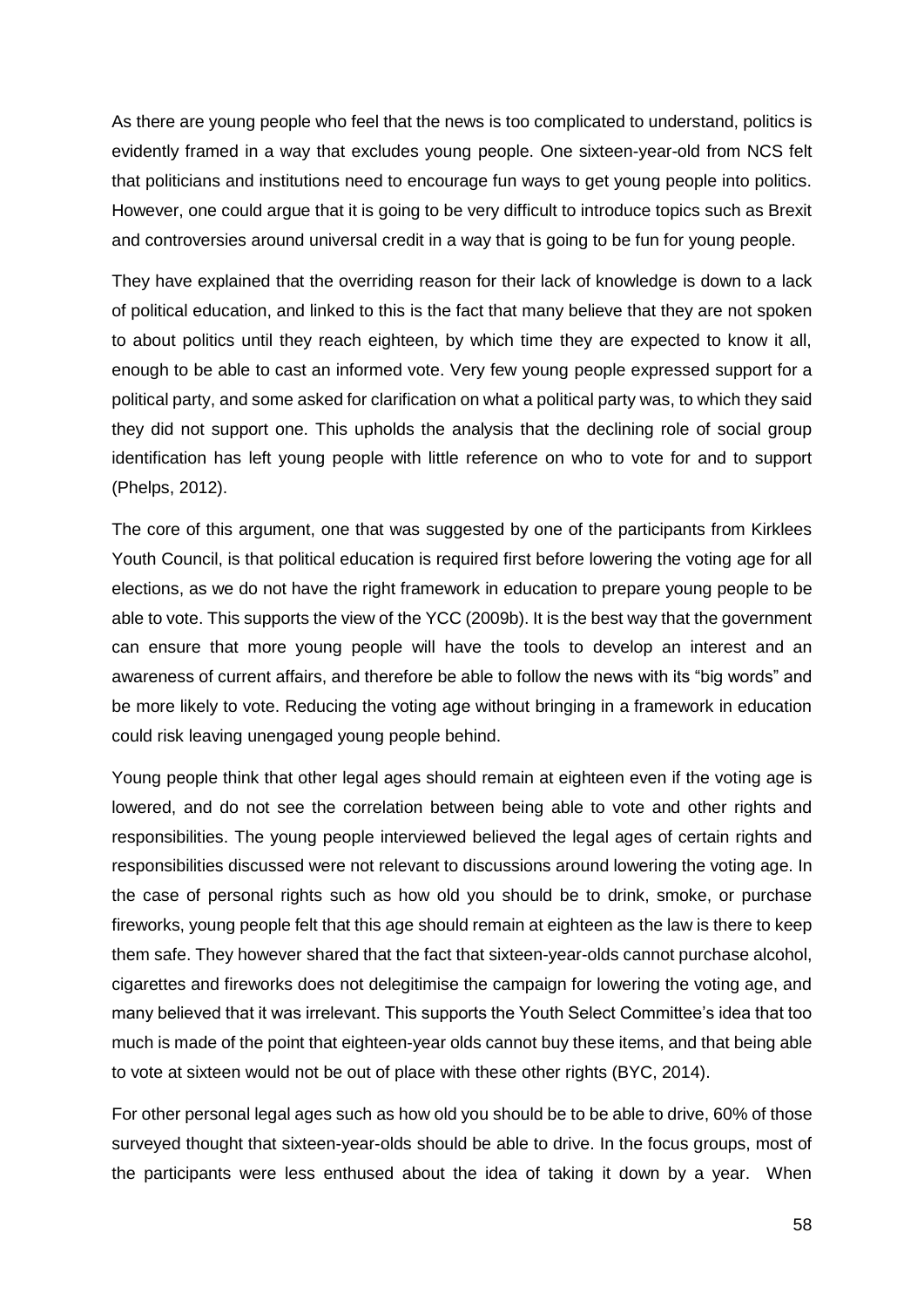questioned about their opinions on the current standing of age ratings on media such as films and video games if the voting age is lowered, young people felt that it may be a contradiction that they would be able to vote at sixteen, and able to join the army at sixteen, but not able to play certain video games or watch certain films. When surveyed, 62% of young people felt that sixteen years-old should be at least the upper limit on age restrictions.

The most opposition was felt when discussing political ages of responsibility such as being able to stand as a candidate, serving on a jury, and leaving school at eighteen. Those who voiced support for lowering the voting age to sixteen did not support the age of candidacy being reduced to sixteen too, and only 21% of those surveyed thought that a sixteen-year old should be able to stand for election as an MP. The reasons young people gave rested on the idea that they would be too young to do the job competently, that nobody would vote for them, and one young person gave the reason that you would have to remain in education until you are eighteen. This contrasts with the recommendation from The Power Commission (2006) that the age of candidacy should be lowered to eighteen in order to improve youth disengagement (Power Inquiry, 2006).

What has not been anticipated by the Votes at 16 Campaign's argument is the barrier to the reduction in the age of voting and candidacy brought by the extension of compulsory education. It would make it near impossible for a sixteen-year-old to stand for election. Currently, young people can work from sixteen through an apprenticeship, or can work in some jobs if they pursue part time education alongside it. Being a Member of Parliament would not be feasible along these terms. However, their argument that sixteen-year-olds already face a range of adult rights and responsibilities was confirmed during the focus groups as some young people suggested that it is inconsistent that a person is considered mature enough to raise a child, but too immature to vote.

Young people do not conceptualise voting as being tied in alongside a process of rights and responsibilities which are accrued over time during a young person's transition to adulthood, however it is inherently informed by conceptions of adulthood and maturity. Most ages of responsibility are set at eighteen, informed by the UN Convention on the Rights of the Child, which states that an individual is legally a child up until the age of eighteen (Denver, 2013). There is currently a gap in political studies literature regarding transitions to adulthood and the rights and responsibilities associated with it.

Therefore, the findings of this research support a call for lowering the voting age, as there is a significant proportion of young people in Kirklees who would want it in some form and believe that it would get themselves and others interested in politics. However, it may be better to reduce the voting age only after a quality framework in education has been introduced and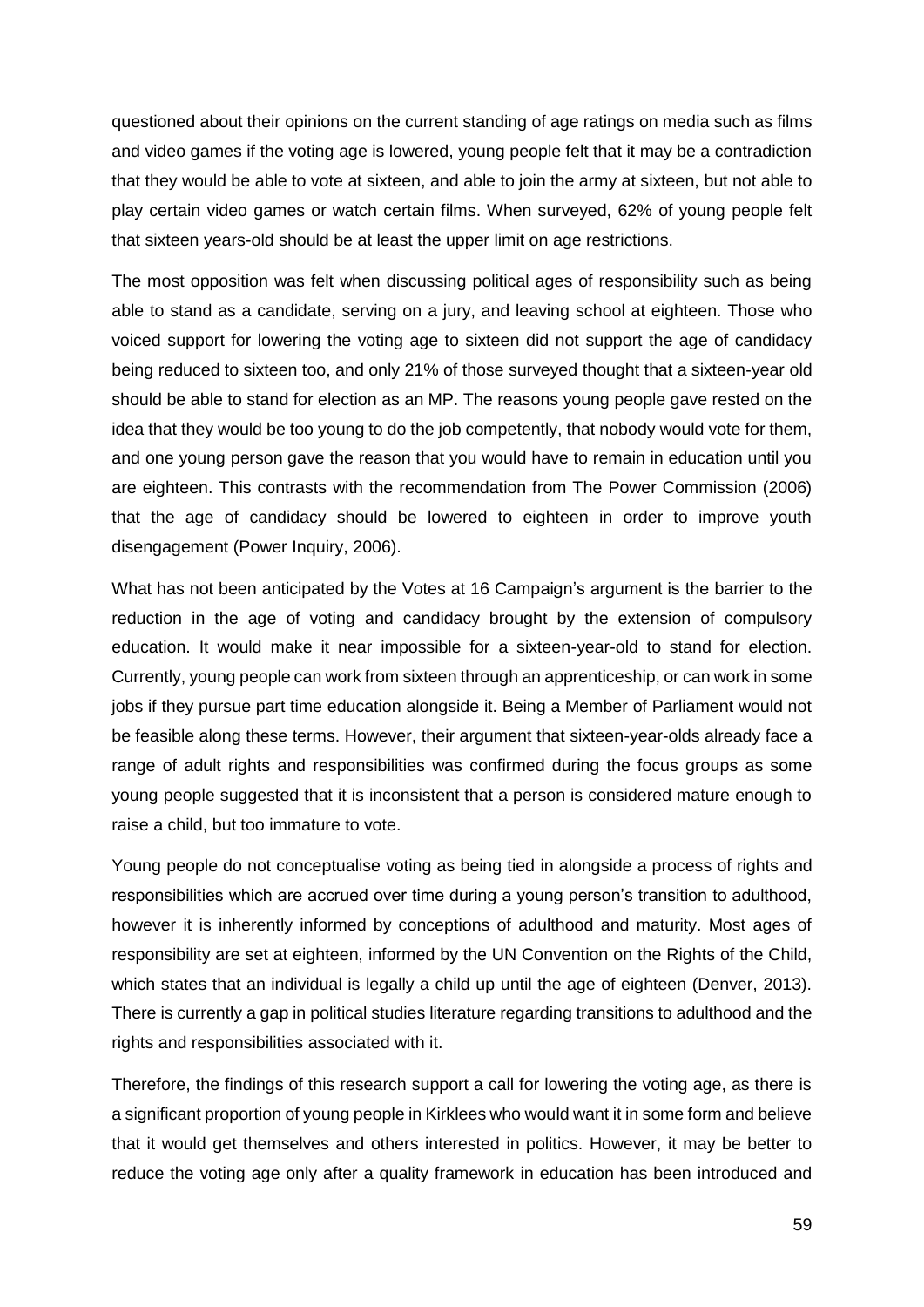has had time to make an impact. As suggested by young people, this could prove to be an effective way to help them to develop a knowledge of and interest in politics.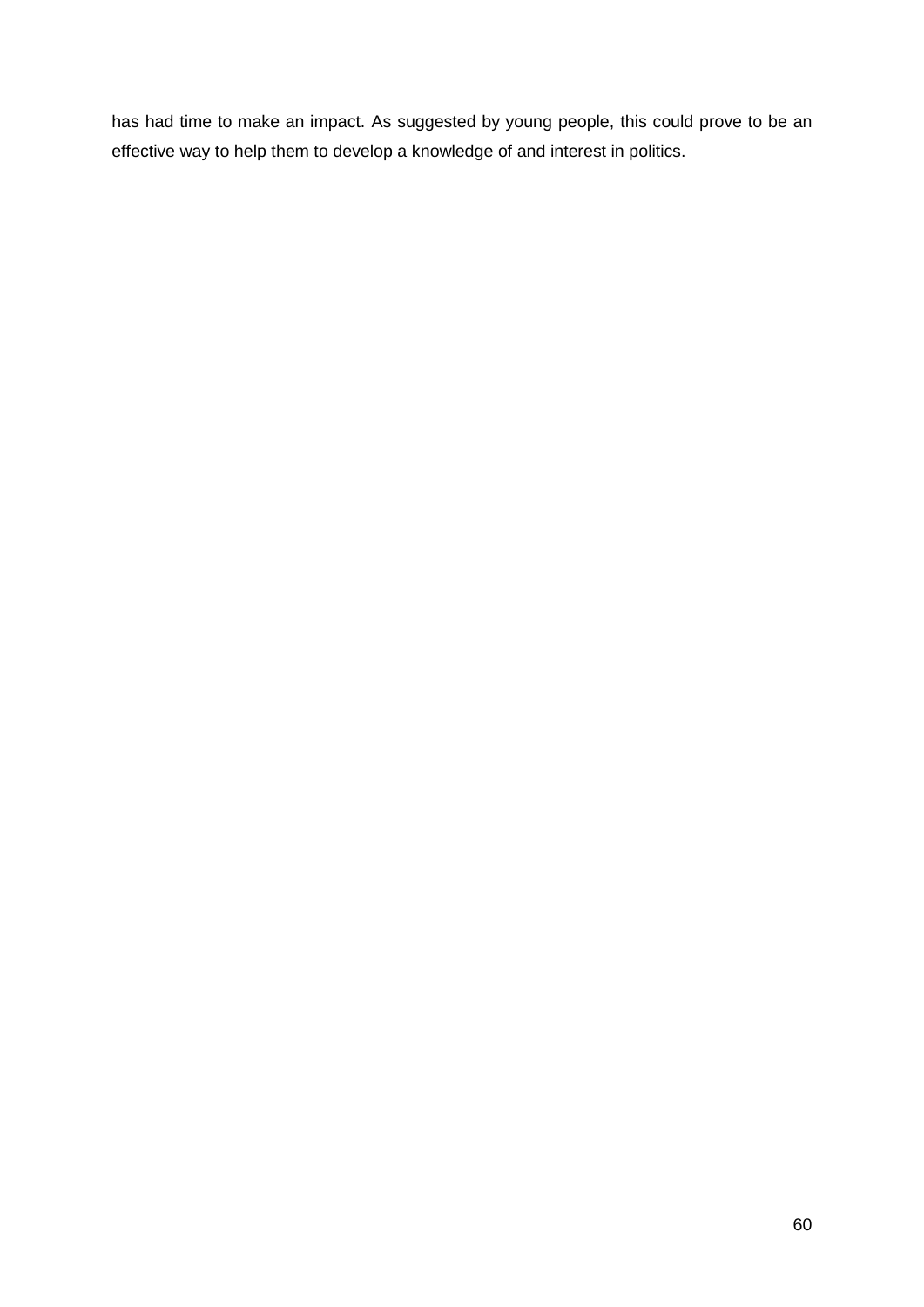## <span id="page-61-0"></span>**Conclusion**

Through reviewing the literature, this research has found that lowering the voting age has been consistently suggested as a way to redress youth disengagement. This research has uncovered that young people in Kirklees marginally favour the voting age remaining at eighteen for general elections at least. However, nearly half of those surveyed would like the voting age universally lowered to sixteen. Interestingly, a just under a third of those polled would like the lowering of the voting age for local and city-region elections – something which has not been noted in debates about 'Votes at 16'. Further to this it has also uncovered that a majority of young people in Kirklees believe that lowering the voting age to sixteen would get young people interested, as they believe that it would inspire them to research in order to be able to vote, confirming these suggestions from the literature.

By analysing young people's attitudes, this research has distinguished that young people believe that there needs to be political education in place before lowering the voting age in England, as young people do not feel confident in their political knowledge and would not know who to vote for. Some young people are unaware of the distinction between local and national politics, which therefore would not prepare or engage them if the decision was made to lower the voting age for local elections. As there has been no research undertaken regarding voting age reform and local government, this has contributed to current knowledge by highlighting this need for education on local politics.

This research has also investigated into young people's attitudes towards various rights and responsibilities, which has received little attention in literature. It has uncovered that young people do not see a connection between voting and these other rights and responsibilities, and how they may affect each other. Most young people wanted these legal ages to remain at eighteen, even if they supported lowering the voting age to sixteen, and especially opposed reducing the age of candidacy to sixteen.

The key value of this study has been its bottom-up approach to the 'Votes at 16' debate by uncovering the opinions of young people of differing attitudes and backgrounds through both qualitative and quantitative research. The study surveyed a unique sample of fourteen to eighteen-year olds and is unique in its local politics aspect which is largely neglected in the literature. Through incorporating this aspect into the research, it allowed an issue to arise in how young people currently conceive local politics, allowing myself to formulate a conclusion on how young people need to be taught about local politics as well as national politics through education.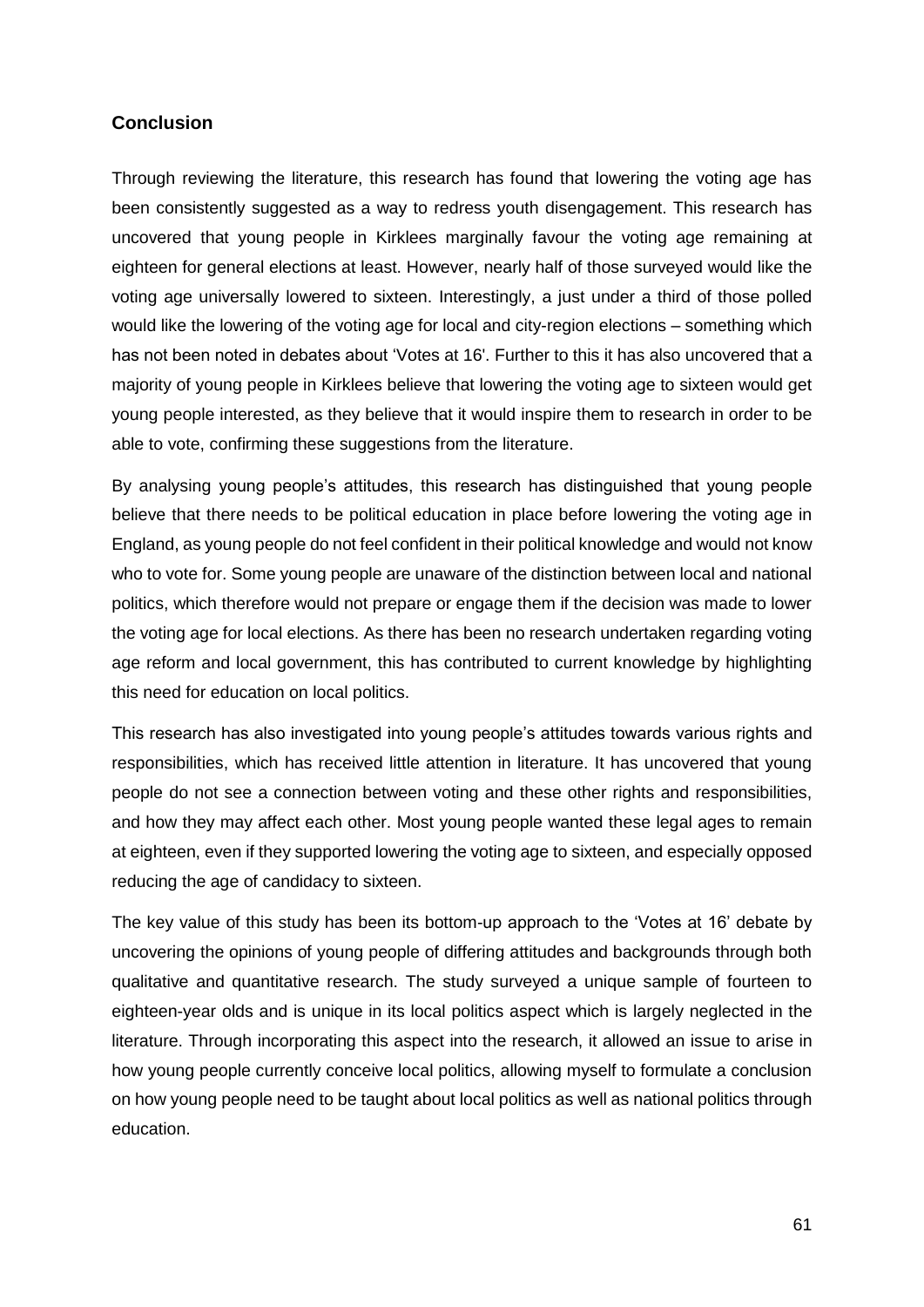The focus group research conducted faced a few minor issues. There was the potential for bias as although the topic was presented as impartially as possible, the topic was on 'Votes at 16', therefore participants may have answered in a way that they thought the researcher wanted to hear. However, many young people still provided arguments in opposition so this concern may not be justified. In the first focus group with Thornhill Academy, I found that many of my questions invited a one-word answer and it was sometimes difficult to get explanations out of the participants as to why they felt that way, which meant I had to rethink how I asked the questions in future.

There were some young people who did not contribute very often as they may have not wanted to talk in front of the group. I found that often the same people would answer first, and I would have to try and prompt others to get their thoughts. I wondered if some were worried about getting shut down by other members of the group who had different opinions. Despite this, I received a breadth of information which highlighted the issues that are important to young people. I did not anticipate that political education would be something that they felt so strongly about, however this research has highlighted young people want it and feel it is necessary to sort out political disengagement.

In terms of the survey, a limitation was the disproportionate number of responses between each age group. Only 35 fifteen-year-olds completed the survey, compared to 185 sixteenyear-olds. The fact that the surveys were distributed amongst Kirklees' NCS groups meant that the survey received more responses from this age group. However, this may not necessarily be a problem as the topic concerns sixteen-year olds. A further issue was that a few responses who ranked themselves as 'not' interested in politics selected that they knew all the general political knowledge trivia, since one of the questions asked if they knew the name of the leader of Kirklees Council it would be expected that someone who is not interested in politics would not know this.

Also, for the final question which asked whether lowering the voting age could get young people interested in politics, 33 of those who opposed lowering the voting age believed that it could, compared to 44 who believed it would not. It is therefore unclear whether they oppose lowering the voting age even though they believe it would get young people interested in politics, or whether they ticked the box they believed the researcher would want them to tick in order to finish the survey quickly. However, the large amount of responses amassed means that the data can be used to show the issues that are affecting young people in Kirklees. It demonstrates at the very least that they do not know enough about politics, and that they do not have adequate opportunities to learn about it.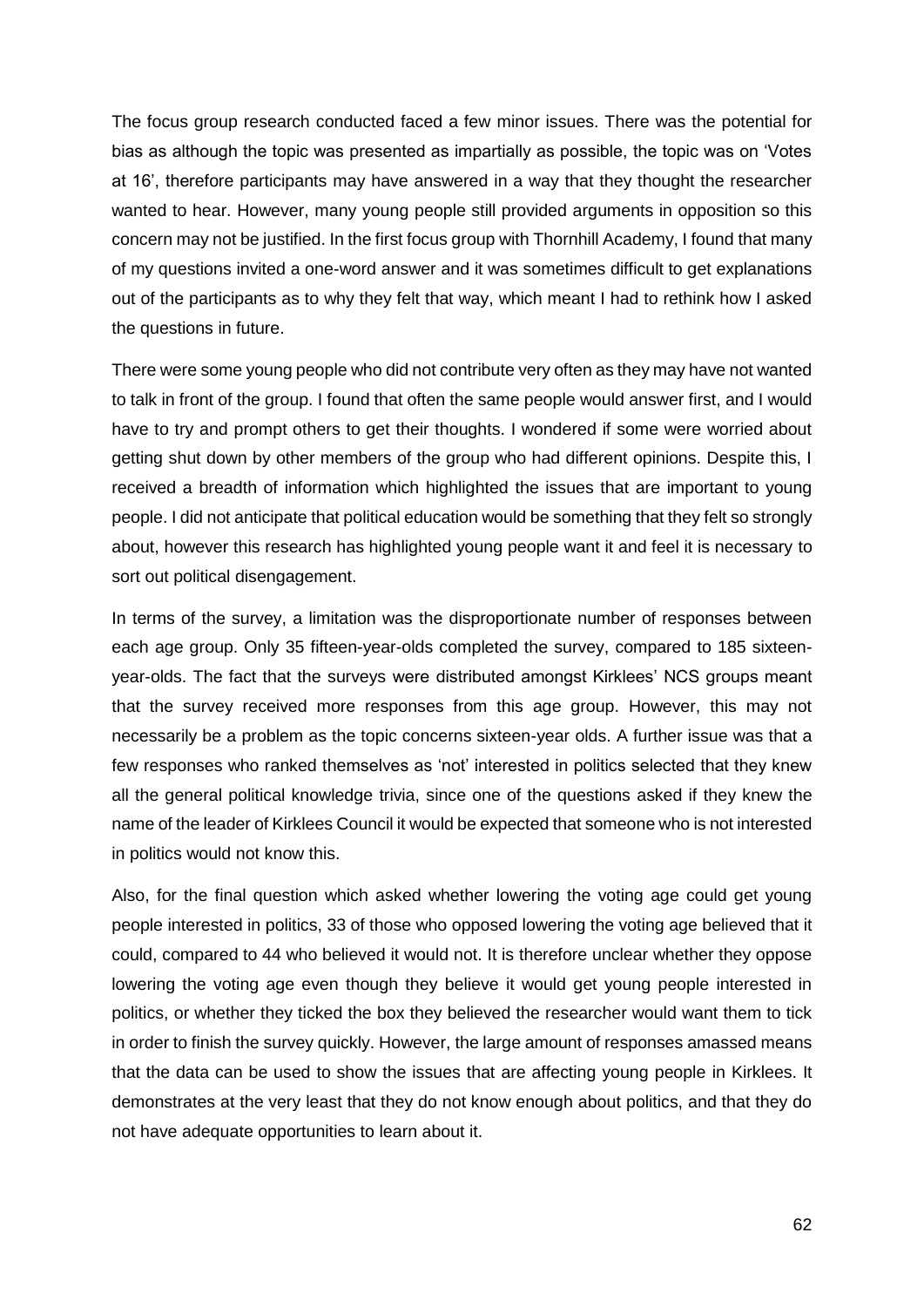This research represents the thoughts and feelings of young people aged fourteen to eighteen in Kirklees on the topic of the voting age being lowered, their views on politics, and ages of responsibility, and is therefore generalisable to young people in Kirklees. However, outside of Kirklees these results may not be representative, and therefore cannot be used to suggest that this is the way that all young people in England feel. In order to push this research forward, one way would be to make the survey sample more representative by including the opinions of more fifteen-year-olds. Another way would be to distinguish whether the young people who preferred the voting age to be lowered for local elections would like this as a 'starting point' in order to gradually introduce it to sixteen for all elections, or whether they would prefer the national voting age to permanently remain at eighteen.

To take this research further, it would be interesting to compare these results by conducting the same study in Scotland where sixteen-year-olds can already vote, which could mean that less young people would opt for the local elections version of Votes at 16, as they already have it in place nationally. It would also be interesting to see if they report higher levels of interest and knowledge in politics, and to uncover whether lowering the voting age was a motivator in this, or whether Scottish young people are more politically literate than their English counterparts.

In conclusion, this research has uncovered that slightly under half of young people in Kirklees support lowering the voting age to sixteen. Upon further investigation, young people have reported a dissatisfaction in the lack of political education in the curriculum and believe that this would be needed in order to improve their knowledge and to enable them to vote. This research has found that young people do not conceptualise voting as being part of a range of rights and responsibilities that are tied in with being a citizen and tend to prefer the age of eighteen for most of these legal ages which are markers of a transition to adulthood. Importantly, this research has uncovered evidence that young people in Kirklees believe that lowering the voting age would lead to an increased engagement with politics, but this will be maximised if political education is introduced to the curriculum and delivered at a quality and focuses on the local elements of politics as well as the national.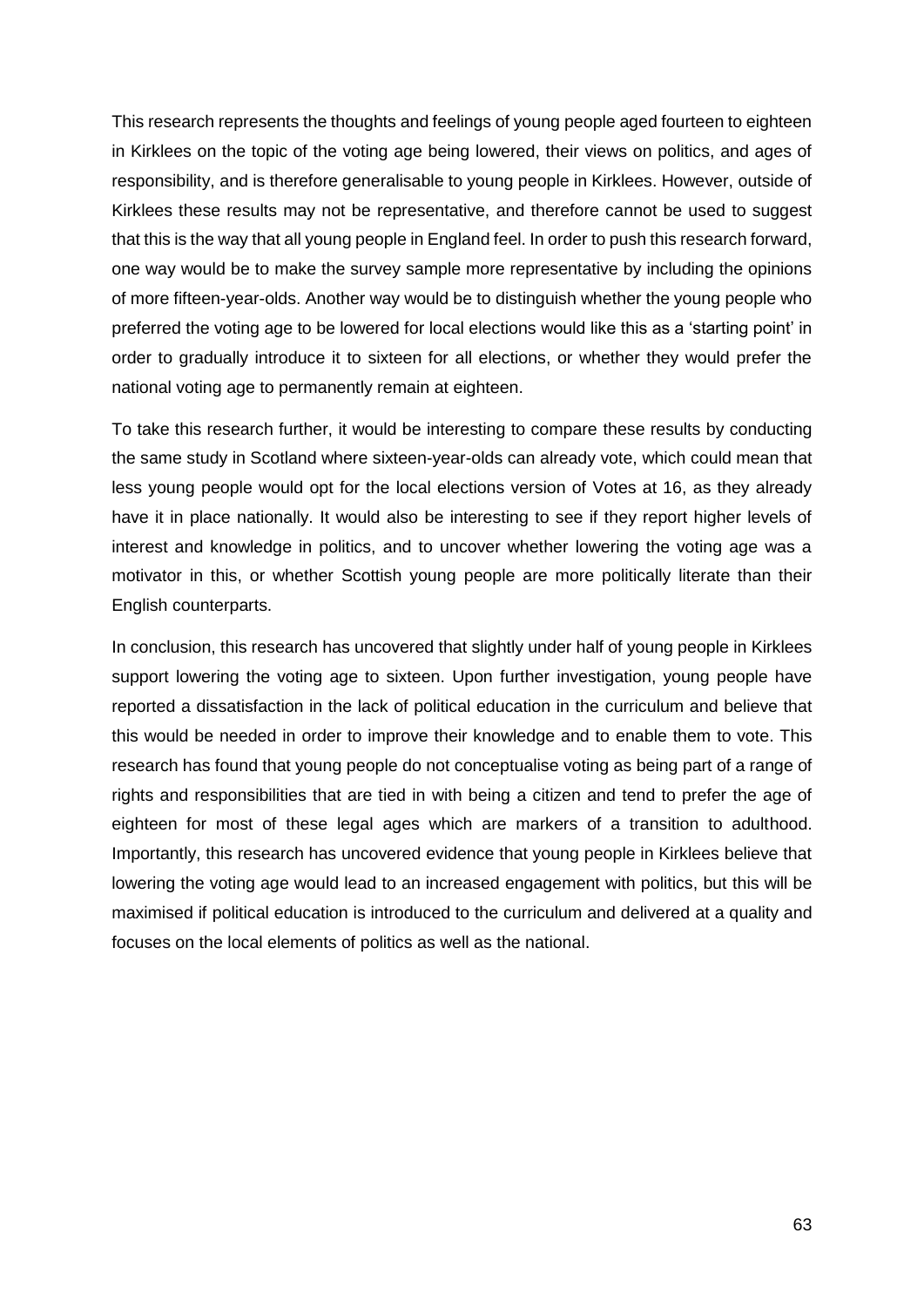## <span id="page-64-0"></span>**Bibliography**

Ashcroft, E. (2017, July 14). Bristol city council to consider lowering voting age to 16. Bristol Post. Retrieved from http://www.bristolpost.co.uk/news/bristol-news/bristol-city-councilconsider-lowering-200595

Assembly Commission (2018). A Parliament that Works for Wales. Retrieved from http://www.assembly.wales/NAfW%20Documents/About%20the%20Assembly%20section% 20documents/Expert%20Panel%20on%20Assembly%20Electoral%20Reform/A%20Parliam ent%20that%20Works%20for%20Wales.pdf

Bedolla, L.G. & Michelson, M.R. (2012). *Mobilizing Inclusion: Transforming the Electorate Through Get-Out-the-Vote Campaigns*. Retrieved from https://ebookcentral.proquest.com/lib/HUD/detail.action?docID=3421054

Benedicto, J. & Morán, M.L. (2007). Becoming A Citizen: Analysing the Social Representations of Citizenship in Youth. *European Societies*, 9 (4), 601-622. doi: 10.1080/14616690701314085.

Bergh, J. (2013). Does voting rights affect the political maturity of 16- and 17-year-olds? Findings from the 2011 Norwegian voting-age trial. *Electoral Studies, 32* (1), 90-100. doi: 10.1016/j.electstud.2012.11.001.

Birch, S., Clarke, H.D., & Whiteley, P. (2015). Should 16-Year-Olds Be Allowed to Vote in Westminster Elections? Public Opinion and Electoral Franchise Reform. *Parliamentary Affairs*, 68 (2), 291-313. doi: 10.1093/pa/gsu019.

British Youth Council (2014). Youth Select Committee 2014: Lowering the Voting Age to 16. Retrieved from https://www.byc.org.uk/wp-content/uploads/2016/08/Youth-Select-Committee-Lowering-the-Voting-Age-to-16-Report.pdf

Bryman, A. (2016). *Social Research Methods* (5th ed.). Oxford: Oxford University Press.

Chan, T.W. & Clayton, M. (2006). Should the Voting Age be Lowered to Sixteen? Normative and Empirical Considerations. *Political Studies, 54* (3), 533-558. doi: 10.1111/j.1467- 9248.2006.00620.x.

Citizenship Advisory Group (1998). Education for citizenship and the teaching of democracy in schools. Retrieved from https://dera.ioe.ac.uk/4385/1/crickreport1998.pdf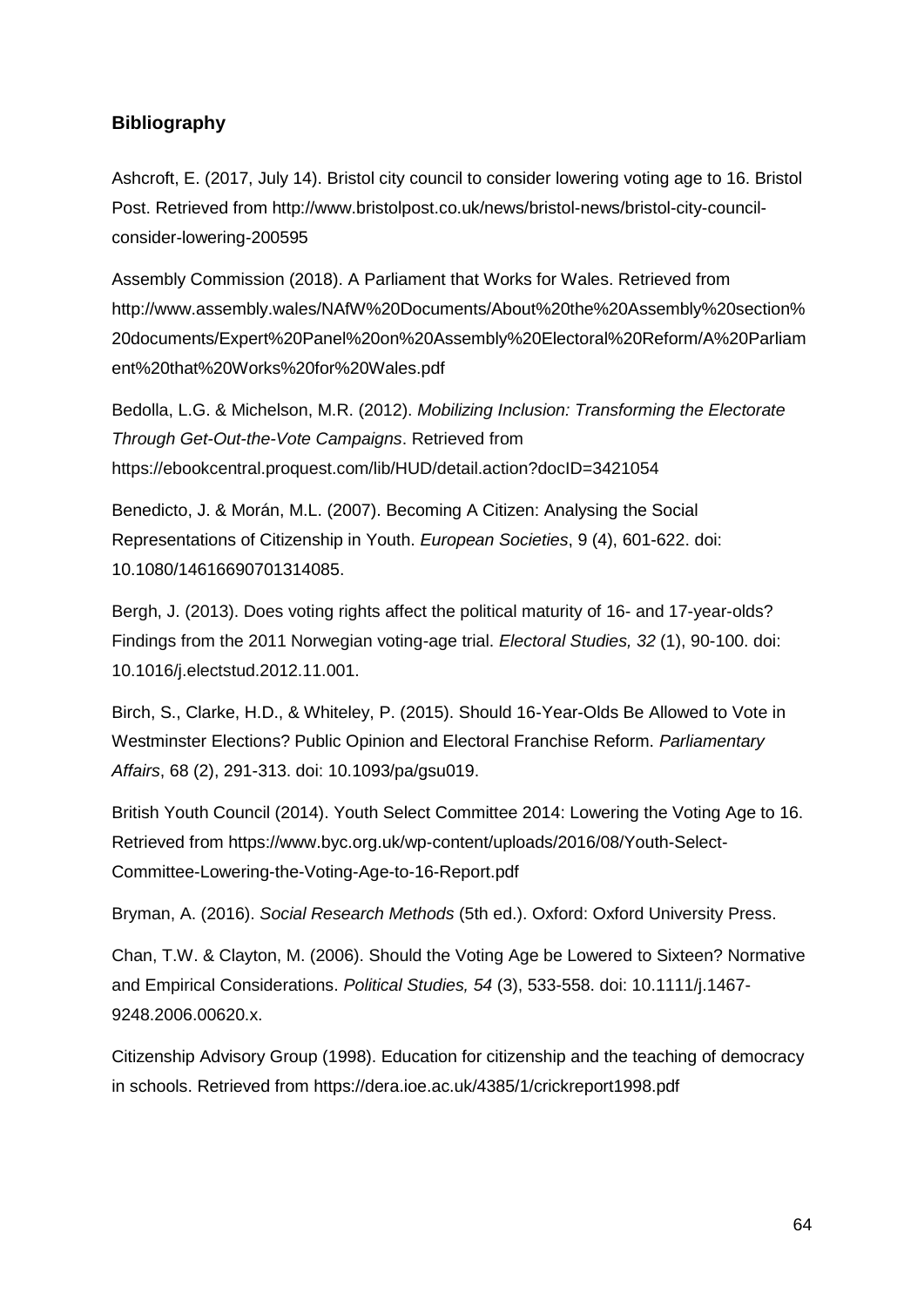Coppock, A. & Green, D.P. (2016). Is Voting Habit Forming? New Evidence from Experiments and Regression Discontinuities. *American Journal of Political Science, 60* (4), 1044-1062. doi: 10.1111/ajps.12210.

Cowley, P., & Denver, D. (2004). Votes at 16? The case against. *Representation*, 41 (1), 57- 62. doi: 10.1080/00344890408523289

Denver, D. (2013). Votes at Sixteen? Surely Not!. *Political Insight*, 4 (1), 36-37. doi: 10.1111/2041-9066.12011.

Denzin, N.K. & Lincoln, Y.S. (2005). The Discipline and Practice of Qualitative Research. In N. K. Denzin & Y. S. Lincoln (Eds.) *The Sage Handbook of Qualitative Research* (3rd ed.) (pp. 1-32). California: SAGE Publications Ltd.

Eichhorn, J. (2015). Should the voting age be lowered to 16 for UK elections?. *Political Insight*, 6 (2), 22. doi: 10.1111/2041-9066.12097

Eichhorn, J. (2018). Votes At 16: New Insights from Scotland on Enfranchisement. *Parliamentary Affairs, 71* (2), 365-391. doi: 10.1093/pa/gsx037.

Farthing, R. (2010). The politics of youthful antipolitics: representing the 'issue' of youth participation in politics. *Journal of Youth Studies, 13* (2), 181-195. doi: 10.1080/13676260903233696.

Fieldhouse, E. & Cutts, D. (2018). Shared Partisanship, Household Norms and Turnout: Testing a Relational Theory of Electoral Participation. *British Journal of Political Science, 48* (3), 807-823. doi: 10.1017/S0007123416000089.

Finch, H., Lewis, J., & Turley, C. (2014). Focus Groups. In J. Ritchie, J. Lewis, C. McNaughton Nicholls, & R. Ormston (Eds.) *Qualitative Research Practice: A Guide for Social Science Students and Researchers* (2nd ed.) (pp. 211-242). London: SAGE Publications Ltd.

Flanagan, C. & Levine, P. (2010). Civic Engagement and the Transition to Adulthood. *The Future of Children, 20* (1), 159-179. doi: 10.1353/foc.0.0043.

Flanagan, C., Finlay, A., Gallay, L., & Kim, T. (2012). Political Incorporation and the Protracted Transition to Adulthood: The Need for New Institutional Inventions. *Parliamentary Affairs, 65*(1), 29-46. doi: 10.1093/pa/gsr044.

Fletcher, R (2017) 'Labour's Social Media Campaign: more posts, more video, and more interaction', UK Election Analysis, in Thorson, E, Jackson, D and Lilleker, D (Eds.) *UK Election Analysis 2017*, http://www.electionanalysis.uk/, pp. 92-93.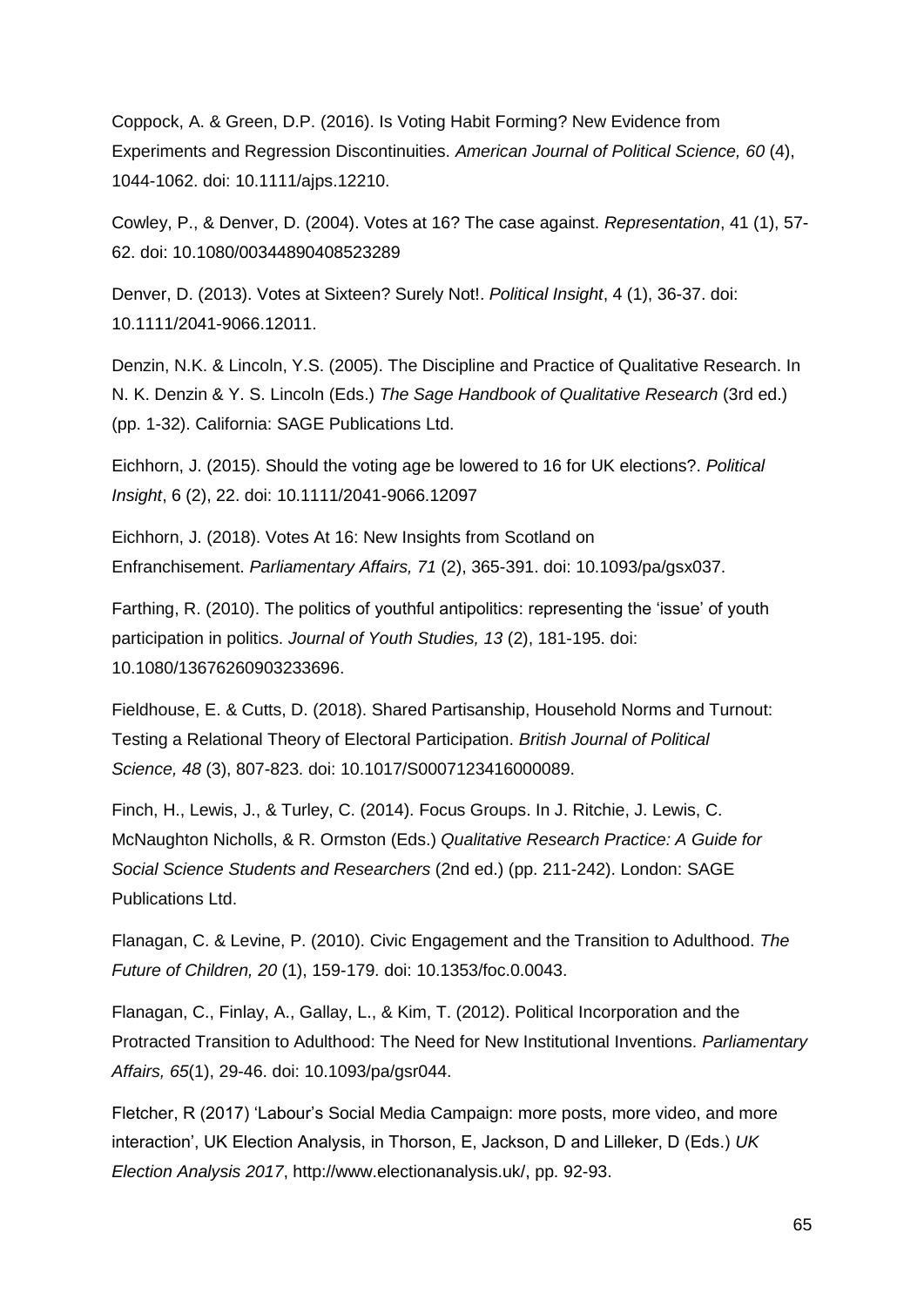Flick, U. (2014). *An Introduction to Qualitative Research* (5th ed.). London: SAGE Publications Ltd.

Folkes, A. (2004). The Case for Votes at 16. *Representation*, 41 (1), 52-56. doi: 10.1080/00344890408523288.

Gibson, S. & Hamilton, L. (2013). Knowledge, autonomy and maturity: developmental and educational concerns as rhetorical resources in adolescents' discussions regarding the age of electoral majority in England. *Journal of Youth Studies, 16* (1), 34-53. doi: 10.1080/13676261.2012.693589.

Gifford, C., Mycock, A., & Murakami, J. (2014). Becoming citizens in late modernity: a globalnational comparison of young people in Japan and the UK. *Citizenship Studies, 18* (1), 81- 98. doi: 10.1080/13621025.2013.820393.

Henn, M. & Foard, N. (2014). Social differentiation in young people's political participation: the impact of social and educational factors on youth political engagement in Britain. *Journal of Youth Studies, 17* (3), 360-380. doi: 10.1080/13676261.2013.830704.

Henn, M., Weinstein, M., & Foard, N. (2009). *A Critical Introduction to Social Research* (2nd ed.). SAGE Publications Ltd: London.

Henn, M., Weinstein, M., & Forrest, S. (2005). Uninterested Youth? Young People's Attitudes towards Party Politics in Britain. *Political Studies, 53* (3), 556-578. doi: 10.1111/j.1467-9248.2005.00544.x.

Johnston, N., & Dempsey, N. (2018). *Voting age*. (1747). Retrieved from https://researchbriefings.parliament.uk/ResearchBriefing/Summary/SN01747

Kelle, U. (2008). Combining qualitative and quantitative methods in research practice: purposes and advantages. *Qualitative Research in Psychology, 3* (4), 293-311. doi: 10.1177/1478088706070839.

Kirklees Democracy Commission (2017). 'Growing a stronger local democracy, from the ground up'. Retrieved from http://www.democracycommission.org.uk/wpcontent/uploads/2017/06/Kirklees-Democracy-Commission-full-report-June-2017-WEB.pdf

Meredith, M. (2009). Persistence in Political Participation. *Quarterly Journal of Political Science*, *4* (1), 187-209. doi: 10.1561/100.00009015.

Mycock, A. & Tonge, J. (2012). The Party Politics of Youth Citizenship and Democratic Engagement. *Parliamentary Affairs, 65* (1), 138-161. doi: 10.1093/pa/gsr053.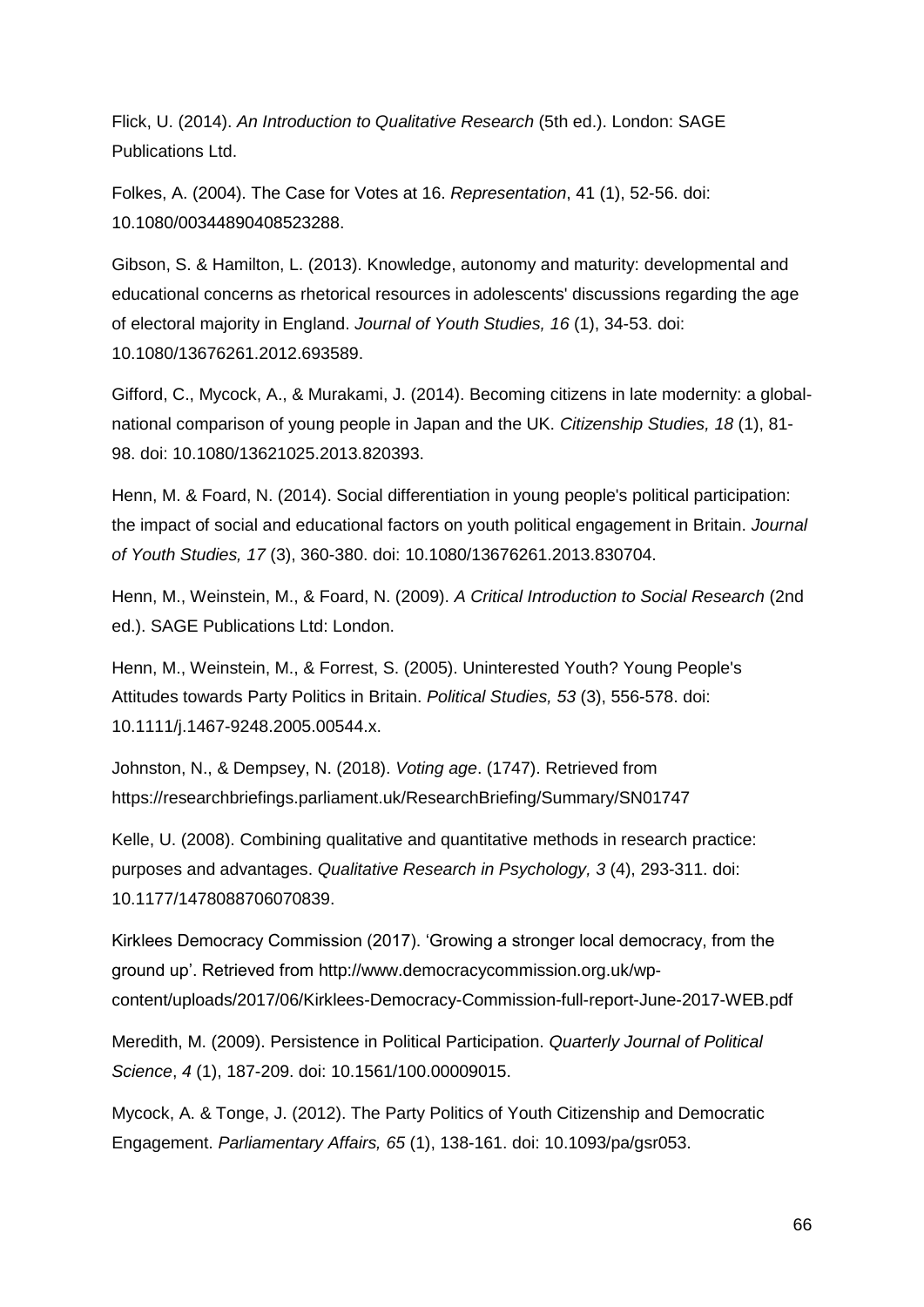Mycock, A. (2015). Should the voting age be lowered to 16 for UK elections?. *Political Insight*, 6 (2), 23. doi: 10.1111/2041-9066.12097

Ormston, R., Spencer, L., Barnard, M., & Snape, D. (2014). The Foundations of Qualitative Research. In J. Ritchie, J. Lewis, C. McNaughton Nicholls, & R. Ormston (Eds.) *Qualitative Research Practice: A Guide for Social Science Students and Researchers* (2nd ed.) (pp. 1- 26). London: SAGE Publications Ltd.

Parliament.uk (2019). *Representation of the People (Young People's Enfranchisement and Education) Bill 2017-19*. Retrieved from https://services.parliament.uk/bills/2017- 19/representationofthepeopleyoungpeoplesenfranchisementandeducation.html

Phelps, E. (2012). Understanding Electoral Turnout Among British Young People: A Review of the Literature. *Parliamentary Affairs, 65* (1), 281-299. doi: 10.1093/pa/gsr056.

Pontes, A. I., Henn, M., & Griffiths, M. D. (2017). Youth political (dis)engagement and the need for citizenship education: Encouraging young people's civic and political participation through the curriculum. *Education, Citizenship and Social Justice*, 0 (0), 1-19. doi: 10.1177/1746197917734542.

Print, M. (2007). Citizenship Education and Youth Participation in Democracy. *British Journal of Educational Studies, 55* (3), 325-345. Retrieved from www.jstor.org/stable/4620572.

Rehfeld, A. (2011). The Child as Democratic Citizen. The Annals of the American Academy of Political and Social Science, 633 (1), 141-166. Retrieved from http://www.jstor.org.libaccess.hud.ac.uk/stable/27895965.

Rotherham Council. (2017). Votes at 16 motion backed by Full Council. Retrieved from http://www.rotherham.gov.uk/news/article/1258/votes\_at\_16\_motion\_backed\_by\_full\_council

.

Russell, L. (2014) "The case for lowering the voting age is less persuasive now than at any point in the last 50 years". In Berry, R., & Kippin, S. (Eds.) (2014). *Should the UK lower the voting age to 16?.* 34-36 London: Democratic Audit. Retrieved from http://eprints.lse.ac.uk/59110/1/\_\_lse.ac.uk\_storage\_LIBRARY\_Secondary\_libfile\_shared\_re pository\_Content\_Democratic%20Audit%20blog\_2014\_July%202014\_Votes-at-16.pdf.

Sloam, J., Ehsan, R., & Henn, M. (2018). 'Youthquake': How and Why Young People Reshaped the Political Landscape in 2017. *Political Insight, 9* (1), 4-8. doi: 10.1177/2041905818764697.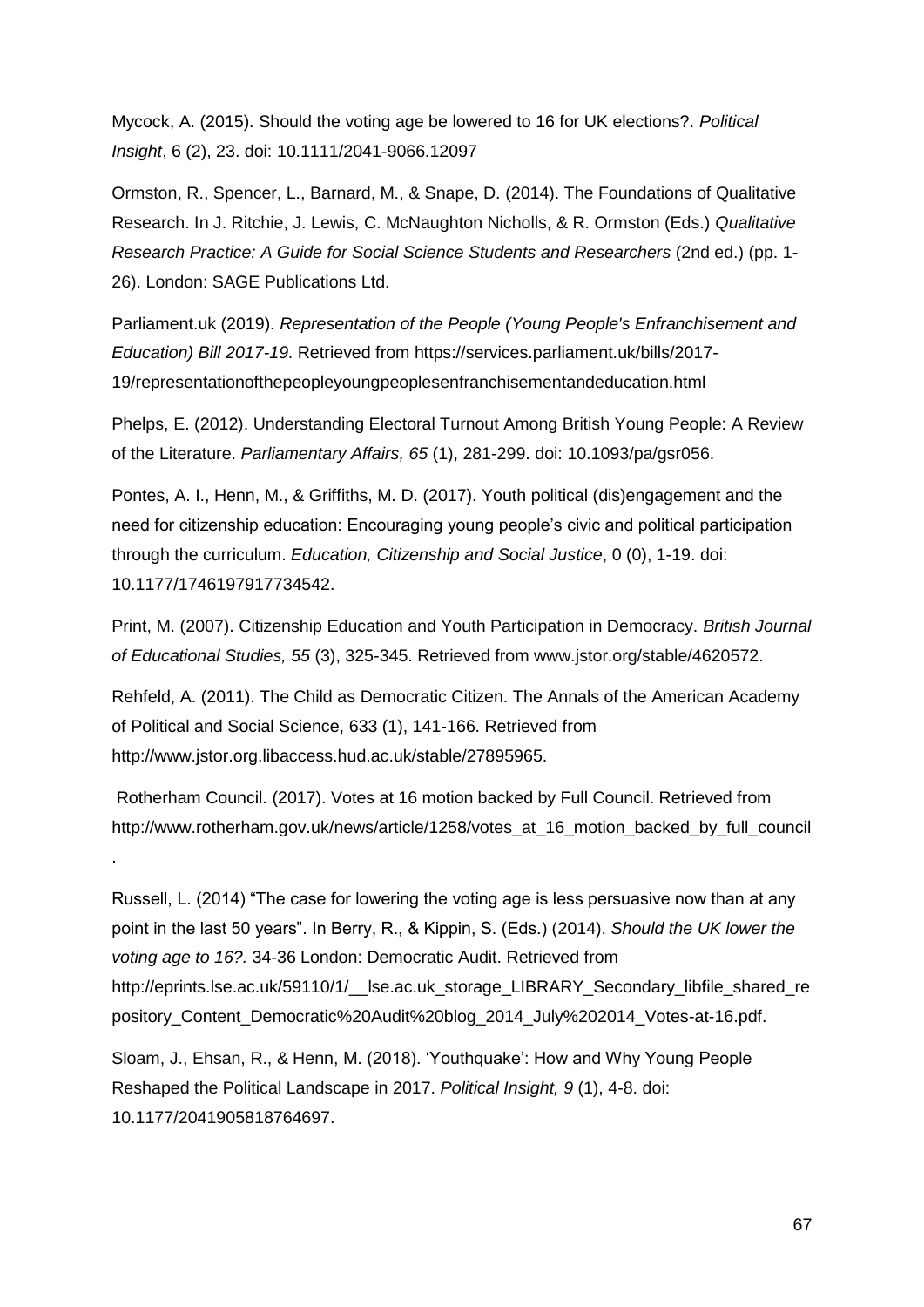The Electoral Commission (2014). 'Scottish Independence Referendum: Report on the referendum held on 18 September 2014'. Retrieved from http://www.electoralcommission.org.uk/\_\_data/assets/pdf\_file/0010/179812/Scottishindependence-referendum-report.pdf

The Electoral Commission (report prepared by Boon, M.) (2003). *The Age of Electoral Majority.* Retrieved from http://www.electoralcommission.org.uk/\_\_data/assets/electoral\_commission\_pdf\_file/0018/1 6128/ICMageofelectoralmajorityreport\_final\_12408-9424\_\_E\_\_N\_\_S\_\_W\_\_.pdf

The Power Inquiry (2006). *Power to the People*. Retrieved from http://www.jrrt.org.uk/sites/jrrt.org.uk/files/documents/PowertothePeople\_001.pdf

The Welsh Government. (2017). Local Government Secretary announces major shake up of council elections and details of new Local Government Bill*.* Retrieved from http://gov.wales/newsroom/localgovernment/2017/170718localgovernmentreforms/?lang=en.

Votes at 16. (2016). *The Case for Votes at 16*. Retrieved from http://www.votesat16.org/about/.

Wagner, M., Johann, D., & Kritzinger, S. (2012). Voting at 16: Turnout and the Quality of Vote Choice. *Electoral Studies, 31* (2), 372-383. doi: 10.1016/j.electstud.2012.01.007.

Yang, H. & DeHart, J. L. (2016). Social Media Use and Online Political Participation Among College Students During the US Election 2012. *Social Media + Society*, 2 (1), 1-18. doi: 10.1177/2056305115623802

YouGov. (2017). *How Britain voted at the 2017 general election*. Retrieved from https://yougov.co.uk/topics/politics/articles-reports/2017/06/13/how-britain-voted-2017 general-election.

Youth Citizenship Commission (2009a). *Making the Connection: Building Youth Citizenship in the UK*. Retrieved from https://www.liverpool.ac.uk/media/livacuk/politics/documents/YCC\_Final\_Report.pdf Youth Citizenship Commission (2009b). *Old Enough to Make a Mark? Should the Voting Age Be Lowered to 16?'.* Retrieved from https://www.liverpool.ac.uk/media/livacuk/politics/documents/YCC\_Voting\_Age\_Final\_Revie w.pdf